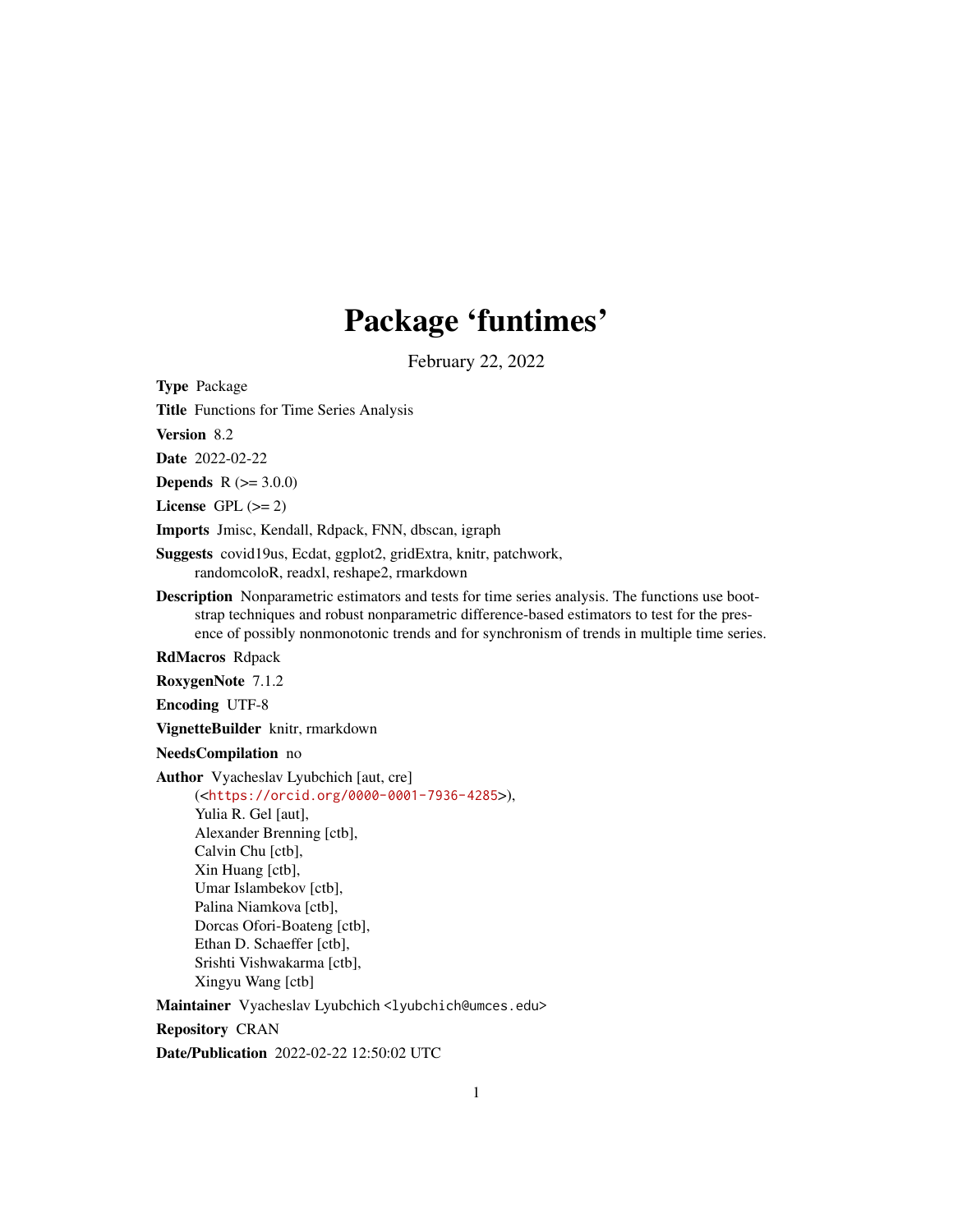## <span id="page-1-0"></span>R topics documented:

| Index |               | 48                        |
|-------|---------------|---------------------------|
|       |               |                           |
|       |               |                           |
|       |               |                           |
|       |               |                           |
|       |               |                           |
|       |               |                           |
|       |               |                           |
|       |               |                           |
|       |               |                           |
|       |               |                           |
|       |               |                           |
|       |               |                           |
|       |               |                           |
|       |               |                           |
|       |               |                           |
|       |               | -9                        |
|       | <b>beales</b> | $\overline{\phantom{0}}8$ |
|       |               | 6                         |
|       |               | $\overline{4}$            |
|       |               | $\overline{2}$            |

funtimes-package *funtimes: Functions for Time Series Analysis*

## **Description**

Advances in multiple aspects of time-series analysis are documented in this package. See available vignettes using

browseVignettes(package = "funtimes")

Tests for trends applicable to autocorrelated data, see

```
vignette("trendtests",package = "funtimes")
```
include bootstrapped versions of t-test and Mann–Kendall test (Noguchi et al. 2011) and bootstrapped version of WAVK test for possibly non-monotonic trends (Lyubchich et al. 2013). The WAVK test is further applied in testing synchronicity of trends (Lyubchich and Gel 2016); see an implementation to climate data in Lyubchich (2016). With iterative testing, the synchronicity test is also applied for identifying clusters of multiple time series (Ghahari et al. 2017).

Additional clustering methods are implemented using functions BICC (Schaeffer et al. 2016) and DR (Huang et al. 2018); function purity can be used to assess the accuracy of clustering if true classes are known.

Changepoint detection methods include modified CUSUM-based bootstrapped test (Lyubchich et al. 2020).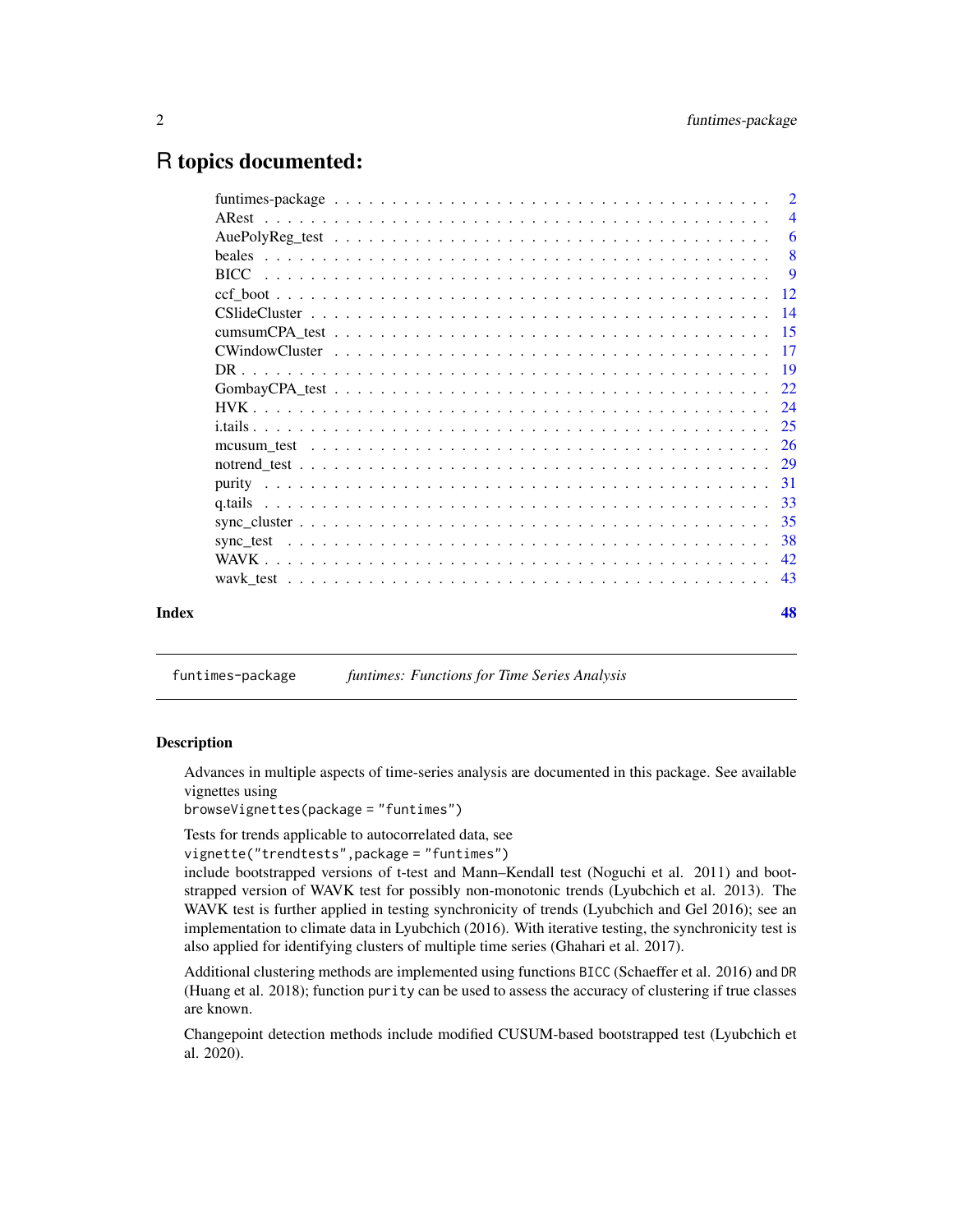Additional functions include implementation of the Beale's ratio estimator, see vignette("beales",package = "funtimes")

Nonparametric comparison of tails of distributions is implemented using small bins defined based on quantiles (Soliman et al. 2015) or intervals in the units in which the data are recorded (Lyubchich and Gel 2017).

For a list of currently deprecated functions, use ?'funtimes-deprecated'

For a list of defunct (removed) functions, use ?'funtimes-defunct'

#### Author(s)

Maintainer: Vyacheslav Lyubchich <lyubchich@umces.edu> [\(ORCID\)](https://orcid.org/0000-0001-7936-4285)

Authors:

• Yulia R. Gel

Other contributors:

- Alexander Brenning [contributor]
- Calvin Chu [contributor]
- Xin Huang [contributor]
- Umar Islambekov [contributor]
- Palina Niamkova [contributor]
- Dorcas Ofori-Boateng [contributor]
- Ethan D. Schaeffer [contributor]
- Srishti Vishwakarma [contributor]
- Xingyu Wang [contributor]

#### References

Ghahari A, Gel YR, Lyubchich V, Chun Y, Uribe D (2017). "On employing multi-resolution weather data in crop insurance." In *Proceedings of the SIAM International Conference on Data Mining (SDM17) Workshop on Mining Big Data in Climate and Environment (MBDCE 2017)*.

Huang X, Iliev IR, Lyubchich V, Gel YR (2018). "Riding down the bay: space-time clustering of ecological trends." *Environmetrics*, 29(5–6), e2455. doi: [10.1002/env.2455.](https://doi.org/10.1002/env.2455)

Lyubchich V (2016). "Detecting time series trends and their synchronization in climate data." *Intelligence. Innovations. Investments*, 12, 132–137.

Lyubchich V, Gel YR (2016). "A local factor nonparametric test for trend synchronism in multiple time series." *Journal of Multivariate Analysis*, 150, 91–104. doi: [10.1016/j.jmva.2016.05.004.](https://doi.org/10.1016/j.jmva.2016.05.004)

Lyubchich V, Gel YR (2017). "Can we weather proof our insurance?" *Environmetrics*, 28(2), e2433. doi: [10.1002/env.2433.](https://doi.org/10.1002/env.2433)

Lyubchich V, Gel YR, El-Shaarawi A (2013). "On detecting non-monotonic trends in environmental time series: a fusion of local regression and bootstrap." *Environmetrics*, 24(4), 209–226.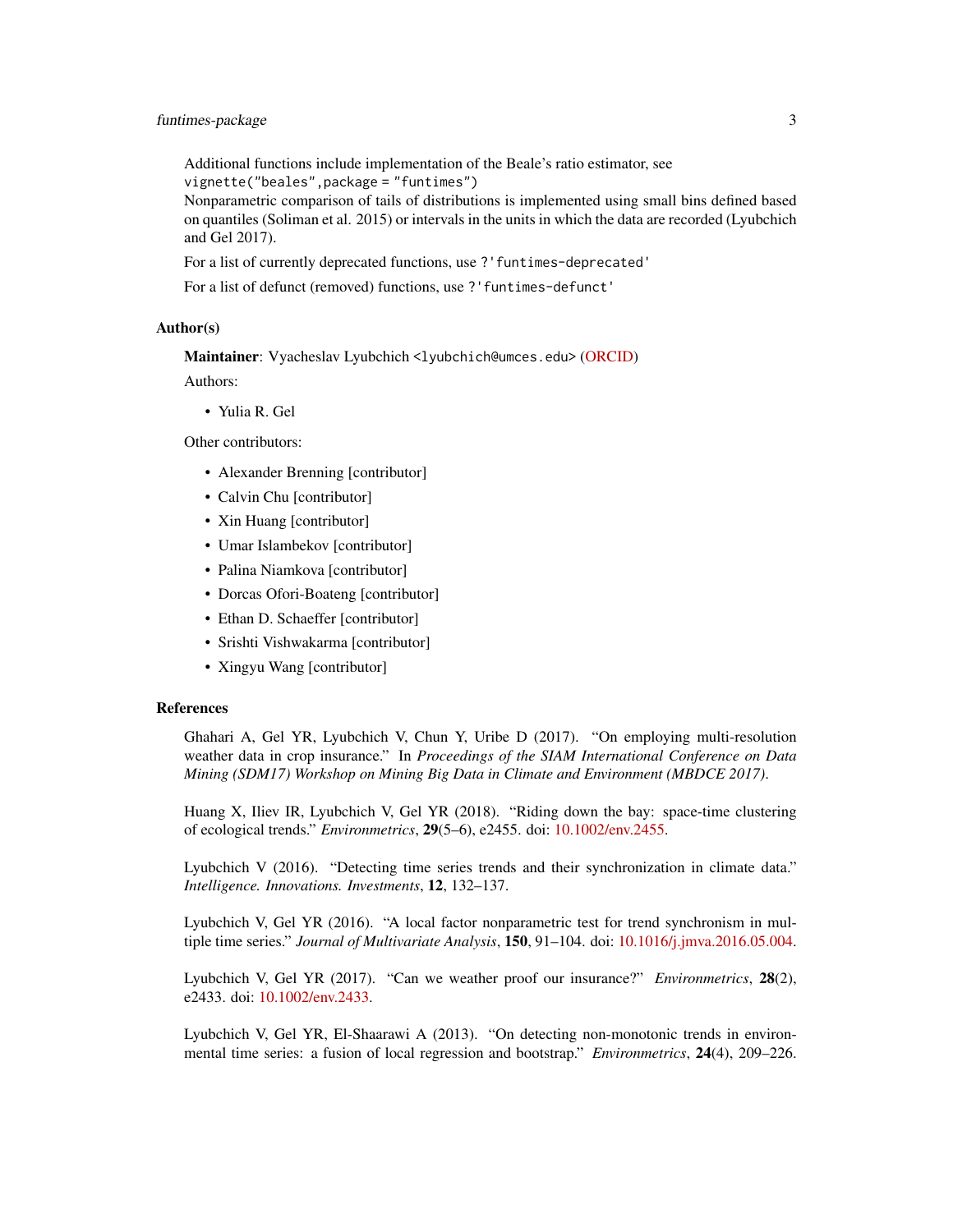doi: [10.1002/env.2212.](https://doi.org/10.1002/env.2212)

Lyubchich V, Lebedeva TV, Testa JM (2020). "A data-driven approach to detecting change points in linear regression models." *Environmetrics*, 31(1), e2591. doi: [10.1002/env.2591.](https://doi.org/10.1002/env.2591)

Noguchi K, Gel YR, Duguay CR (2011). "Bootstrap-based tests for trends in hydrological time series, with application to ice phenology data." *Journal of Hydrology*, 410(3), 150–161. doi: [10.1016/](https://doi.org/10.1016/j.jhydrol.2011.09.008) [j.jhydrol.2011.09.008.](https://doi.org/10.1016/j.jhydrol.2011.09.008)

Schaeffer ED, Testa JM, Gel YR, Lyubchich V (2016). "On information criteria for dynamic spatio-temporal clustering." In Banerjee A, Ding W, Dy JG, Lyubchich V, Rhines A (eds.), *The 6th International Workshop on Climate Informatics: CI2016*, 5–8. doi: [10.5065/D6K072N6.](https://doi.org/10.5065/D6K072N6)

Soliman M, Lyubchich V, Gel YR, Naser D, Esterby S (2015). "Evaluating the impact of climate change on dynamics of house insurance claims." In Lakshmanan V, Gilleland E, McGovern A, Tingley M (eds.), *Machine Learning and Data Mining Approaches to Climate Science*, chapter 16, 175–183. Springer, Switzerland. doi: [10.1007/9783319172200\\_16.](https://doi.org/10.1007/978-3-319-17220-0_16)

<span id="page-3-1"></span>ARest *Estimation of Autoregressive (AR) Parameters*

#### Description

Estimate parameters  $\phi$  of autoregressive time series model

$$
X_t = \sum_{i=1}^p \phi_i X_{t-i} + e_t,
$$

by default using robust difference-based estimator and Bayesian information criterion (BIC) to select the order p. This function is employed for time series filtering in functions [sync\\_test](#page-37-1) and [wavk\\_test](#page-42-1).

#### Usage

```
ARest(x, ar.order = NULL, ar.method = "HVK", BIC = TRUE)
```
## Arguments

| $\mathsf{x}$ | a vector containing a univariate time series. Missing values are not allowed.                                                                                                                                                                |
|--------------|----------------------------------------------------------------------------------------------------------------------------------------------------------------------------------------------------------------------------------------------|
| ar.order     | order of autoregressive model when BIC = FALSE, or the maximal order for BIC-<br>based filtering. Default is round( $10 \times log10(length(x))$ ), where x is the time<br>series.                                                           |
| ar.method    | method of estimating autoregression coefficients. Default "HVK" delivers robust<br>difference-based estimates by Hall and Van Keilegom (2003). Alternatively,<br>options of ar function can be used, such as "burg", "ols", "mle", and "yw". |

<span id="page-3-0"></span>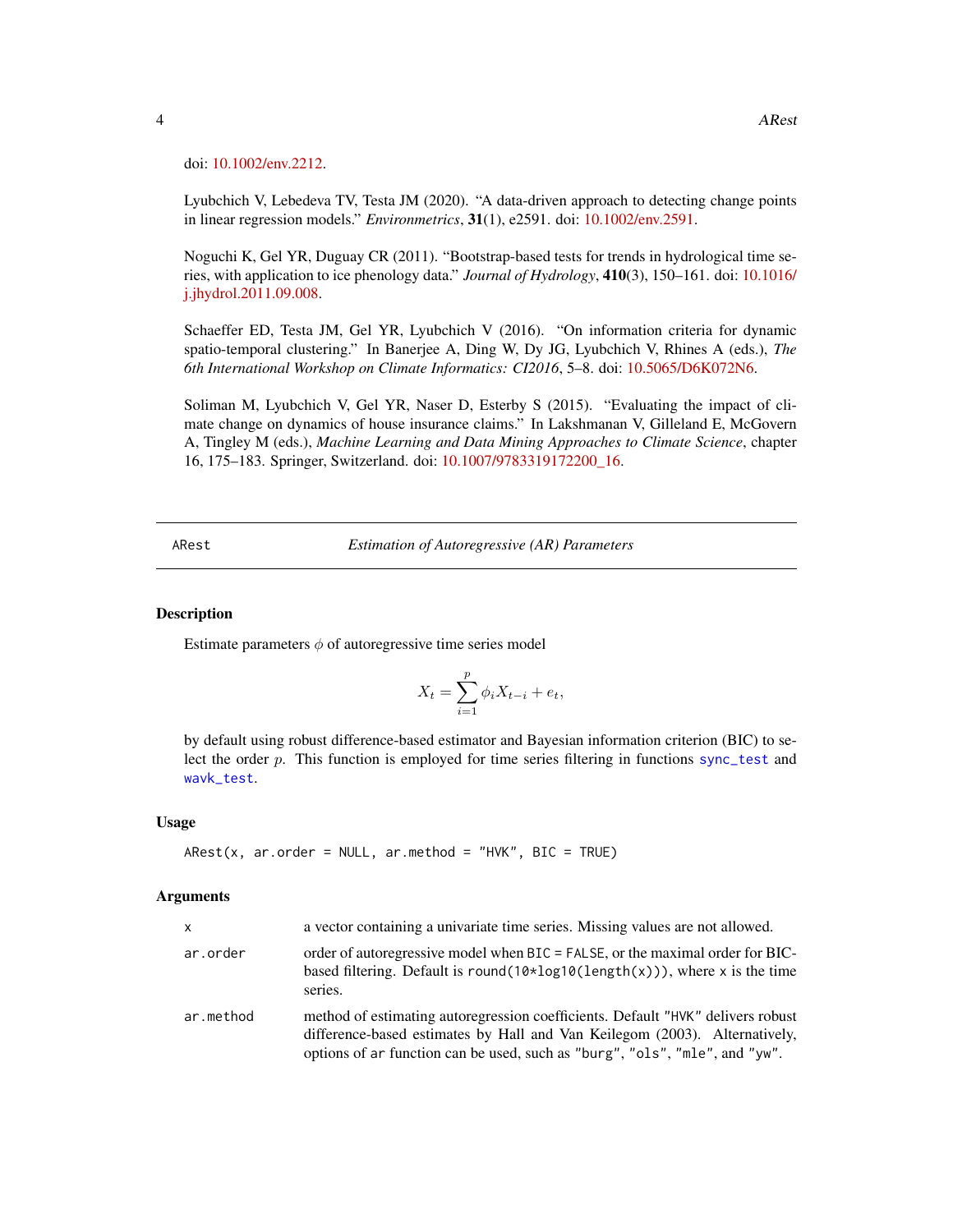<span id="page-4-0"></span>BIC logical value indicates whether the order of autoregressive filter should be selected by Bayesian information criterion (BIC). If TRUE (default), models of orders  $p = 0,1,...,ar$  order or  $p = 0,1,...,round(10*log10(length(x)))$  are considered, depending on whether ar.order is defined or not (x is the time series).

## Details

The same formula for BIC is used consistently for all methods:

$$
BIC = n \ln(\hat{\sigma}^2) + k \ln(n),
$$

where  $n = \text{length}(x)$ ,  $k = p + 1$ .

## Value

A vector of estimated AR coefficients. Returns numeric(0) if the final  $p = 0$ .

## Author(s)

Vyacheslav Lyubchich

## References

Hall P, Van Keilegom I (2003). "Using difference-based methods for inference in nonparametric regression with time series errors." *Journal of the Royal Statistical Society, Series B (Statistical Methodology)*, 65(2), 443–456. doi: [10.1111/14679868.00395.](https://doi.org/10.1111/1467-9868.00395)

#### See Also

[ar](#page-0-0), [HVK](#page-23-1), [sync\\_test](#page-37-1), [wavk\\_test](#page-42-1)

#### Examples

```
# Simulate a time series Y:
Y \le -\arima.sim(n = 200, list(order = c(2, 0, 0), ar = c(-0.7, -0.1)))plot.ts(Y)
```
# Estimate the coefficients: ARest(Y) # HVK, by default ARest(Y, ar.method = "yw") # Yule--Walker  $ARest(Y, ar.method = "burg") # Burg$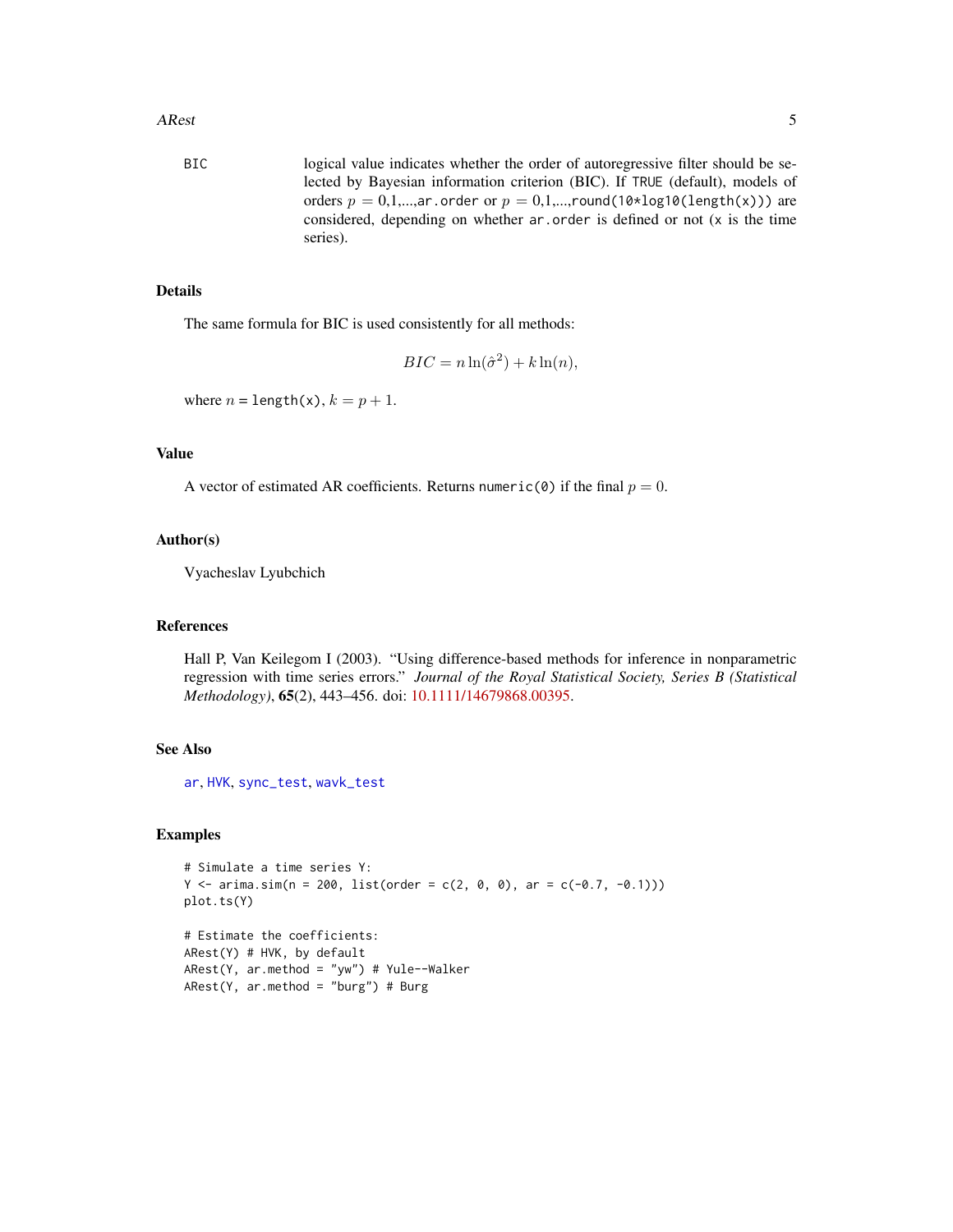#### Description

The function uses a nonlinear polynomial regression model in which it tests for the null hypothesis of structural stability in the regression parameters against the alternative of a break at an unknown time. The method is based on the extreme value distribution of a maximum-type test statistic which is asymptotically equivalent to the maximally selected likelihood ratio. The resulting testing approach is easily tractable and delivers accurate size and power of the test, even in small samples (Aue et al. 2008).

#### Usage

```
AuePolyReg_test(
  y,
  a.order,
  alpha = 0.05,
  crit.type = c("asymptotic", "bootstrap"),
  bootstrap.method = c("nonparametric", "parametric"),
  num.bootstrap = 1000
)
```
## Arguments

| y                | a vector that contains univariate time series observations. Missing values are not<br>allowed. |  |
|------------------|------------------------------------------------------------------------------------------------|--|
| a.order          | order of the autoregressive model which must be a non-negative integer number.                 |  |
| alpha            | significance level for testing hypothesis of no change point. Default value is<br>0.05.        |  |
| crit.type        | method of obtaining critical values: "asymptotic" (default) or "bootstrap".                    |  |
| bootstrap.method |                                                                                                |  |
|                  | type of bootstrap if crit.type = "bootstrap": "nonparametric" (default) or<br>"parametric".    |  |
| num.bootstrap    | number of bootstrap replications if crit.type = "bootstrap". Default number<br>is 1000.        |  |
|                  |                                                                                                |  |

#### Value

A list with the following components:

| index    | time point where the change point has occurred. |
|----------|-------------------------------------------------|
| stat     | test statistic.                                 |
| crit.val | critical region value $(CV(\text{alpha}, n))$ . |
| p.value  | p-value of the change point test.               |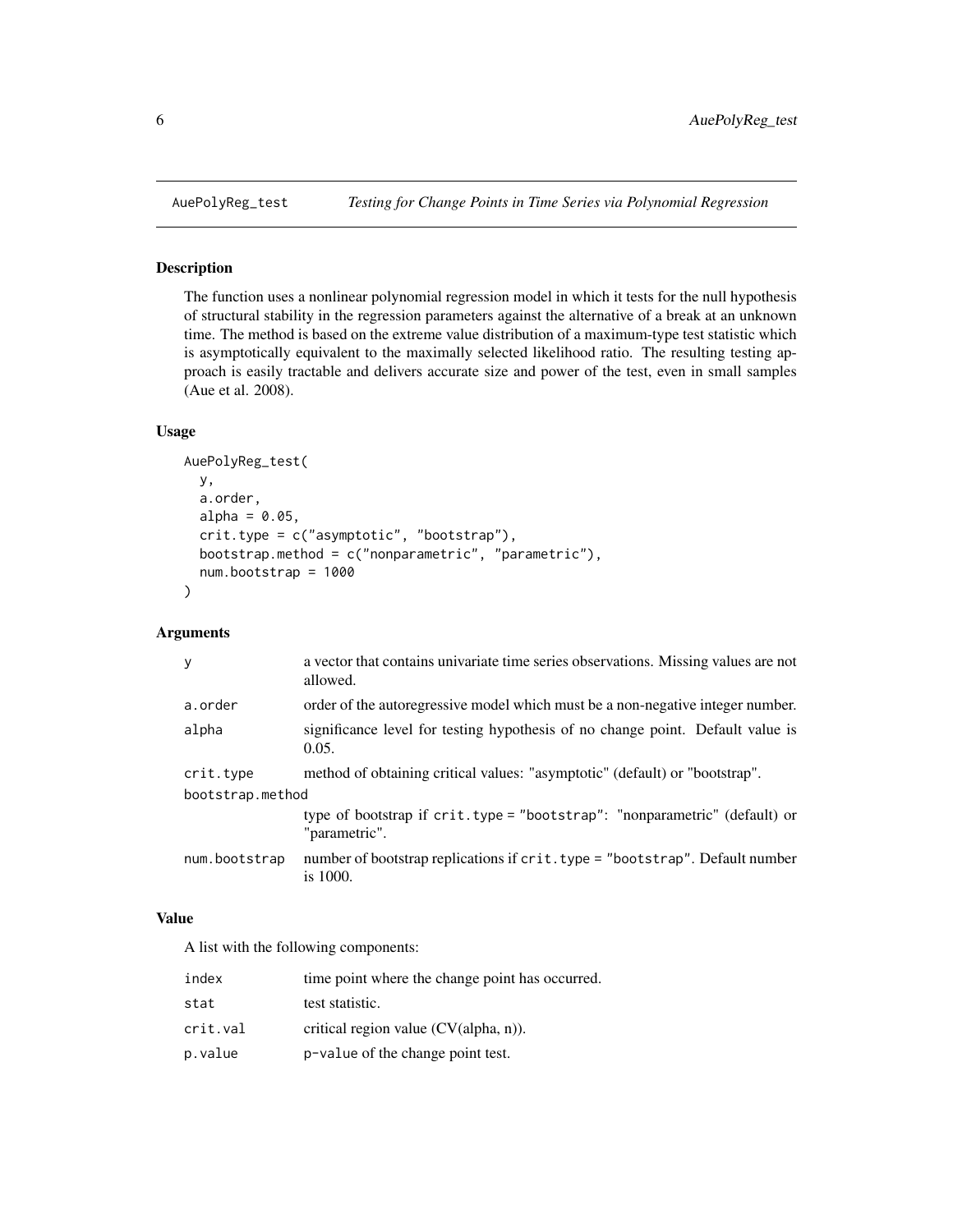## <span id="page-6-0"></span>AuePolyReg\_test 7

#### Author(s)

Palina Niamkova, Dorcas Ofori-Boateng, Yulia R. Gel

## References

Aue A, Horvath L, Huskova M, Kokoszka P (2008). "Testing for changes in polynomial regression." *Bernoulli*, 14(3), 637–660. doi: [10.3150/08BEJ122.](https://doi.org/10.3150/08-BEJ122)

#### See Also

[mcusum.test](#page-0-0) change point test for regression

#### Examples

```
## Not run:
#Example 1:
#Simulate some time series:
set.seed(23450)
series_1 = rnorm(137, 3, 5)series_2 = rnorm(213, 0, 1)series_val = c(series_1, series_2)
AuePolyReg_test(series_1, 1) # no change (asymptotic)
AuePolyReg_test(series_val,1) # one change (asymptotic)
```
#Example 2:

```
#Consider a time series with annual number of world terrorism incidents from 1970 till 2016:
c.data = Ecdat::terrorism["incidents"]
incidents.ts \leq ts(c.data, start = 1970, end = 2016)
```

```
#Run a test for change points:
AuePolyReg_test(incidents.ts, 2) # one change (asymptotic)
AuePolyReg_test(incidents.ts, 2, 0.05,"bootstrap", "parametric", 200)
# one change (bootstrap)
incidents.ts[44] #number of victims at the value of change point
year \le 197 + 44 - 1 # year when the change point occurred
plot(incidents.ts) # see the visualized data
```

```
#The structural change point occurred at the 44th value which corresponds to 2013,
#with 11,990 identified incidents in that year. These findings can be explained with
#a recent rise of nationalism and extremism due to appearance of the social media,
#Fisher (2019): White Terrorism Shows 'Stunning' Parallels to Islamic State's Rise.
#The New York Times.
```
## End(Not run)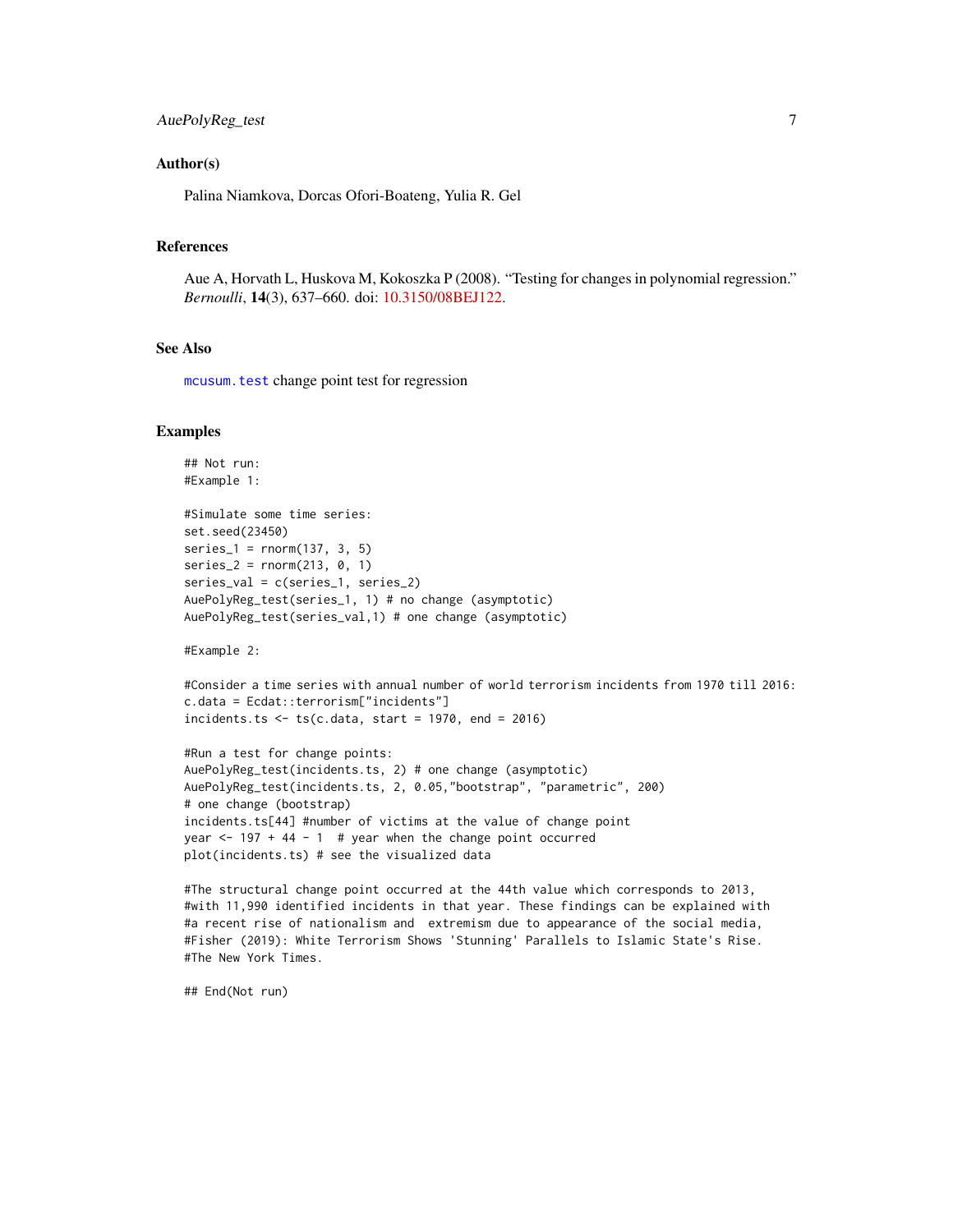## <span id="page-7-0"></span>Description

Beale's ratio estimator (Beale 1962) for estimating population total and confidence intervals, with an option of calculating sample size for a required relative error (p) or margin of error (d).

## Usage

beales(x, y, level = 0.95,  $N = NULL$ ,  $p = NULL$ ,  $d = NULL$ , verbose = TRUE)

## Arguments

| x       | a numeric vector with quantities of interest, such as river discharge per month.<br>Missing values (NA) are allowed.                                                                                     |
|---------|----------------------------------------------------------------------------------------------------------------------------------------------------------------------------------------------------------|
| у       | a numeric vector with quantities of interest for which the total shall be estimated,<br>such as total nutrient loads per month. Missing values (NA) are allowed. Lengths<br>of x and y mush be the same. |
| level   | confidence level, from 0 to 1. Default is 0.95, that is, 95% confidence.                                                                                                                                 |
| N       | population size for which the estimate of the total y is required. By default,<br>$length(x)$ is used.                                                                                                   |
| р       | optional argument specifying the required relative error, from 0 to 1, for com-<br>puting the corresponding sample size. For example, $p = 0.15$ defines a 15%<br>relative error.                        |
| d       | optional argument specifying the required margin of error for computing the<br>corresponding sample size. If both p and d are specified, only p is used.                                                 |
| verbose | logical value defining whether the output should be printed out in words. Default<br>is set to TRUE to give such output.                                                                                 |

## Value

A list with the following components:

| estimate | Beale's estimate of the population total for the variable y.                                                                     |
|----------|----------------------------------------------------------------------------------------------------------------------------------|
| se       | standard error of the estimate.                                                                                                  |
| СI       | a vector of length 2 with a confidence interval (lower and upper value) for the<br>estimate.                                     |
| level    | confidence level for the interval.                                                                                               |
| N        | population size.                                                                                                                 |
| n        | the actual sample size.                                                                                                          |
| p        | the relative error used for sample size calculations. Reported only if p was<br>specified in the input.                          |
| d        | the margin of error used for sample size calculations. Reported only if d was<br>specified and p was not specified in the input. |
| nhat     | estimated sample size for the given level and error (p or d).                                                                    |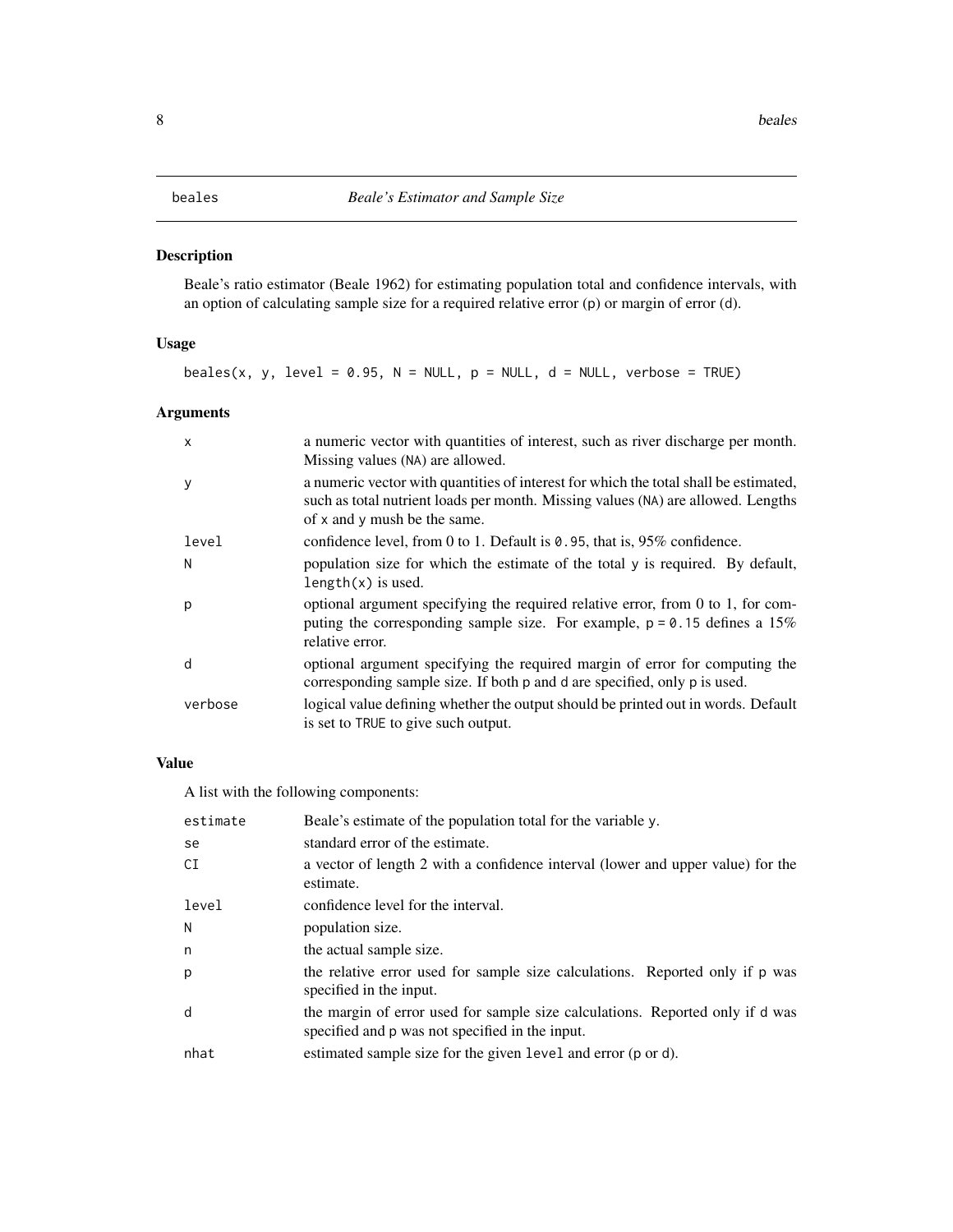#### <span id="page-8-0"></span>BICC 9

### Author(s)

Vyacheslav Lyubchich, thanks to Dave Lorenz for pointing out an error in version 7 and below of the package

## References

Beale EML (1962). "Some uses of computers in operational research." *Industrielle Organisation*, 31(1), 27–28.

## See Also

vignette("beales",package = "funtimes")

beales(discharge, loads, level = 0.9, d = 30)

## Examples

```
#Some hypothetical data for monthly river discharge
#and corresponding nutrient loads:
discharge <- c(NA, 50, 90, 100, 80, 90, 100, 90, 80, 70, NA, NA)
loads <- c(33, 22, 44, 48, NA, 44, 49, NA, NA, 36, NA, NA)
#Example 1:
#Estimate total annual load (12 months),
#with 90% confidence intervals
beales(discharge, loads, level = 0.9)
#Example 2:
#Calculate sample size required for 90% confidence intervals
#with a margin of error 30 units
```
<span id="page-8-1"></span>

## Description

Apply the algorithm of unsupervised spatio-temporal clustering, TRUST (Ciampi et al. 2010), with automatic selection of its tuning parameters Delta and Epsilon based on Bayesian information criterion, BIC (Schaeffer et al. 2016).

#### Usage

```
BICC(X, Alpha = NULL, Beta = NULL, theta = 0.8, p, w, s)
```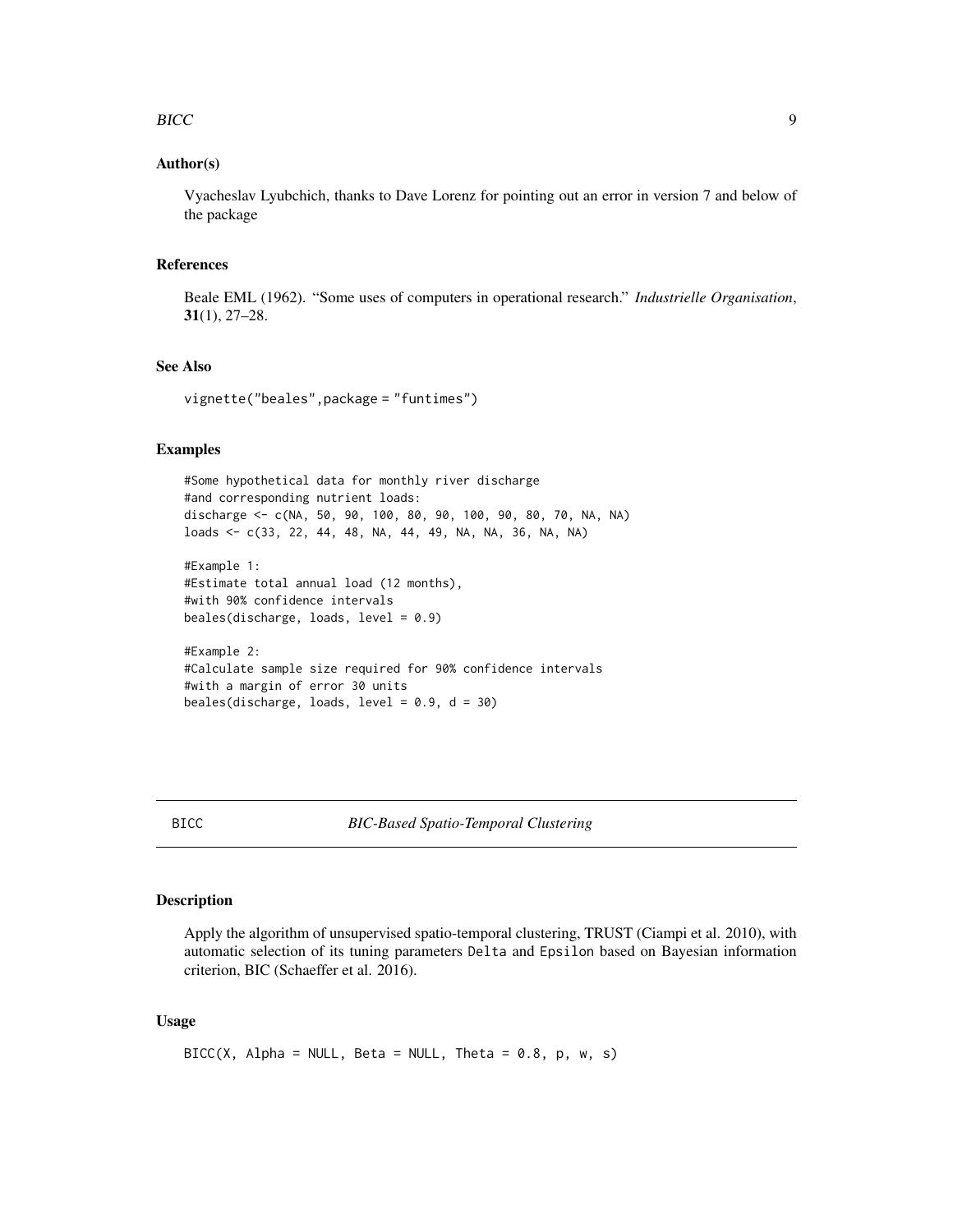#### <span id="page-9-0"></span>Arguments

| X     | a matrix of time series observed within a slide (time series in columns).                                                                                  |
|-------|------------------------------------------------------------------------------------------------------------------------------------------------------------|
| Alpha | lower limit of the time-series domain, passed to CS1ideCluster.                                                                                            |
| Beta  | upper limit of the time-series domain passed to CS1ideCluster.                                                                                             |
| Theta | connectivity parameter passed to CS1ideCluster.                                                                                                            |
| р     | number of layers (time-series observations) in each slide.                                                                                                 |
| W     | number of slides in each window.                                                                                                                           |
| S     | step to shift a window, calculated in the number of slides. The recommended<br>values are 1 (overlapping windows) or equal to w (non-overlapping windows). |

## Details

This is the upper-level function for time series clustering. It exploits the functions [CWindowCluster](#page-16-1) and [CSlideCluster](#page-13-1) to cluster time series based on closeness and homogeneity measures. Clustering is performed multiple times with a range of equidistant values for the parameters Delta and Epsilon, then optimal parameters Delta and Epsilon along with the corresponding clustering results are shown (see Schaeffer et al. 2016, for more details).

The total length of time series (number of levels, i.e., nrow(X)) should be divisible by p.

## Value

A list with the following elements:

| delta.opt   | optimal value for the clustering parameter Delta.                                                                   |
|-------------|---------------------------------------------------------------------------------------------------------------------|
| epsilon.opt | optimal value for the clustering parameter Epsilon.                                                                 |
| clusters    | vector of length $ncol(X)$ with cluster labels.                                                                     |
| IC          | values of the information criterion (BIC) for each considered combination of<br>Delta (rows) and Epsilon (columns). |
| delta.all   | vector of considered values for Delta.                                                                              |
| epsilon.all | vector of considered values for Epsilon.                                                                            |

## Author(s)

Ethan Schaeffer, Vyacheslav Lyubchich

## References

Ciampi A, Appice A, Malerba D (2010). "Discovering trend-based clusters in spatially distributed data streams." In *International Workshop of Mining Ubiquitous and Social Environments*, 107–122.

Schaeffer ED, Testa JM, Gel YR, Lyubchich V (2016). "On information criteria for dynamic spatio-temporal clustering." In Banerjee A, Ding W, Dy JG, Lyubchich V, Rhines A (eds.), *The 6th International Workshop on Climate Informatics: CI2016*, 5–8. doi: [10.5065/D6K072N6.](https://doi.org/10.5065/D6K072N6)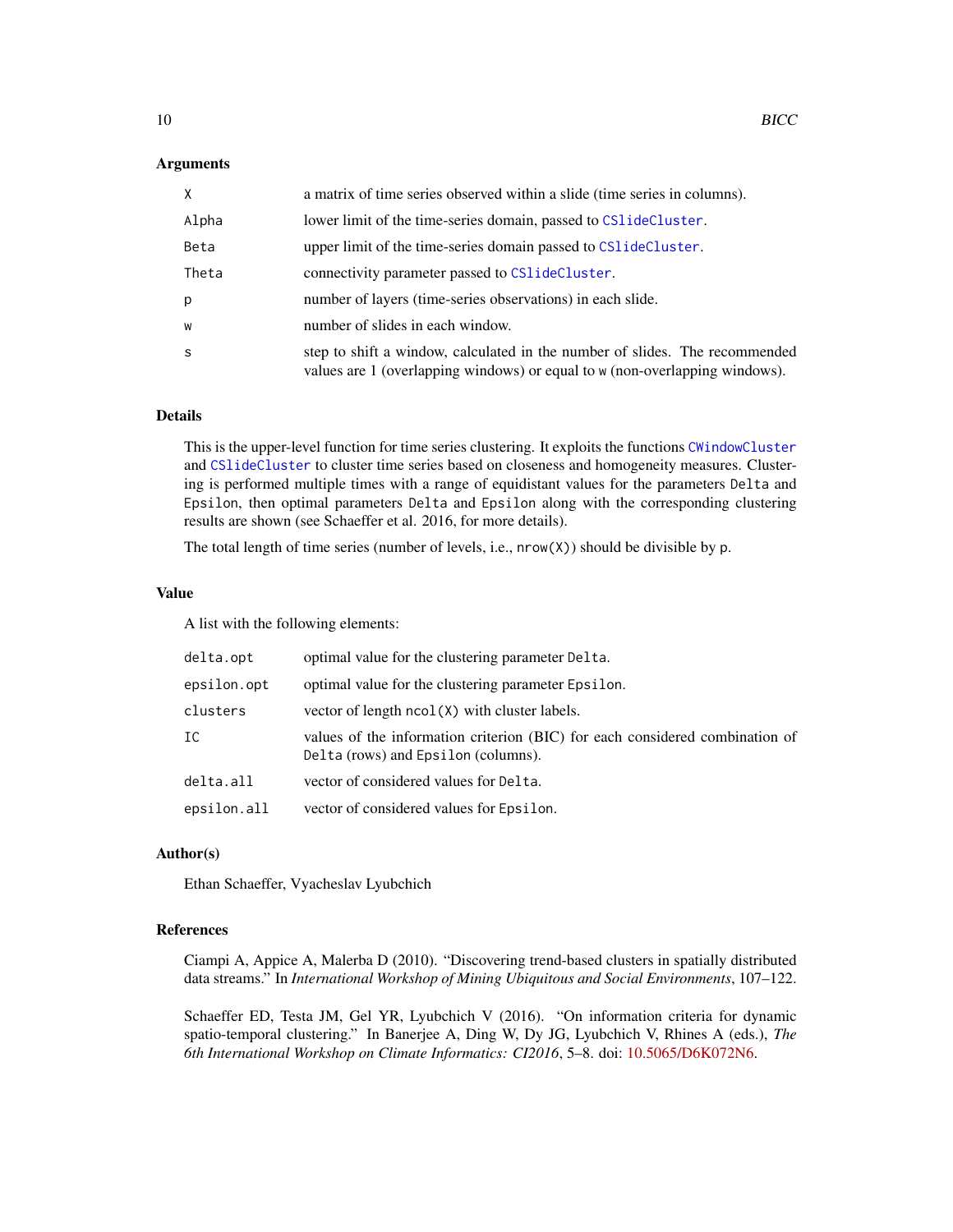#### <span id="page-10-0"></span> $BICC$  11

## See Also

[CSlideCluster](#page-13-1), [CWindowCluster](#page-16-1), [purity](#page-30-1)

#### Examples

```
# Fix seed for reproducible simulations:
set.seed(1)
##### Example 1
# Similar to Schaeffer et al. (2016), simulate 3 years of monthly data
#for 10 locations and apply clustering:
# 1.1 Simulation
T <- 36 #total months
N <- 10 #locations
phi <- c(0.5) #parameter of autoregression
burn <- 300 #burn-in period for simulations
X \leftarrow \text{supply}(1:N, function(x))arima.sim(n = T + burn,list(order = c(length(phi), 0, 0), ar = phi)))[(burn + 1):(T + burn),]colnames(X) <- paste("TS", c(1:dim(X)[2]), sep = "")
# 1.2 Clustering
# Assume that information arrives in year-long slides or data chunks
p <- 12 #number of time layers (months) in a slide
# Let the upper level of clustering (window) be the whole period of 3 years, so
w <- 3 #number of slides in a window
s <- w #step to shift a window, but it does not matter much here as we have only one window of data
tmp \leq BICC(X, p = p, w = w, s = s)# 1.3 Evaluate clustering
# In these simulations, it is known that all time series belong to one class,
#since they were all simulated the same way:
classes \leq rep(1, 10)
# Use the information on the classes to calculate clustering purity:
purity(classes, tmp$clusters[1,])
##### Example 2
# 2.1 Modify time series and update classes accordingly:
# Add a mean shift to a half of the time series:
X2 \leq -XX2[, 1:(N/2)] \leftarrow X2[, 1:(N/2)] + 3classes2 <- rep(c(1, 2), each = N/2)# 2.2 Re-apply clustering procedure and evaluate clustering purity:
tmp2 < - BICC(X2, p = p, w = w, s = s)tmp2$clusters
purity(classes2, tmp2$clusters[1,])
```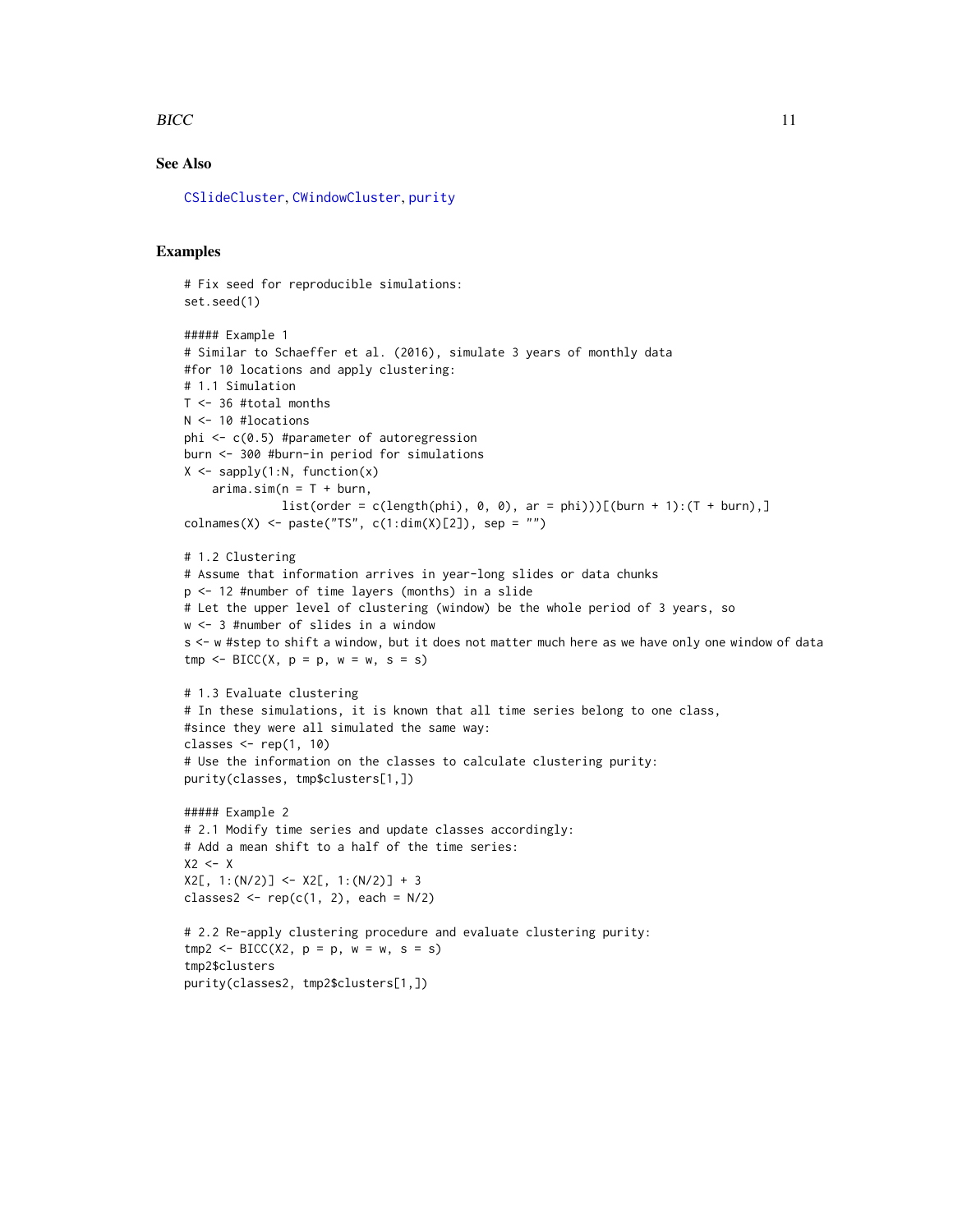<span id="page-11-0"></span>ccf\_boot *Cross-Correlation Function of Time Series with Sieve Bootstrap pvalues*

## Description

Account for possible autocorrelation of time series when assessing the statistical significance of their cross-correlation. A sieve bootstrap approach is used to generate multiple copies of the time series with the same autoregressive dependence, under the null hypothesis of the two time series under investigation being uncorrelated. The significance of cross-correlation coefficients is assessed based on the distribution of their bootstrapped counterparts. Both Pearson and Spearman types of coefficients are obtained, but a plot is provided for only one type, with significant correlations shown using filled circles.

## Usage

```
ccf_boot(
  x,
  y,
  lag.max = NULL,plot = c("Pearson", "Spearman", "none"),
  level = 0.95,B = 1000,...
)
```
## Arguments

| x, y       | univariate numeric time-series objects or numeric vectors for which to compute<br>cross-correlation. Different time attributes in ts objects are acknowledged, see<br>Example 2 below.                                                                                                       |
|------------|----------------------------------------------------------------------------------------------------------------------------------------------------------------------------------------------------------------------------------------------------------------------------------------------|
| lag.max    | maximum lag at which to calculate the cross-correlation. Will be automatically<br>limited as in ccf.                                                                                                                                                                                         |
| plot       | choose whether to plot results for Pearson correlation (default, or use plot =<br>"Pearson"), Spearman correlation (use plot = "Spearman"), or suppress plot-<br>ting (use plot = "none"). Both Pearson's and Spearman's results are given in<br>the output, regardless of the plot setting. |
| level      | confidence level, from 0 to 1. Default is $0.95$ , that is, $95\%$ confidence.                                                                                                                                                                                                               |
| B          | number of bootstrap simulations to obtain empirical critical values. Default is<br>1000.                                                                                                                                                                                                     |
| $\ddots$ . | other parameters passed to the function ARest to control how autoregressive<br>dependencies are estimated. The same set of parameters is used separately on x<br>and y.                                                                                                                      |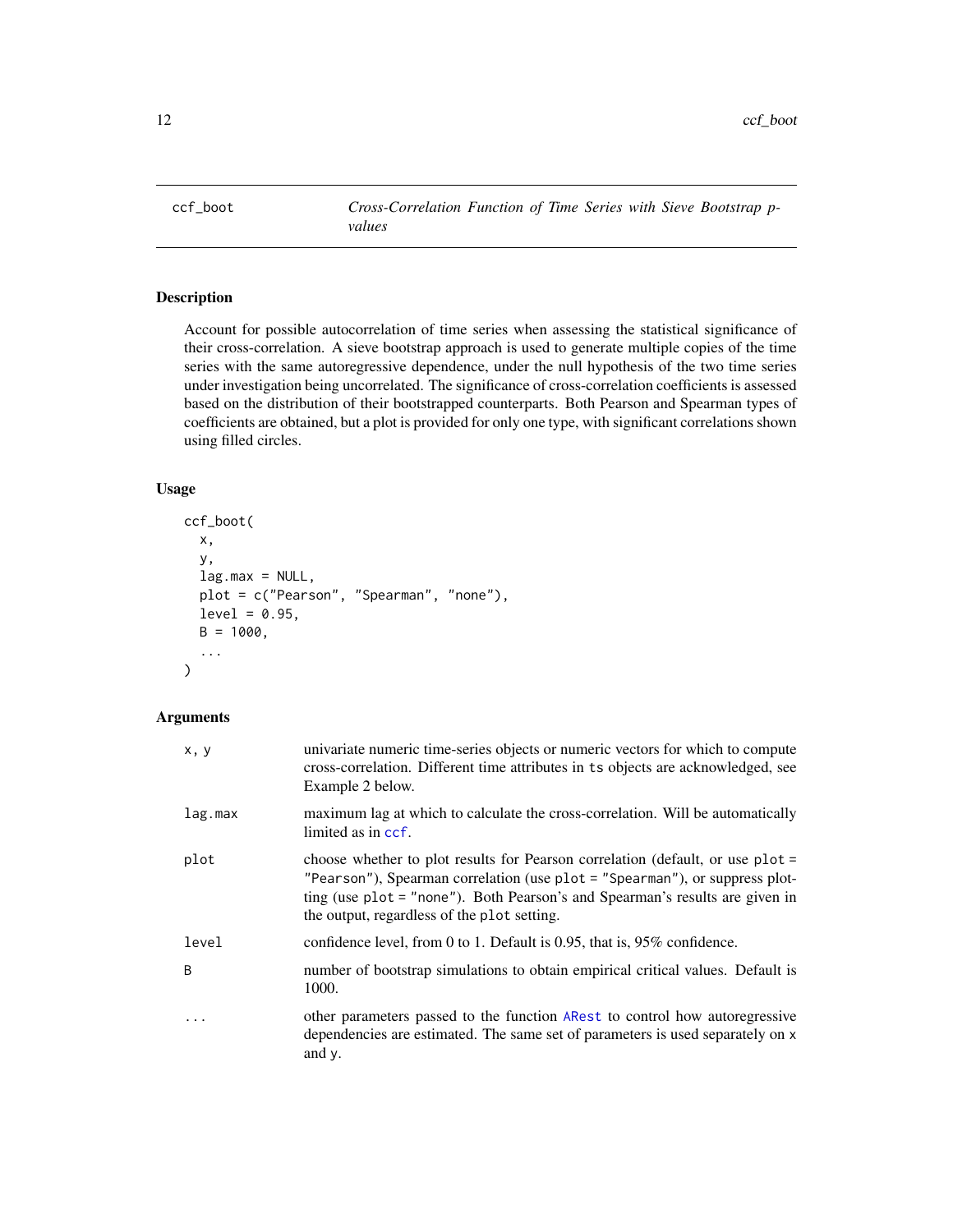#### <span id="page-12-0"></span>ccf\_boot 13

## Value

A data frame with the following columns:

| Lag            | lags for which the following values were obtained.                                                                |
|----------------|-------------------------------------------------------------------------------------------------------------------|
| rP             | observed Pearson correlations.                                                                                    |
| pР             | bootstrap p-value for Pearson correlations.                                                                       |
| lowerP, upperP | lower and upper quantiles (for the confidence level set by level) of the boot-<br>strapped Pearson correlations.  |
| rS             | observed Spearman correlations.                                                                                   |
| рS             | bootstrap p-value for Spearman correlations.                                                                      |
| lowerS, upperS | lower and upper quantiles (for the confidence level set by level) of the boot-<br>strapped Spearman correlations. |

#### Author(s)

Vyacheslav Lyubchich

#### See Also

[ARest](#page-3-1), [ar](#page-0-0), [ccf](#page-0-0), [HVK](#page-23-1)

#### Examples

```
## Not run:
# Fix seed for reproducible simulations:
set.seed(1)
# Example 1
# Simulate independent normal time series of same lengths
x < - rnorm(100)
y \le - rnorm(100)
ccf(x, y) # default CCF with parametric confidence band
tmp \leftarrow ccf\_boot(x, y) # CCF with bootstraptmp$rP; tmp$rS # can always extract results for both Pearson and Spearman correlations
# Example 2
# Simulated ts objects of different lengths and starts (incomplete overlap)
x \le -\arimes \arcsin(\text{list}(\text{order} = c(1, 0, 0), \text{ar} = 0.5), n = 30)x \le -ts(x, start = 2001)y \le -\arima.sim(list(order = c(2, 0, 0), ar = c(0.5, 0.2)), n = 40)y \le -ts(y, start = 2020)ts.plot(x, y, col = 1:2, lty = 1:2) # show how x and y are aligned
ccf(x, y)ccf_boot(x, y, plot = "Spearman") # CCF with bootstrap# Notice that only +-7 lags can be calculated in both cases because of the small
# overlap of the time series. If save these time series as plain vectors, the time
# information would be lost, and time series will be misaligned.
ccf(as.numeric(x), as.numeric(y))
```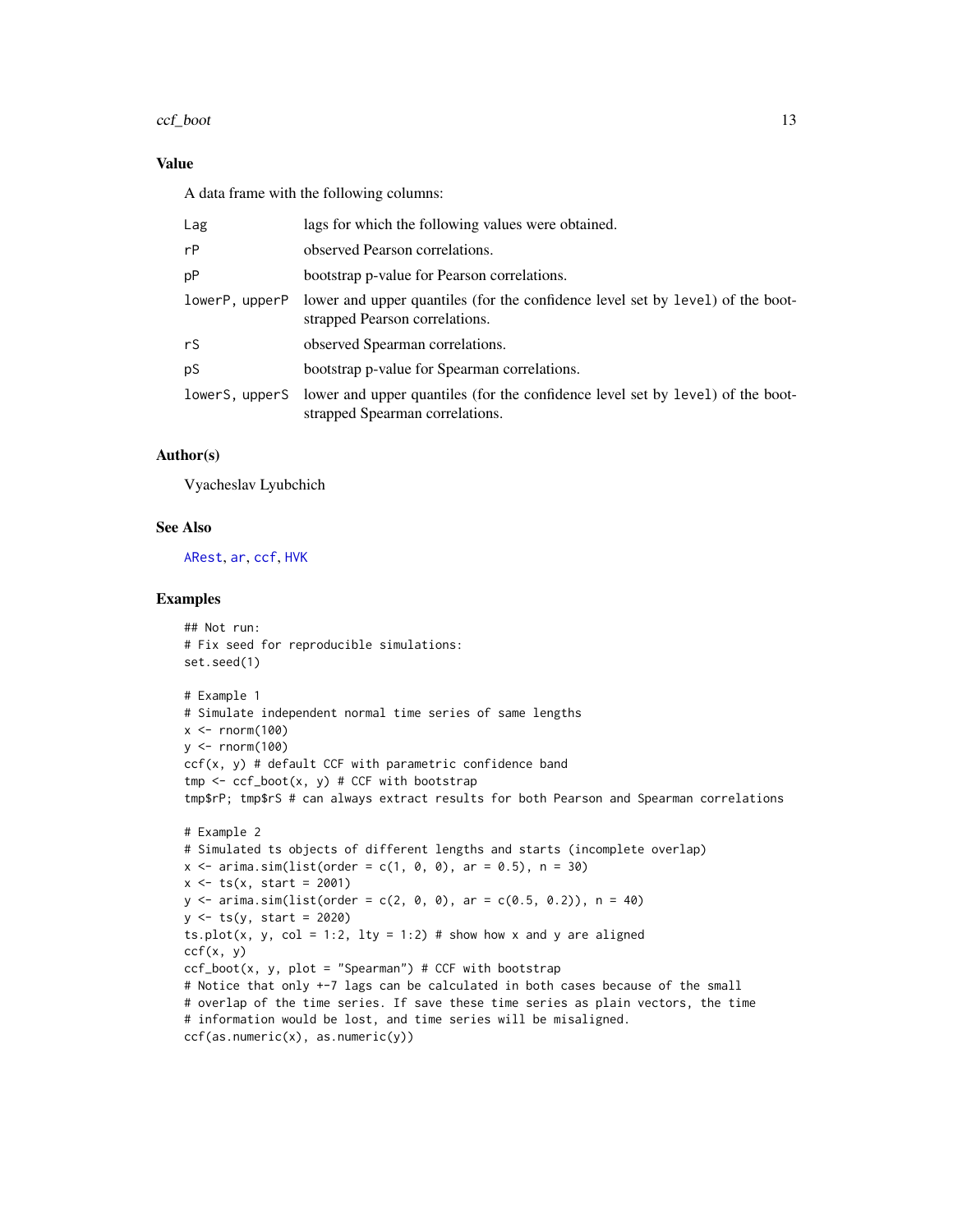```
# Example 3
# Box & Jenkins time series of sales and a leading indicator, see ?BJsales
plot.ts(cbind(BJsales.lead, BJsales))
# Each of the BJ time series looks as having a stochastic linear trend, so apply differences:
plot.ts(cbind(diff(BJsales.lead), diff(BJsales)))
# Get cross-correlation of the differenced series:
ccf_boot(diff(BJsales.lead), diff(BJsales), plot = "Spearman")
# The leading indicator "stands out" with significant correlations at negative lags,
# showing it can be used to predict the sales 2-3 time steps ahead (that is,
# diff(BJsales.lead) at times t-2 and t-3 is strongly correlated with diff(BJsales) at
# current time t).
```

```
## End(Not run)
```
<span id="page-13-1"></span>CSlideCluster *Slide-Level Time Series Clustering*

#### Description

Cluster time series at a slide level, based on Algorithm 1 of Ciampi et al. (2010).

## Usage

```
CSlideCluster(X, Alpha = NULL, Beta = NULL, Delta = NULL, Theta = 0.8)
```
#### Arguments

| $\times$ | a matrix of time series observed within a slide (time series in columns).                                        |
|----------|------------------------------------------------------------------------------------------------------------------|
| Alpha    | lower limit of the time series domain. Default is quantile $(X)[2]$ -<br>1.5*(quantile(X)[4] -quantile(X)[2]).   |
| Beta     | upper limit of the time series domain. Default is quantile $(X)[2]$ +<br>$1.5*(quantile(X)[4]$ -quantile(X)[2]). |
| Delta    | closeness parameter, a real value in [0, 1]. Default is $0.1*(Beta - Alpha)$ .                                   |
| Theta    | connectivity parameter, a real value in $[0, 1]$ . Default is 0.8.                                               |

## Value

A vector of length ncol(X) with cluster labels.

## Author(s)

Vyacheslav Lyubchich

#### References

Ciampi A, Appice A, Malerba D (2010). "Discovering trend-based clusters in spatially distributed data streams." In *International Workshop of Mining Ubiquitous and Social Environments*, 107–122.

<span id="page-13-0"></span>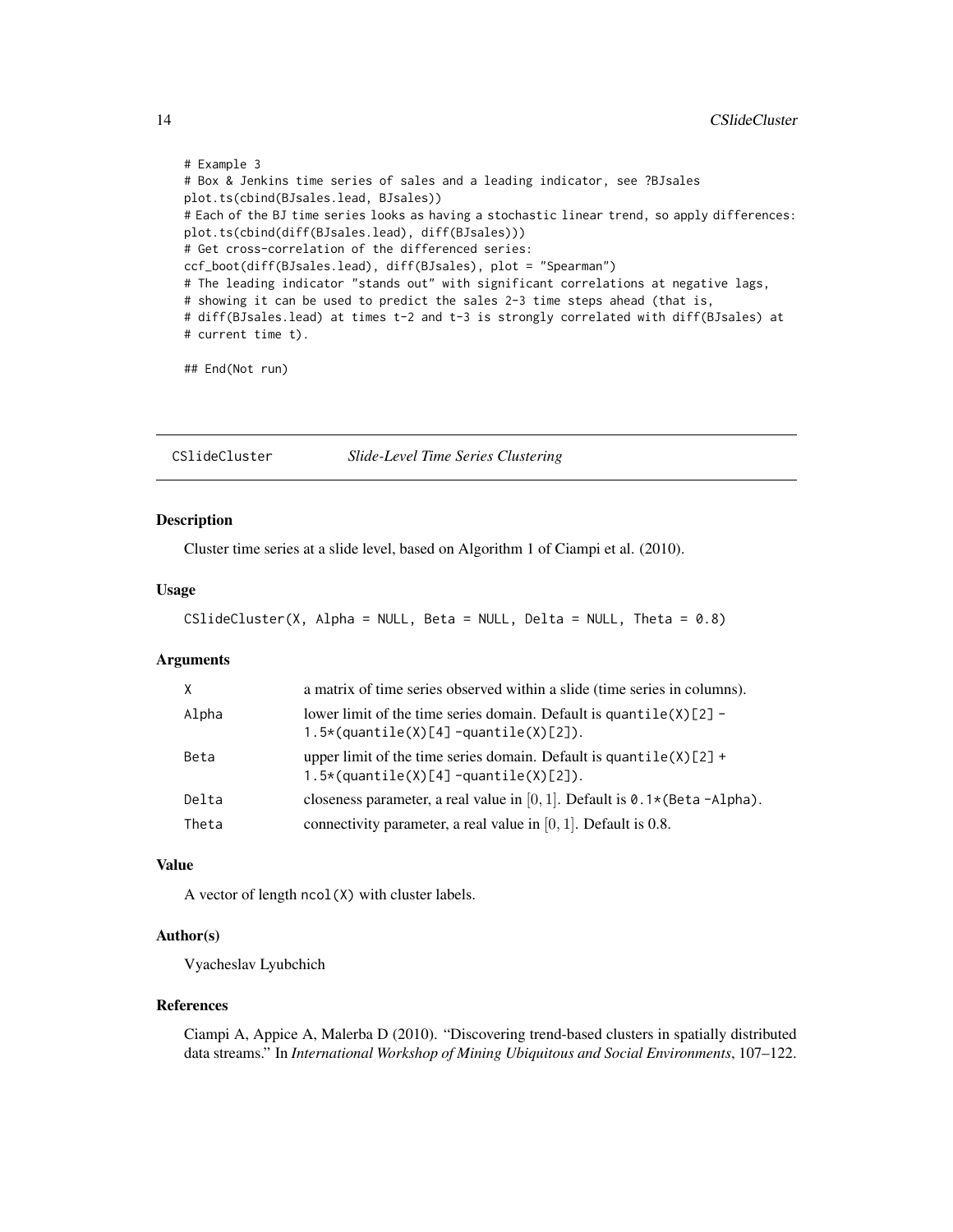## <span id="page-14-0"></span>cumsumCPA\_test 15

## See Also

[CSlideCluster](#page-13-1), [CWindowCluster](#page-16-1), and [BICC](#page-8-1)

## Examples

```
set.seed(123)
X <- matrix(rnorm(50), 10, 5)
CSlideCluster(X)
```
cumsumCPA\_test *Change Point Detection in Time Series via a Linear Regression with Temporally Correlated Errors*

## Description

The function tests for a change point in parameters of a linear regression model with errors exhibiting a general weakly dependent structure. The approach extends earlier methods based on cumulative sums derived under the assumption of independent errors. The approach applies smoothing when the time series is dominated by high frequencies. To detect multiple changes, it is recommended to employ a binary or wild segmentation (Gombay 2010).

#### Usage

```
cumsumCPA_test(
 y,
  a.order,
 crit.type = c("asymptotic", "bootstrap"),
 bootstrap.method = c("nonparametric", "parametric"),
  num.bootstrap = 1000
)
```
## Arguments

| У                | a numeric time series vector. Missing values are not allowed.                                                                                                                                                                                    |  |
|------------------|--------------------------------------------------------------------------------------------------------------------------------------------------------------------------------------------------------------------------------------------------|--|
| a.order          | order of the autoregressive model which must be a non-negative integer number.                                                                                                                                                                   |  |
| crit.type        | a string parameter allowing to choose "asymptotic" or "bootstrap" options.                                                                                                                                                                       |  |
| bootstrap.method |                                                                                                                                                                                                                                                  |  |
|                  | a string parameter allowing to choose "nonparametric" or "parametric" method<br>of bootstrapping. "nonparametric" – resampling of the estimated residuals (with<br>replacement); "parametric" – sampling innovations from a normal distribution. |  |
| num.bootstrap    | number of bootstrap replications if crit.type = "bootstrap". The default<br>number is 1000.                                                                                                                                                      |  |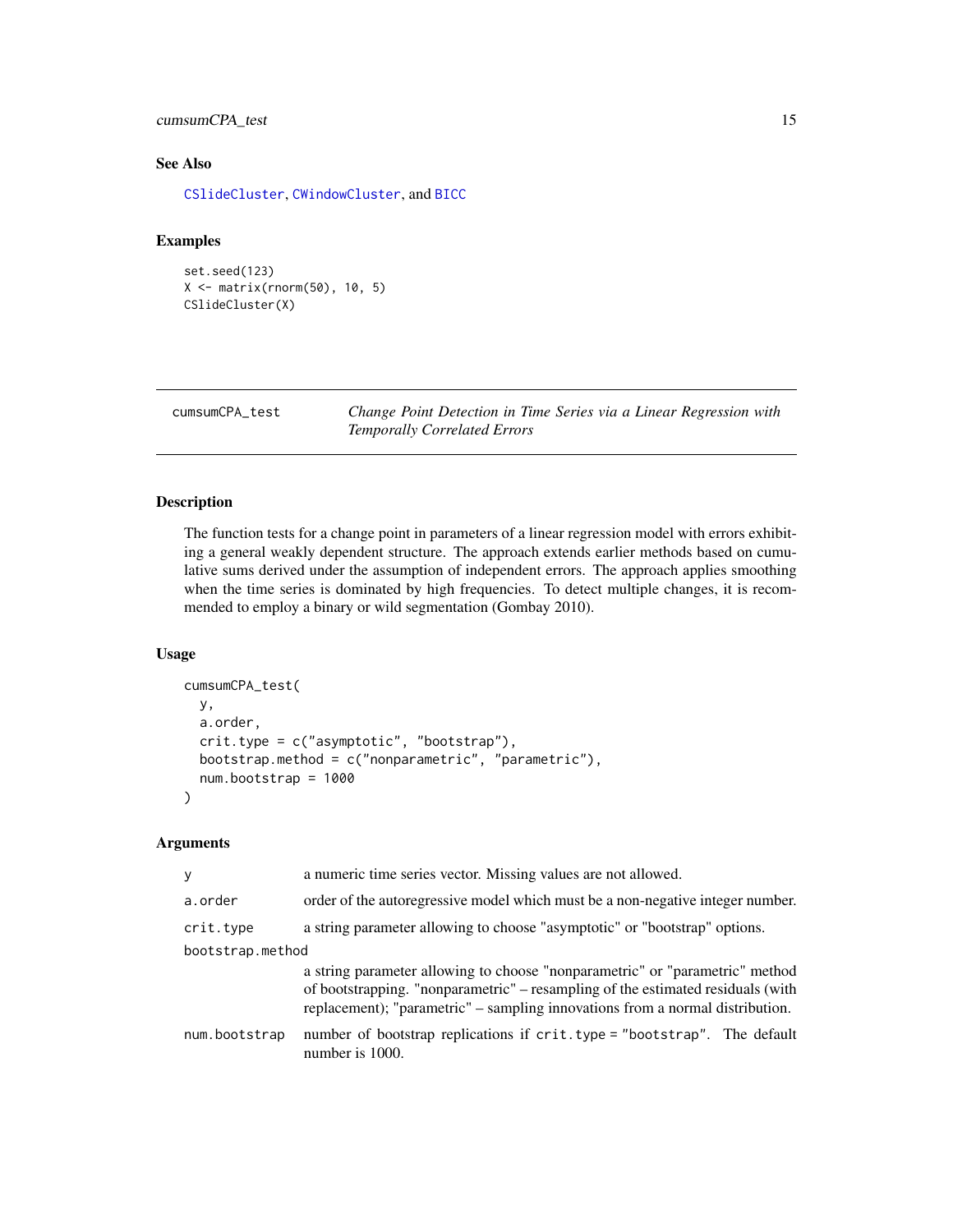## <span id="page-15-0"></span>Value

A list with the following components:

| index   | time point where the change has occurred. |
|---------|-------------------------------------------|
| stat    | test statistic.                           |
| p.value | p-value of the change point test.         |

## Author(s)

Palina Niamkova, Dorcas Ofori-Boateng, Yulia R. Gel

#### References

Gombay E (2010). "Change detection in linear regression with time series errors." *Canadian Journal of Statistics*, 38(1), 65–79.

#### See Also

[mcusum.test](#page-0-0) for change point test for regression

#### Examples

```
## Not run:
#Example 1:
#Simulate some time series:
series_1 = rnorm(157, 2, 1)
series_2 = rnorm(43, 7, 10)
main_val = c(series_1, series_2)
#Now perform a change point detection:
cumsumCPA_test(series_1, 1) # no change
cumsumCPA_test(main_val, 1) # one change, asymptotic critical region
cumsumCPA_test(main_val, 1, "bootstrap", "parametric") # one change, parametric bootstrap
cumsumCPA_test(main_val, 1, "bootstrap", "nonparametric") # one change, nonparametric
#bootstrap
#Example 2:
#Consider time series with ratio of real GDP per family to the median income. This is a
#skewness and income inequality measure for the US families from 1947 till 2012.
e.data = (Ecdat::incomeInequality['mean.median'])
incomeInequality.ts = ts(e.data, start = 1947, end = 2012, frequency = 1)#Now perform a change point detection:
cumsumCPA_test(incomeInequality.ts, 0)
cumsumCPA_test(incomeInequality.ts, 0, "bootstrap", "parametric")
cumsumCPA_test(incomeInequality.ts, 0, "bootstrap", "nonparametric")
```
incomeInequality.ts[13] # median income Ecdat::incomeInequality\$Year[13] + 1 # year of change point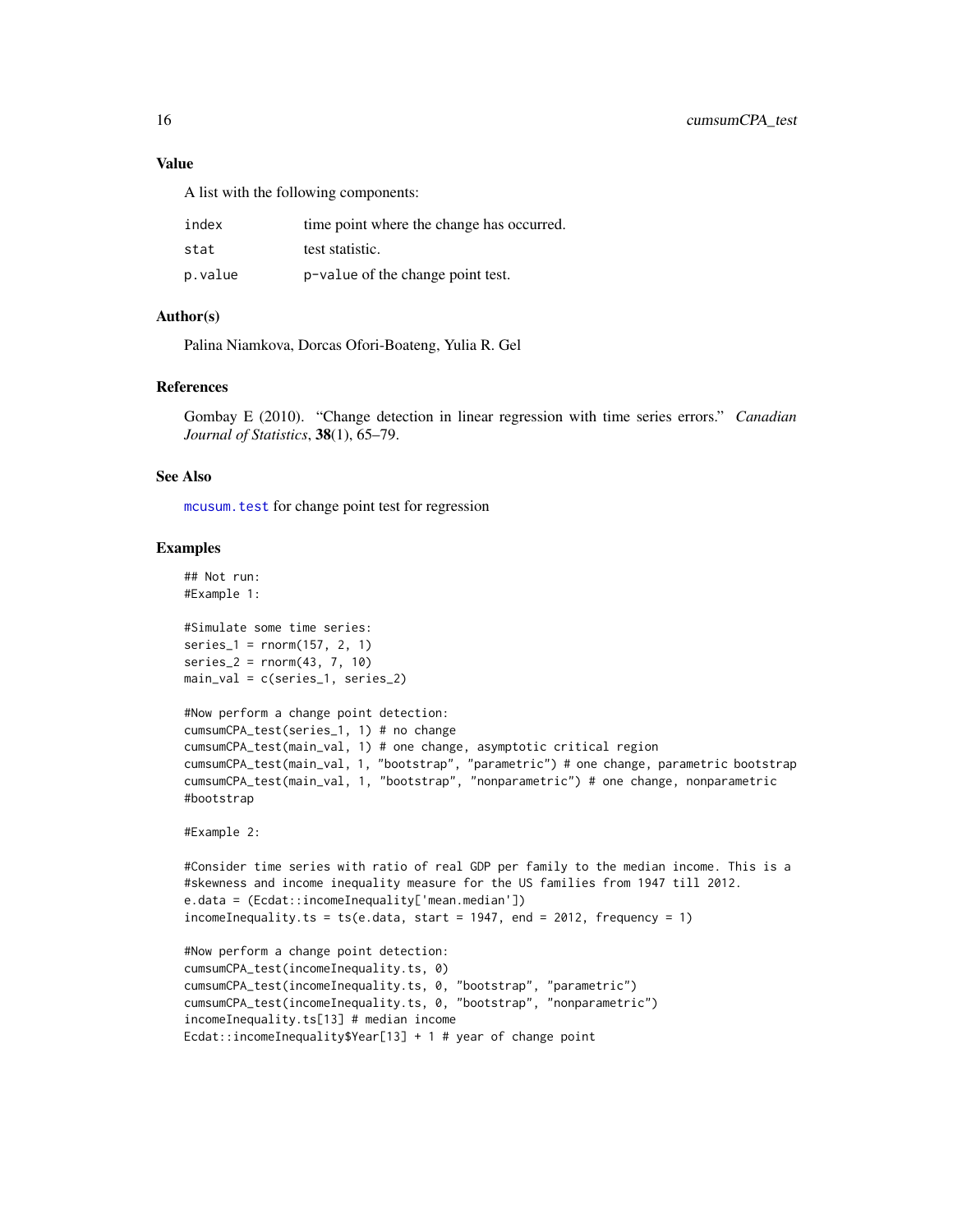## <span id="page-16-0"></span>**CWindowCluster 17**

#The first change point occurs at the 13th time point, that is 1960, where the ratio of real #GDP per family to the median income is 1.940126. This ratio shows that in 1960 the national #wealth was not distributed equally between all the population and that most people earn #almost twice less than the equal share of the all produced goods and services by the nation.

#Note: To look for the other possible change points, run the same function for the #segment of time series after value 13.

## End(Not run)

<span id="page-16-1"></span>CWindowCluster *Window-Level Time Series Clustering*

## Description

Cluster time series at a window level, based on Algorithm 2 of Ciampi et al. (2010).

## Usage

```
CWindowCluster(
  X,
  Alpha = NULL,
  Beta = NULL,
  Delta = NULL,
  Theta = 0.8,
  p,
  w,
  s,
  Epsilon = 1
\mathcal{L}
```
#### Arguments

| X       | a matrix of time series observed within a slide (time series in columns).                                                                                                                                    |
|---------|--------------------------------------------------------------------------------------------------------------------------------------------------------------------------------------------------------------|
| Alpha   | lower limit of the time-series domain, passed to CS1ideCluster.                                                                                                                                              |
| Beta    | upper limit of the time-series domain passed to CS1ideCluster.                                                                                                                                               |
| Delta   | closeness parameter passed to CS1ideCluster.                                                                                                                                                                 |
| Theta   | connectivity parameter passed to CS1ideCluster.                                                                                                                                                              |
| p       | number of layers (time-series observations) in each slide.                                                                                                                                                   |
| W       | number of slides in each window.                                                                                                                                                                             |
| S       | step to shift a window, calculated in the number of slides. The recommended<br>values are 1 (overlapping windows) or equal to w (non-overlapping windows).                                                   |
| Epsilon | a real value in $[0, 1]$ used to identify each pair of time series that are clustered<br>together over at least w*Epsilon slides within a window; see Definition 7 by<br>Ciampi et al. (2010). Default is 1. |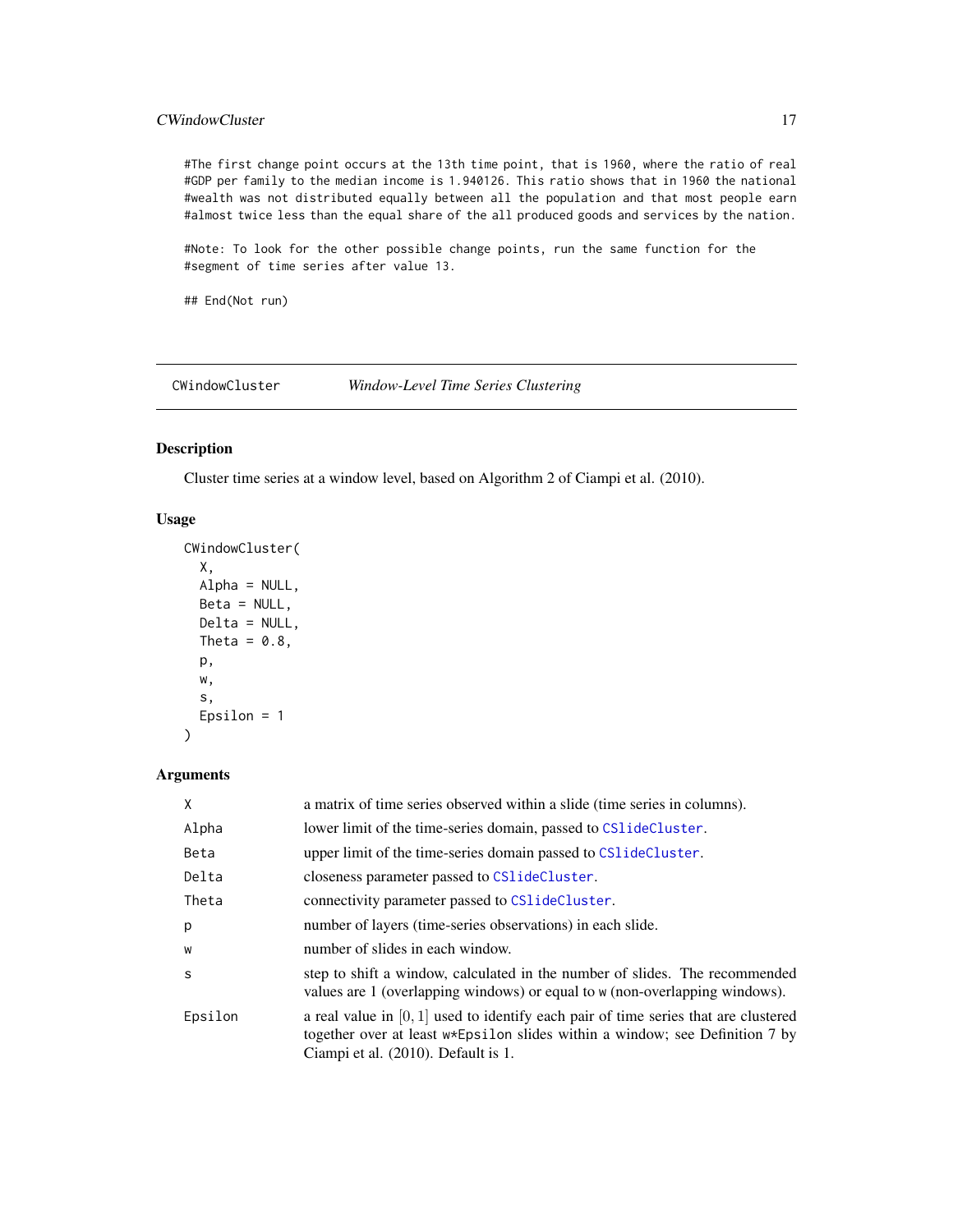#### <span id="page-17-0"></span>Details

This is the upper-level function for time series clustering. It exploits the function [CSlideCluster](#page-13-1) to cluster time series within each slide based on closeness and homogeneity measures. Then, it uses slide-level cluster assignments to cluster time series within each window.

The total length of time series (number of levels, i.e., nrow(X)) should be divisible by p.

#### Value

A vector (if X contains only one window) or matrix with cluster labels for each time series (columns) and window (rows).

#### Author(s)

Vyacheslav Lyubchich

#### References

Ciampi A, Appice A, Malerba D (2010). "Discovering trend-based clusters in spatially distributed data streams." In *International Workshop of Mining Ubiquitous and Social Environments*, 107–122.

#### See Also

[CSlideCluster](#page-13-1), [CWindowCluster](#page-16-1), and [BICC](#page-8-1)

#### Examples

```
#For example, weekly data come in slides of 4 weeks
p <- 4 #number of layers in each slide (data come in a slide)
#We want to analyze the trend clusters within a window of 1 year
w <- 13 #number of slides in each window
s <- w #step to shift a window
#Simulate 26 autoregressive time series with two years of weekly data (52*2 weeks),
#with a 'burn-in' period of 300.
N < - 26T \le -2*p*wset.seed(123)
phi <- c(0.5) #parameter of autoregression
X \leq - sapply(1:N, function(x) arima.sim(n = T + 300,
     list(order = c(length(phi), 0, 0), ar = phi))[301:(T + 300),]\text{colnames}(X) \leq \text{paste}("TS", c(1:dim(X)[2]), sep = "")tmp \le - CWindowCluster(X, Delta = NULL, Theta = 0.8, p = p, w = w, s = s, Epsilon = 1)
#Time series were simulated with the same parameters, but based on the clustering parameters,
#not all time series join the same cluster. We can plot the main cluster for each window, and
#time series out of the cluster:
par(mfrow = c(2, 2))ts.plot(X[c(1:(p*w)), tmp[1,] == 1], ylim = c(-4, 4),
```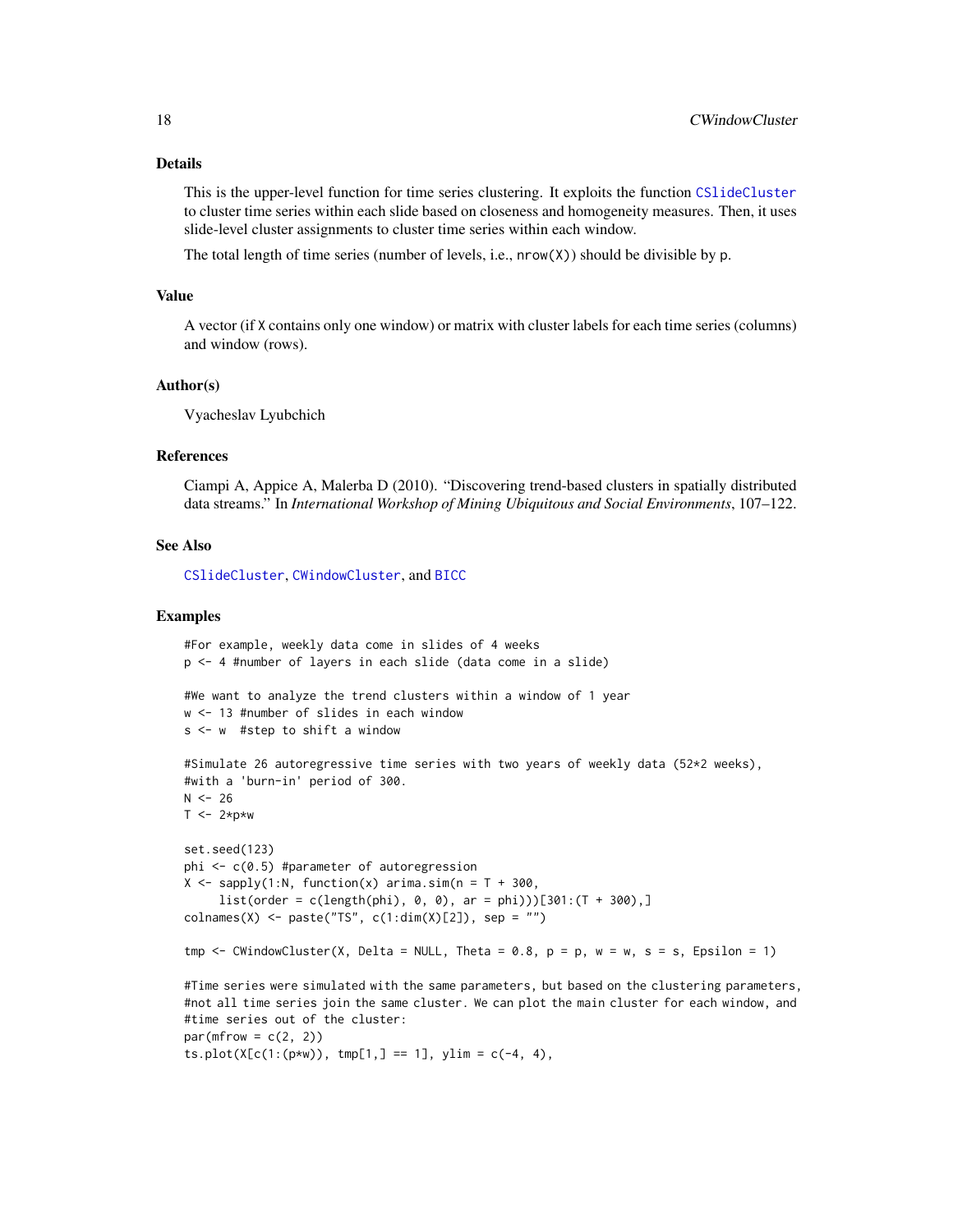```
main = "Time series cluster 1 in window 1")
ts.plot(X[c(1:(p*w)), tmp[1,] != 1], ylim = c(-4, 4),main = "The rest of the time series in window 1")
ts.plot(X[c(1:(p*w)) + s*p, tmp[2,] == 1], ylim = c(-4, 4),main = "Time series cluster 1 in window 2")
ts.plot(X[c(1:(p*w)) + s*p, tmp[2,] != 1], ylim = c(-4, 4),
       main = "The rest of the time series in window 2")
```
<span id="page-18-1"></span>DR *Downhill Riding (DR) Procedure*

#### Description

Downhill riding procedure for selecting optimal tuning parameters in clustering algorithms, using an (in)stability probe.

#### Usage

DR(X, method, minPts = 3, theta =  $0.9$ , B =  $500$ , lb =  $-30$ , ub =  $10$ )

#### Arguments

| X            | an $n \times k$ matrix where columns are k objects to be clustered, and each object<br>contains n observations (objects could be a set of time series).                                                                                                                                             |
|--------------|-----------------------------------------------------------------------------------------------------------------------------------------------------------------------------------------------------------------------------------------------------------------------------------------------------|
| method       | the clustering method to be used – currently either "TRUST" (Ciampi et al.<br>2010) or "DBSCAN" (Ester et al. 1996). If the method is DBSCAN, then set<br>MinPts and optimal $\epsilon$ is selected using DR. If the method is TRUST, then set<br>theta, and optimal $\delta$ is selected using DR. |
| minPts       | the minimum number of samples in an $\epsilon$ -neighborhood of a point to be consid-<br>ered as a core point. The minPts is to be used only with the DBSCAN method.<br>The default value is 3.                                                                                                     |
| theta        | connectivity parameter $\theta \in (0,1)$ , which is to be used only with the TRUST<br>method. The default value is 0.9.                                                                                                                                                                            |
| <sup>B</sup> | number of random splits in calculating the Average Cluster Deviation (ACD).<br>The default value is 500.                                                                                                                                                                                            |
| lb, ub       | endpoints for a range of search for the optimal parameter.                                                                                                                                                                                                                                          |

## Details

Parameters 1b, ub are endpoints for the search for the optimal parameter. The parameter candidates are calculated in a way such that  $P := 1.1^x, x \in lb, lb + 0.5, lb + 1.0, ..., ub$ . Although the default range of search is sufficiently wide, in some cases lb,ub can be further extended if a warning message is given.

For more discussion on properties of the considered clustering algorithms and the DR procedure see Huang et al. (2016) and Huang et al. (2018).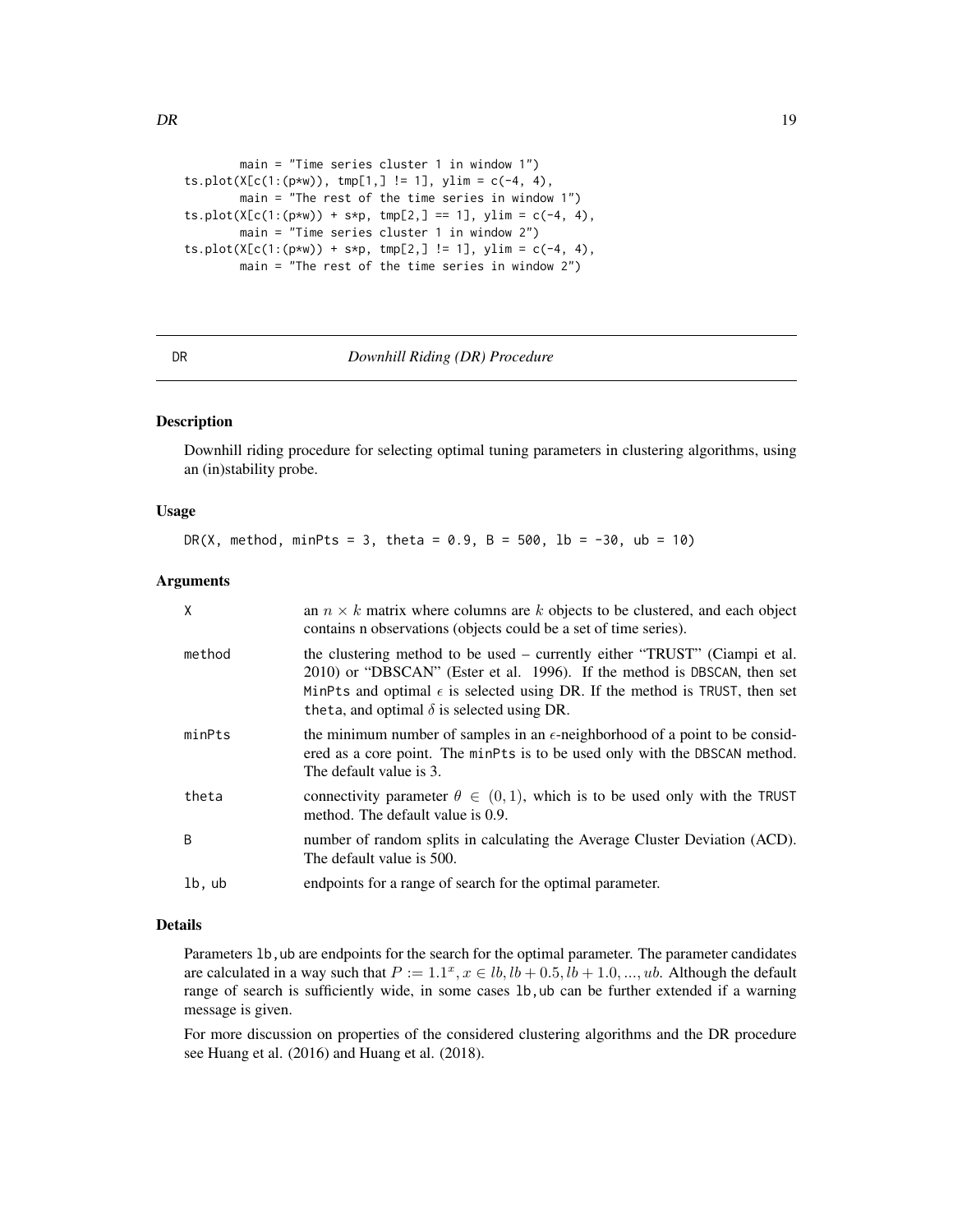#### <span id="page-19-0"></span>Value

A list containing the following components:

| P_opt      | the value of the optimal parameter. If the method is DBSCAN, then P opt is<br>optimal $\epsilon$ . If the method is TRUST, then P_opt is optimal $\delta$ .                                                    |
|------------|----------------------------------------------------------------------------------------------------------------------------------------------------------------------------------------------------------------|
| ACD matrix | a matrix that returns ACD for different values of a tuning parameter. If the method<br>is DBSCAN, then the tuning parameter is $\epsilon$ . If the method is TRUST, then the tuning<br>parameter is $\delta$ . |

#### Author(s)

Xin Huang, Yulia R. Gel

## References

Ciampi A, Appice A, Malerba D (2010). "Discovering trend-based clusters in spatially distributed data streams." In *International Workshop of Mining Ubiquitous and Social Environments*, 107–122.

Ester M, Kriegel H, Sander J, Xu X (1996). "A density-based algorithm for discovering clusters in large spatial databases with noise." In *Proceedings of the International Conference on Knowledge Discovery and Data Mining (KDD)*, volume 96(34), 226–231.

Huang X, Iliev IR, Brenning A, Gel YR (2016). "Space-time clustering with stability probe while riding downhill." In *Proceedings of the 2nd SIGKDD Workshop on Mining and Learning from Time Series (MiLeTS)*.

Huang X, Iliev IR, Lyubchich V, Gel YR (2018). "Riding down the bay: space-time clustering of ecological trends." *Environmetrics*, 29(5–6), e2455. doi: [10.1002/env.2455.](https://doi.org/10.1002/env.2455)

## See Also

[BICC](#page-8-1), [dbscan](#page-0-0)

#### Examples

## Not run: ## example 1 ## use iris data to test DR procedure

```
data(iris)
require(clue) # calculate NMI to compare the clustering result with the ground truth
require(scatterplot3d)
```

```
Data <- scale(iris[,-5])
ground_truth_label <- iris[,5]
```

```
# perform DR procedure to select optimal eps for DBSCAN
# and save it in variable eps_opt
eps_opt <- DR(t(Data), method="DBSCAN", minPts = 5)$P_opt
```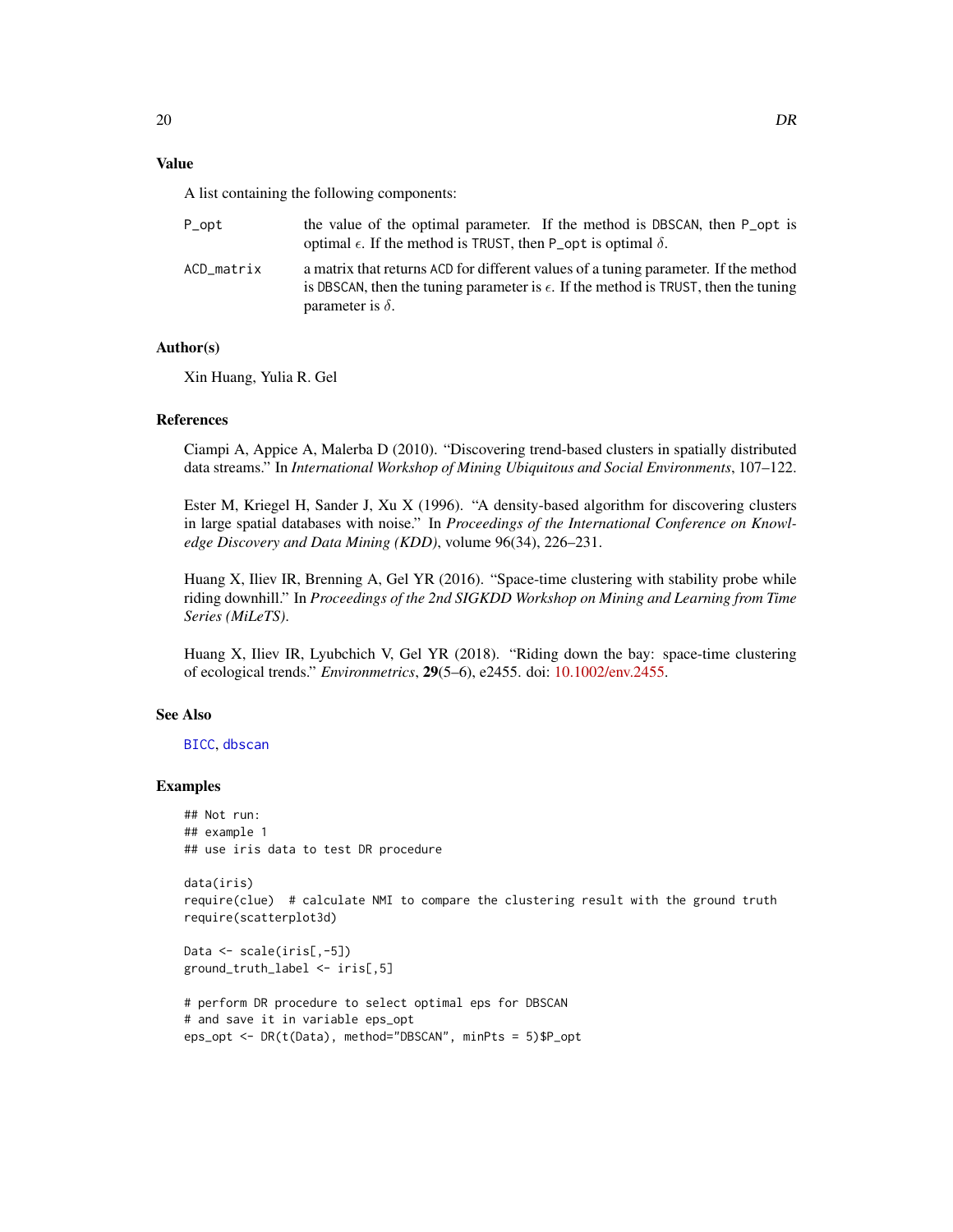}

```
# apply DBSCAN with the optimal eps on iris data
# and save the clustering result in variable res
res <- dbscan(Data, eps = eps_opt, minPts =5)$cluster
# calculate NMI to compare the clustering result with the ground truth label
clue::cl_agreement(as.cl_partition(ground_truth_label),
                   as.cl_partition(as.numeric(res)), method = "NMI")
# visualize the clustering result and compare it with the ground truth result
# 3D visualization of clustering result using variables Sepal.Width, Sepal.Length,
# and Petal.Length
scatterplot3d(Data[,-4],color = res)
# 3D visualization of ground truth result using variables Sepal.Width, Sepal.Length,
# and Petal.Length
scatterplot3d(Data[,-4],color = as.numeric(ground_truth_label))
## example 2
## use synthetic time series data to test DR procedure
require(funtimes)
require(clue)
require(zoo)
# simulate 16 time series for 4 clusters, each cluster contains 4 time series
set.seed(114)
samp_Ind <- sample(12, replace=F)
time_points <- 30
X \leq - matrix(0, nrow=time_points, ncol = 12)
cluster1 <- sapply(1:4, function(x) arima.sim(list(order = c(1, 0, 0), ar = c(0.2)),
                                             n = time\_points, mean = 0, sd = 1)cluster2 <- sapply(1:4,function(x) arima.sim(list(order = c(2,0,0), ar = c(0.1, -0.2)),
                                             n = time\_points, mean = 2, sd = 1))
cluster3 <- sapply(1:4,function(x) arima.sim(list(order = c(1, 0, 1), ar = c(0.3), ma = c(0.1)),
                                             n = time\_points, mean = 6, sd = 1))
X[,samp_Ind[1:4]] <- t(round(cluster1, 4))
X[,samp_Ind[5:8]] <- t(round(cluster2, 4))
X[,samp_Ind[9:12]] <- t(round(cluster3, 4))
# create ground truth label of the synthetic data
ground\_truth\_label = matrix(1, nrow = 12, ncol = 1)for(k in 1:3){
    ground_truth_label[samp_Ind[(4*k - 4 + 1):(4*k)]] = k
# perform DR procedure to select optimal delta for TRUST
# and save it in variable delta_opt
delta_opt <- DR(X, method = "TRUST")$P_opt
# apply TRUST with the optimal delta on the synthetic data
# and save the clustering result in variable res
```

```
res <- CSlideCluster(X, Delta = delta_opt, Theta = 0.9)
```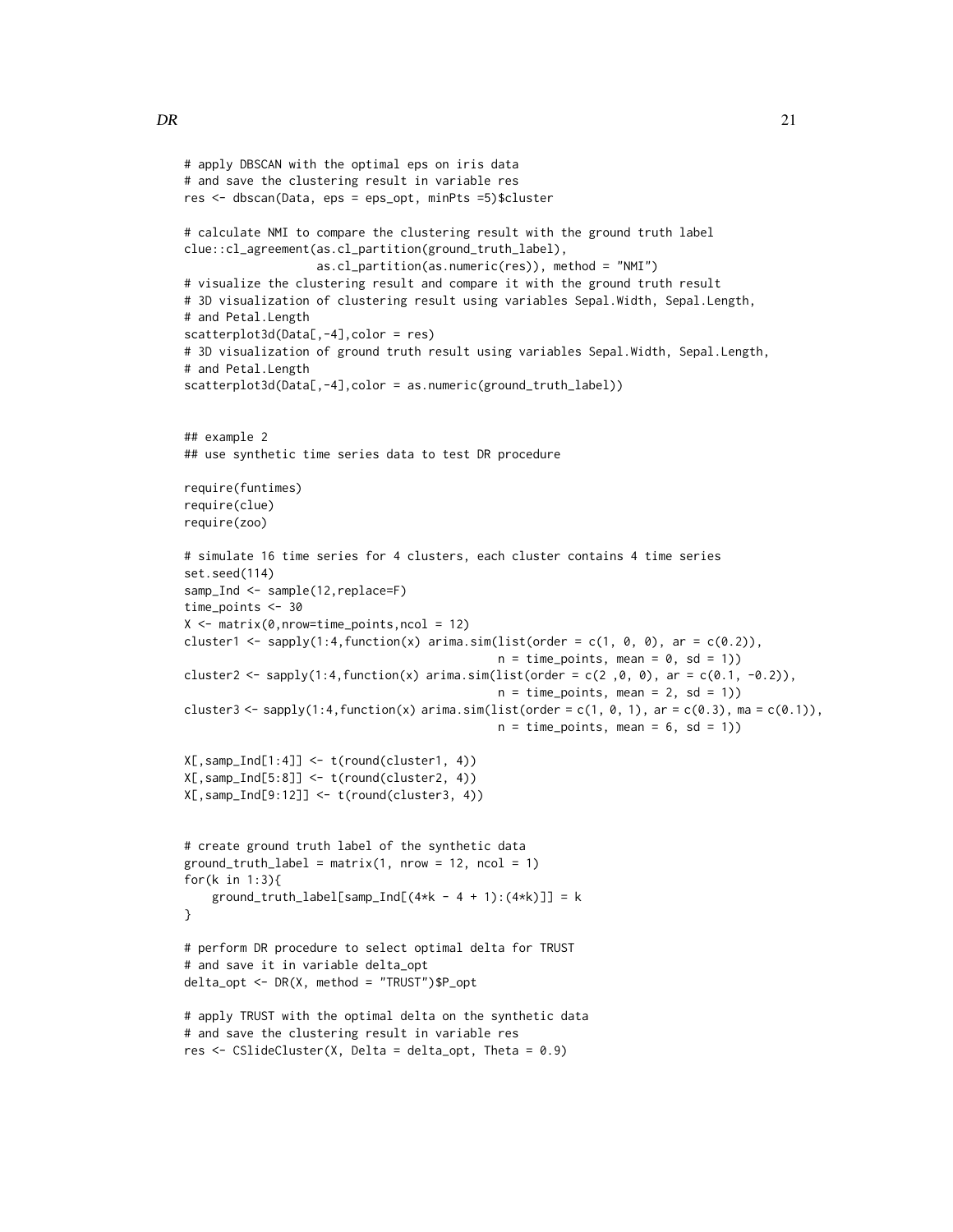```
# calculate NMI to compare the clustering result with the ground truth label
clue::cl_agreement(as.cl_partition(as.numeric(ground_truth_label)),
                  as.cl_partition(as.numeric(res)), method = "NMI")
# visualize the clustering result and compare it with the ground truth result
# visualization of the clustering result obtained by TRUST
plot.zoo(X, type = "l", plot.type = "single", col = res, xlab = "Time index", ylab = "")
# visualization of the ground truth result
plot.zoo(X, type = "l", plot.type = "single", col = ground_truth_label,
        xlab = "Time index", ylab = "")
## End(Not run)
```
GombayCPA\_test *Change Point Detection in Autoregressive Time Series*

#### Description

The function detects change points in autoregressive (AR) models for time series. Changes can be detected in any of p + 2 (mean, var, phi) autoregressive parameters where p is the order of the AR model. The test statistic is based on the efficient score vector (Gombay 2008).

#### Usage

```
GombayCPA_test(
 y,
  a.order,
 alternatives = c("two-sided", "greater", "lesser", "temporary"),
 crit.type = c("asymptotic", "bootstrap"),
  num.bootstrap = 1000
)
```
## Arguments

| y             | a vector that contains univariate time-series observations. Missing values are<br>not allowed.                                                                                                                     |
|---------------|--------------------------------------------------------------------------------------------------------------------------------------------------------------------------------------------------------------------|
| a.order       | order of the autoregressive model which must be a non-negative integer number.                                                                                                                                     |
| alternatives  | a string parameter that specifies a type of the test (i.e., "two-sided", "greater",<br>"lesser", and "temporary"). The option "temporary" examines the temporary<br>change in one of the parameters (Gombay 2008). |
| crit.type     | method of obtaining critical values: "asymptotic" (default) or "bootstrap".                                                                                                                                        |
| num.bootstrap | number of bootstrap replications if crit.type = "bootstrap". The default<br>number is 1000.                                                                                                                        |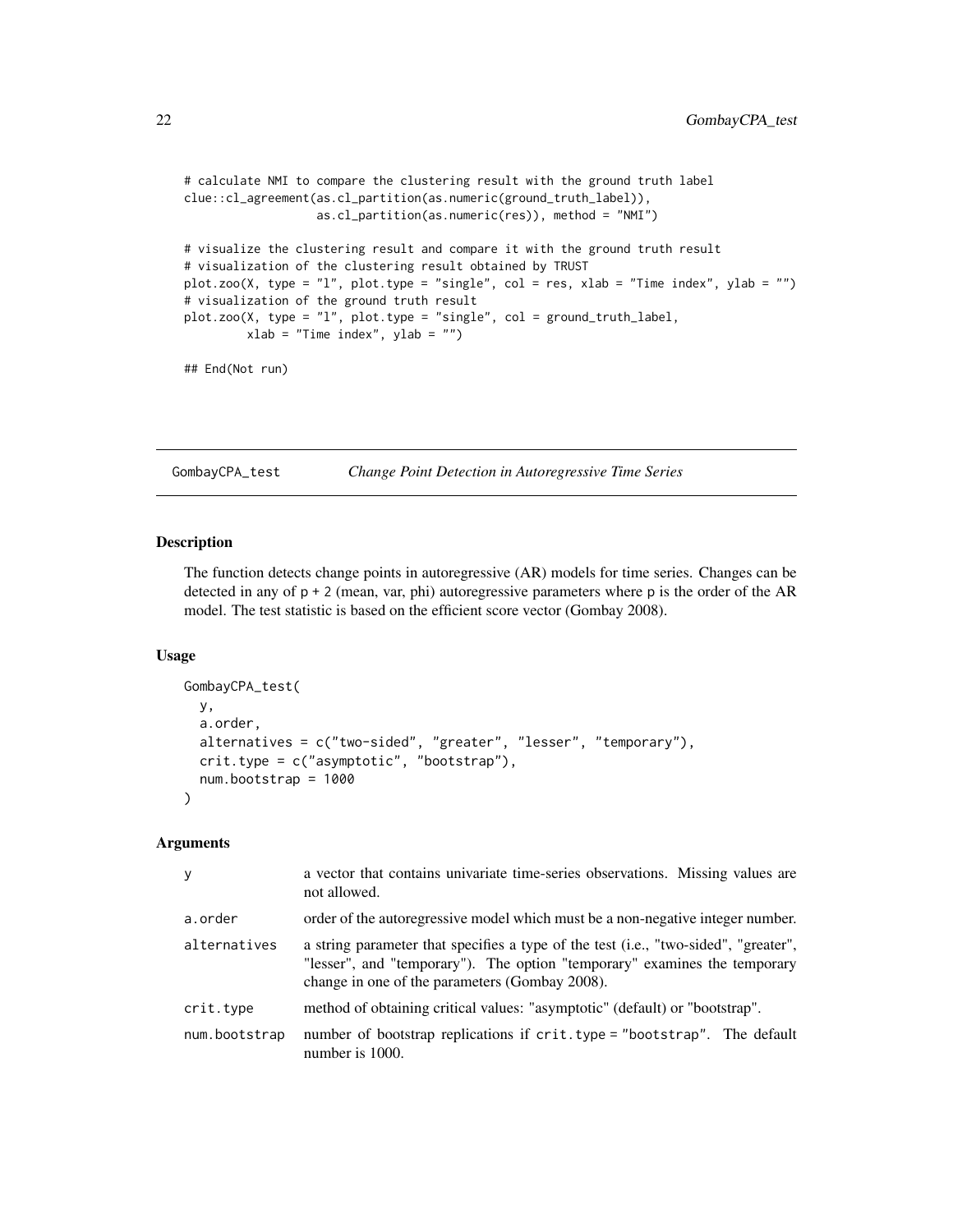## <span id="page-22-0"></span>Details

The function tests for a temporary change and a change in specific model parameters. Critical values can be estimated via asymptotic distribution "asymptotic" (i.e., the default option) or sieve bootstrap "bootstrap". The function employs internal function change.point and sieve bootstrap change.point.sieve function.

#### Value

A list with the following components:

| index    | points of change for each parameter. The value of the "alternatives" deter-<br>mines the return: "temporary" – returns max, min, and abs.max points; "greater"<br>- returns max points; "lesser" – returns min points; "two-sided" – returns abs.max. |
|----------|-------------------------------------------------------------------------------------------------------------------------------------------------------------------------------------------------------------------------------------------------------|
| stats    | test statistic values for change points in mean, var, phi.                                                                                                                                                                                            |
| p.values | p-value of the change point test.                                                                                                                                                                                                                     |

#### Author(s)

Palina Niamkova, Dorcas Ofori-Boateng, Yulia R. Gel

## References

Gombay E (2008). "Change detection in autoregressive time series." *Journal of Multivariate Analysis*, 99(3), 451–464. doi: [10.1016/j.jmva.2007.01.003.](https://doi.org/10.1016/j.jmva.2007.01.003)

#### See Also

[mcusum.test](#page-0-0) change point test for regression and [terrorism](#page-0-0) dataset used in the Example 2

#### Examples

```
## Not run:
#Example 1:
#Simulate some time series:
series_1 = arima.sim(n = 100, list(order = c(2,0,0), ar = c(-0.7, -0.1)))
series_2 = arima.sim(n = 200, list(order = c(2,0,0), ar = c(0.1, -0.6)))
main_series = c(series_1, series_2)
result11 = GombayCPA_test(series_1, 2, "two-sided")
result11 #== No change point ===#
result12 = GombayCPA_test(main_series, 2, "two-sided")
result12 #=== One change at phi values ===#
result13 = GombayCPA_test(main_series, 2, "two-sided", "bootstrap")
result13 #=== One change at phi values ===#
```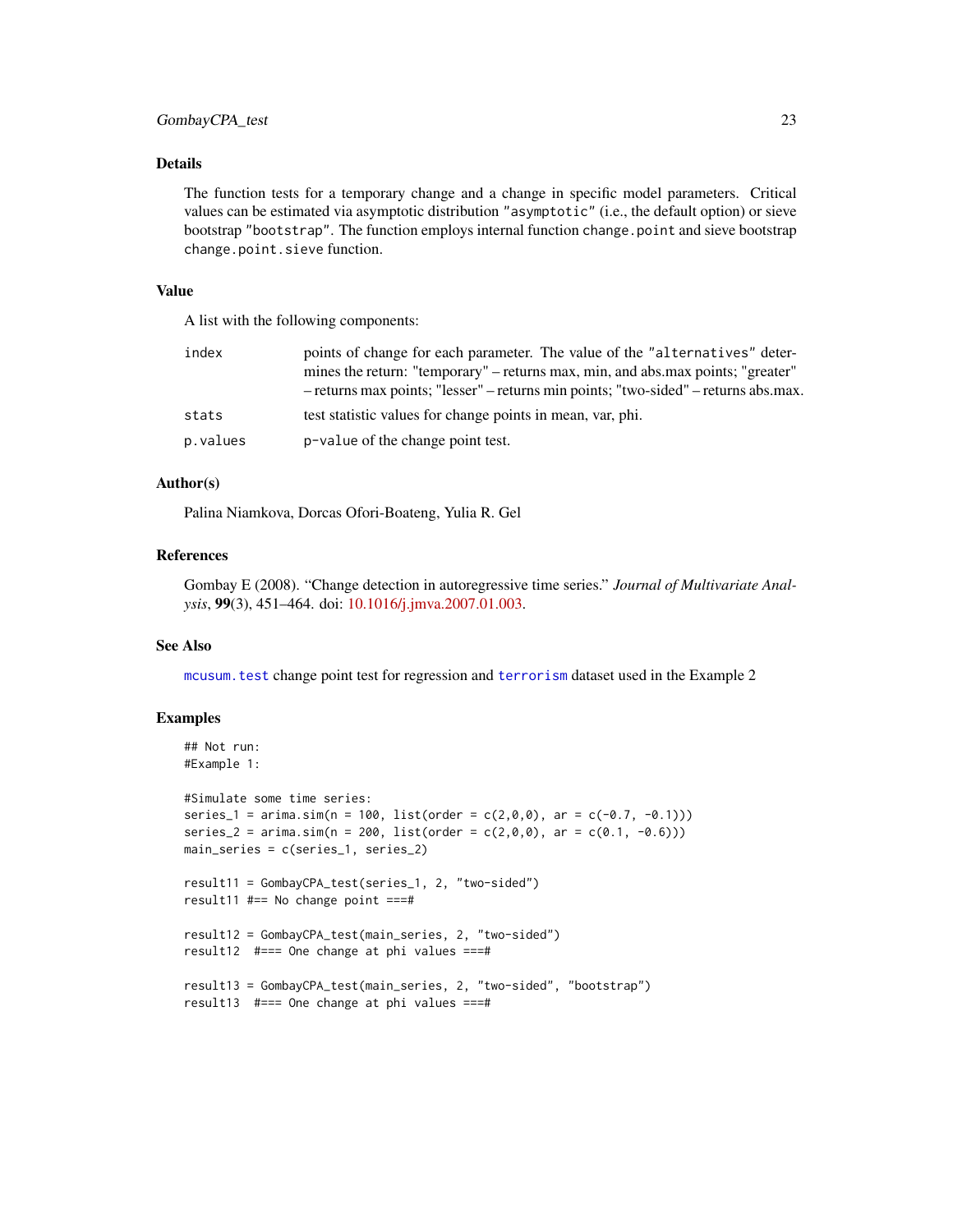#### #Example 2:

```
#From the package 'Ecdat' consider a time series with annual world number of victims of
#terrorism in the US from 1970 till 2016:
c.data = Ecdat::terrorism['nkill.us']
nkill.us.ts <- ts(c.data, start = 1970, end = 2016)
#Now perform a change point detection with one sided tests:
GombayCPA_test(nkill.us.ts, 0, "lesser")
GombayCPA_test(nkill.us.ts, 0, "greater")
nkill.us.ts[32]
year = 1970 + 31
print(year)
plot(nkill.us.ts)
```
#In both cases we find that the change point is located at the position 31 or 32. We can # examine it further by checking the value of this position (using: nkill.us.ts[32]) as well as # by plotting the graph (using: plot(nkill.us.ts)). The detected change point corresponds to #the year of 2001, when the 9/11 attack happened.

## End(Not run)

<span id="page-23-1"></span>HVK *HVK Estimator*

#### Description

Estimate coefficients in nonparametric autoregression using the difference-based approach by Hall and Van Keilegom (2003).

## Usage

 $HVK(X, m1 = NULL, m2 = NULL, ar.order = 1)$ 

#### Arguments

|          | univariate time series. Missing values are not allowed.                                                       |
|----------|---------------------------------------------------------------------------------------------------------------|
| m1.m2    | subsidiary smoothing parameters. Default $m1 = round(length(X)^{0}(0.1))$ , m2<br>$=$ round(length(X)^(0.5)). |
| ar.order | order of the nonparametric autoregression (specified by user).                                                |

#### Details

First, autocovariances are estimated using formula (2.6) by Hall and Van Keilegom (2003):

$$
\hat{\gamma}(0) = \frac{1}{m_2 - m_1 + 1} \sum_{m=m_1}^{m_2} \frac{1}{2(n-m)} \sum_{i=m+1}^n \{ (D_m X)_i \}^2,
$$

<span id="page-23-0"></span>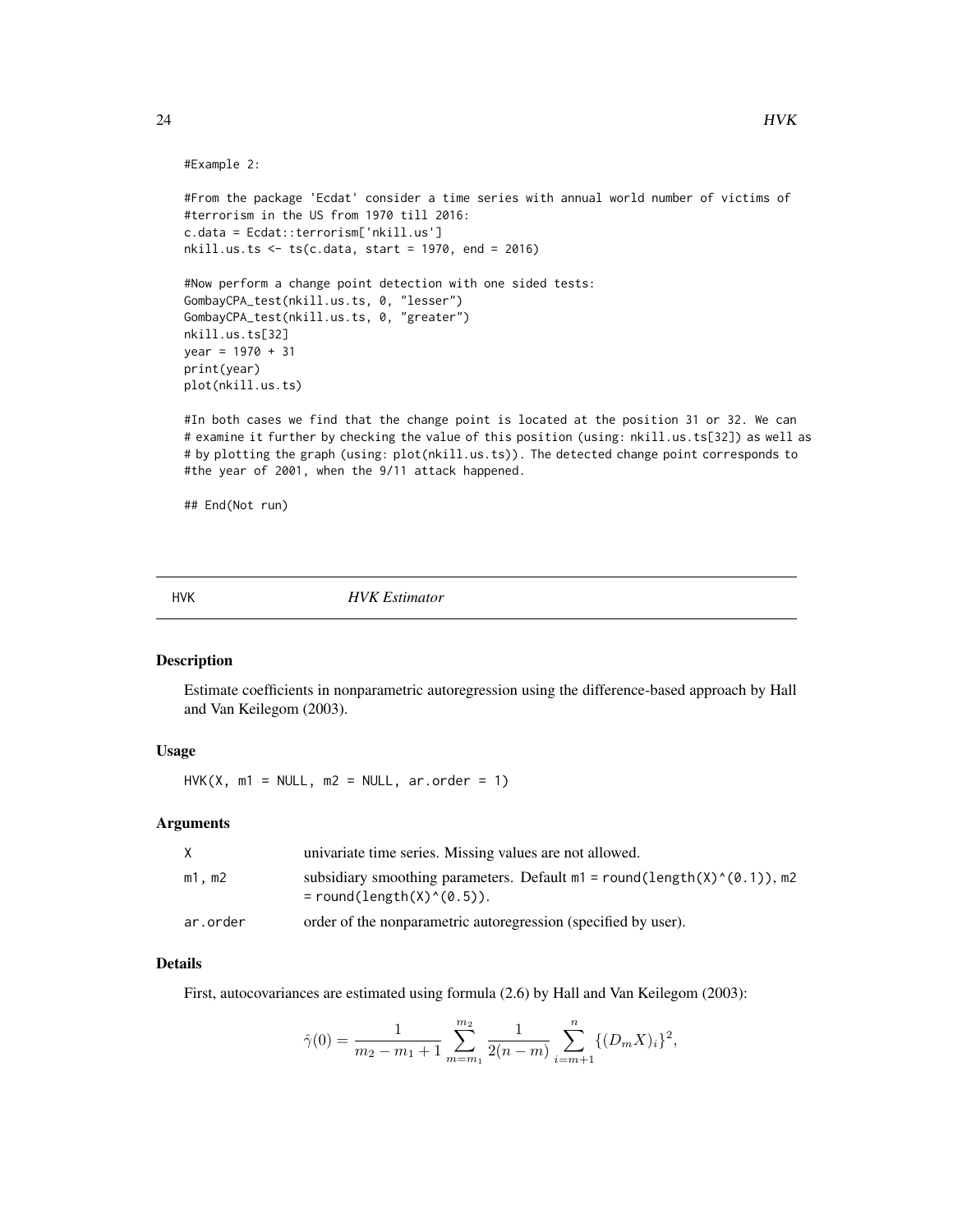<span id="page-24-0"></span>i.tails 25

$$
\hat{\gamma}(j) = \hat{\gamma}(0) - \frac{1}{2(n-j)} \sum_{i=j+1}^{n} \{ (D_j X)_i \}^2,
$$

where  $n = \text{length}(X)$  is sample size,  $D_j$  is a difference operator such that  $(D_j X)_i = X_i - X_{i-j}$ . Then, Yule–Walker method is used to derive autoregression coefficients.

#### Value

Vector of length ar.order with estimated autoregression coefficients.

## Author(s)

Yulia R. Gel, Vyacheslav Lyubchich, Xingyu Wang

## References

Hall P, Van Keilegom I (2003). "Using difference-based methods for inference in nonparametric regression with time series errors." *Journal of the Royal Statistical Society, Series B (Statistical Methodology)*, 65(2), 443–456. doi: [10.1111/14679868.00395.](https://doi.org/10.1111/1467-9868.00395)

#### See Also

[ar](#page-0-0), [ARest](#page-3-1)

## Examples

```
X \le -\arima.sim(n = 300, list(order = c(1, 0, 0), ar = c(0.6)))HVK(as.vector(X), arc.order = 1)
```
## <span id="page-24-1"></span>i.tails *Interval-Based Tails Comparison*

#### Description

Compare right tails of two sample distributions using an interval-based approach (IBA); see Chu et al. (2015) and Lyubchich and Gel (2017).

#### Usage

 $i.tails(x0, x1, d = NULL)$ 

#### Arguments

| x0.x1        | vectors of the same length (preferably). Tail in x1 is compared against the tail<br>in $\times$ 0.                              |
|--------------|---------------------------------------------------------------------------------------------------------------------------------|
| <sub>d</sub> | a threshold defining the tail. The threshold is the same for both $x0$ and $x1$ .<br>Default is quantile $(x0, probs = 0.99)$ . |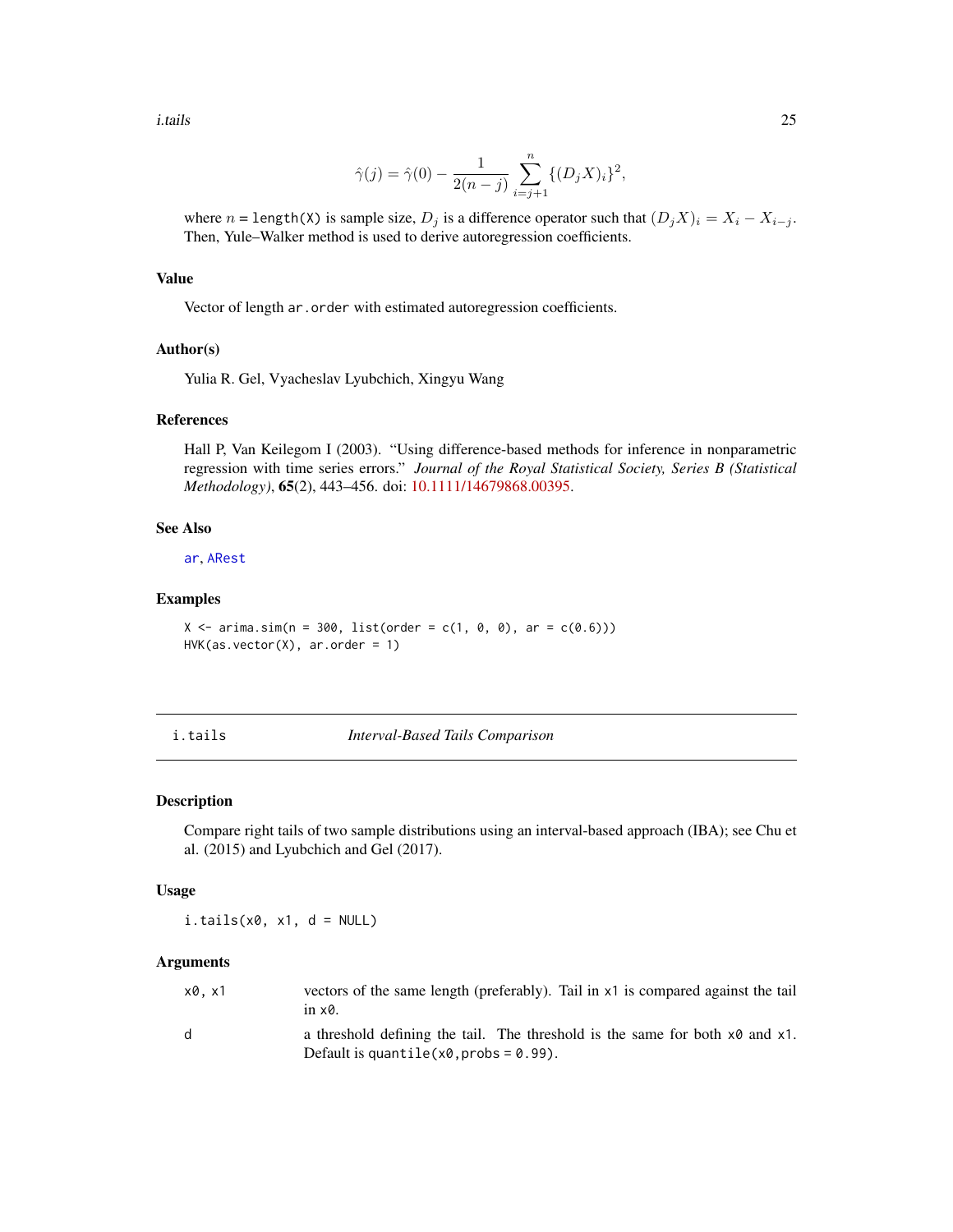## <span id="page-25-0"></span>Details

Sturges' formula is used to calculate the number of intervals  $(k)$  for  $x0 \ge d$ , then interval width is derived. The tails,  $x0 \ge d$  and  $x1 \ge d$ , are divided into intervals. The number of x1-values within each interval is compared with the number of  $x0$ -values within the same interval (this difference is reported as Nk).

## Value

A list with two elements:

| Nk | vector that tells how many more x1-values compared with x0-values there are<br>within each interval. |
|----|------------------------------------------------------------------------------------------------------|
| Сk | vector of the intervals' centers.                                                                    |

#### Author(s)

Calvin Chu, Yulia R. Gel, Vyacheslav Lyubchich

#### References

Chu C, Gel YR, Lyubchich V (2015). "Climate change from an insurance perspective: a case study of Norway." In Dy JG, Emile-Geay J, Lakshmanan V, Liu Y (eds.), *The 5th International Workshop on Climate Informatics: CI2015*.

Lyubchich V, Gel YR (2017). "Can we weather proof our insurance?" *Environmetrics*, 28(2), e2433. doi: [10.1002/env.2433.](https://doi.org/10.1002/env.2433)

## See Also

[q.tails](#page-32-1)

#### Examples

```
x0 <- rnorm(1000)
x1 <- rt(1000, 5)
i.tails(x0, x1)
```
mcusum\_test *Change Point Test for Regression*

## Description

Apply change point test by Horvath et al.  $(2017)$  for detecting at-most-m changes in regression coefficients, where test statistic is a modified cumulative sum (CUSUM), and critical values are obtained with sieve bootstrap (Lyubchich et al. 2020).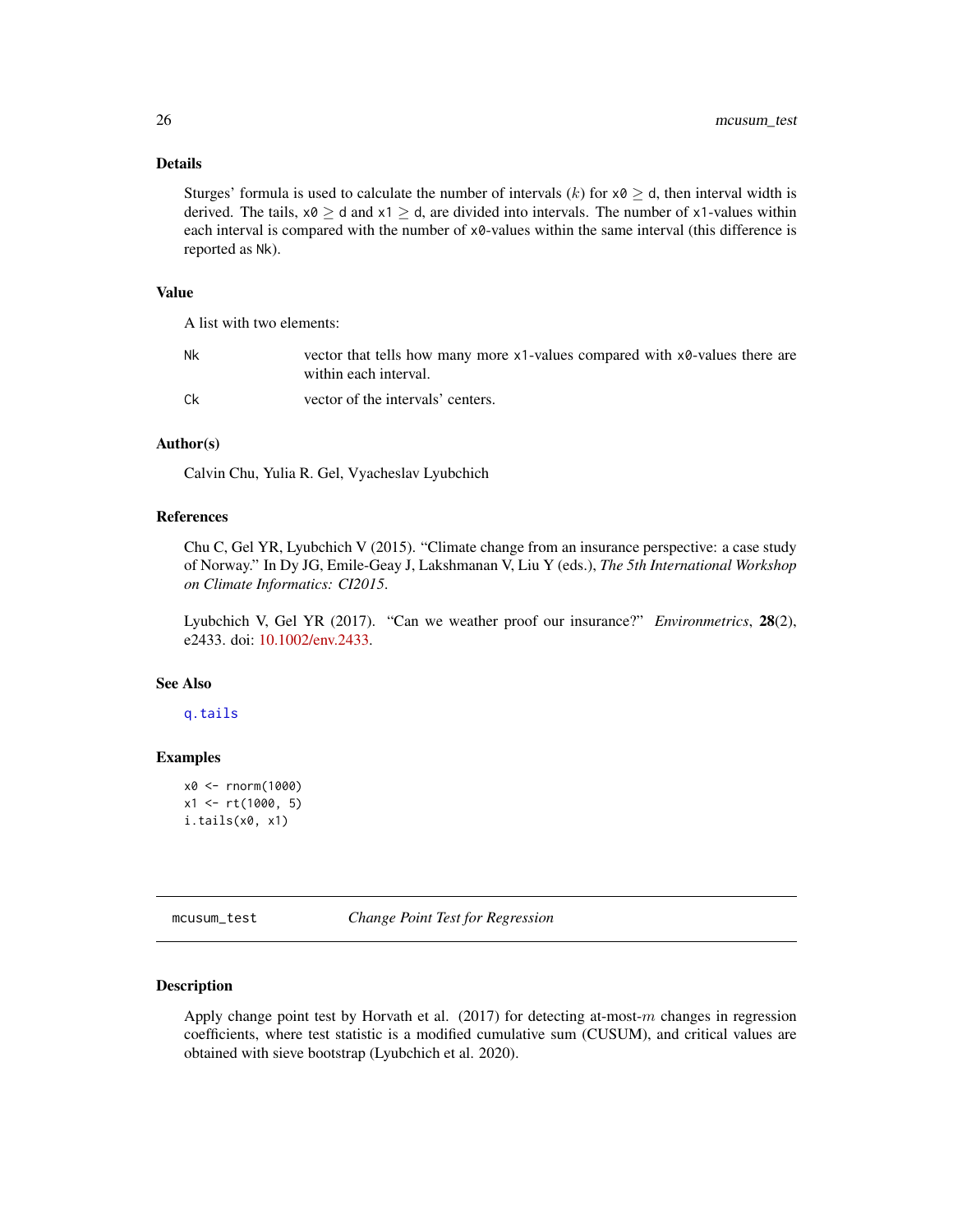## <span id="page-26-0"></span>mcusum\_test 27

## Usage

```
mcusum_test(
  e,
  k,
 m = length(k),
 B = 1000,
  shortboot = FALSE,
  ksm = FALSE,ksm.arg = list(kernel = "gaussian", bw = "sj"),
  ...
)
```
#### Arguments

| e         | vector of regression residuals (a stationary time series).                                                                                                                                                                                                                                                                                                       |
|-----------|------------------------------------------------------------------------------------------------------------------------------------------------------------------------------------------------------------------------------------------------------------------------------------------------------------------------------------------------------------------|
| k         | an integer vector or scalar with hypothesized change point location(s) to test.                                                                                                                                                                                                                                                                                  |
| m         | an integer specifying the maximum number of change points being confirmed as<br>statistically significant (from those specified in k) would be $\leq m$ . Thus, m must<br>be in $1, \ldots, k$ .                                                                                                                                                                 |
| B         | number of bootstrap simulations to obtain empirical critical values. Default is<br>1000.                                                                                                                                                                                                                                                                         |
| shortboot | if TRUE, then a heuristic is used to perform the test with a reduced number of<br>bootstrap replicates. Specifically, B/4 replicates are used, which may reduce<br>computing time by up to 75% when the number of retained null hypotheses is<br>large. A $p$ -value of 999 is reported whenever a null hypothesis is retained as a<br>result of this mechanism. |
| ksm       | logical value indicating whether a kernel smoothing to innovations in sieve boot-<br>strap shall be applied (default is FALSE, that is, the original estimated innovations<br>are bootstrapped, without the smoothing).                                                                                                                                          |
| ksm.arg   | used only if ksm = TRUE. A list of arguments for kernel smoothing to be passed<br>to density function. Default settings specify the use of the Gaussian kernel and<br>the "sj" rule to choose the bandwidth.                                                                                                                                                     |
| $\cdots$  | additional arguments passed to ARest (for example, ar . method).                                                                                                                                                                                                                                                                                                 |

## Details

The sieve bootstrap is applied by approximating regression residuals  $e$  with an AR $(p)$  model using function [ARest](#page-3-1), where the autoregressive coefficients are estimated with ar. method, and order  $p$ is selected based on ar.order and BIC settings (see [ARest](#page-3-1)). At the next step, B autoregressive processes are simulated under the null hypothesis of no change points. The distribution of test statistics  $M_T$  computed on each of those bootstrapped series is used to obtain bootstrap-based pvalues for the test (Lyubchich et al. 2020).

In the current implementation, the  $p$ -value is calculated using equation 4.10 of Davison and Hinkley (1997): p. value =  $(1 + n)/(B + 1)$ , where n is number of bootstrapped statistics greater or equal to the observed statistic.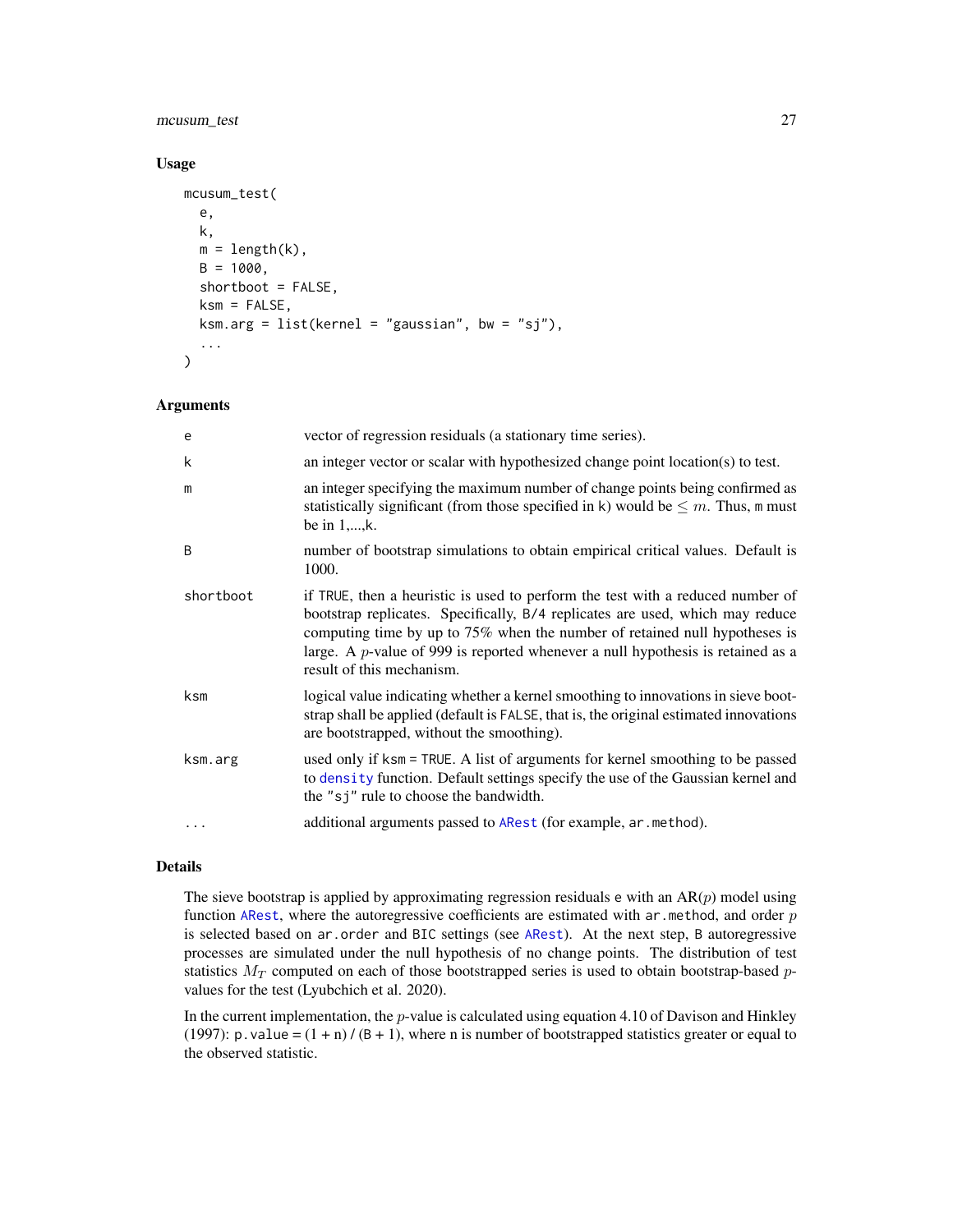The test statistic corresponds to the maximal value of the modified CUSUM over up to m combinations of hypothesized change points specified in k. The change points that correspond to that maximum are reported in estimate\$khat, and their number is reported as the parameter.

#### Value

A list of class "htest" containing the following components:

| method      | name of the method.                                                                                                                                                                                                                                                                                                       |
|-------------|---------------------------------------------------------------------------------------------------------------------------------------------------------------------------------------------------------------------------------------------------------------------------------------------------------------------------|
| data.name   | name of the data.                                                                                                                                                                                                                                                                                                         |
| statistic   | obseved value of the test statistic.                                                                                                                                                                                                                                                                                      |
| parameter   | mhat is the final number of change points, from those specified in the input k,<br>for which the test statistic is reported. See the corresponding locations, khat, in<br>the estimate.                                                                                                                                   |
| p.value     | bootstrapped $p$ -value of the test.                                                                                                                                                                                                                                                                                      |
| alternative | alternative hypothesis.                                                                                                                                                                                                                                                                                                   |
| estimate    | list with elements: AR_order and AR_coefficients (the autoregressive order<br>and estimated autoregressive coefficients used in sieve bootstrap procedure),<br>khat (final change points, from those specified in the input k for which the<br>test statistic is reported), and B (the number of bootstrap replications). |

#### Author(s)

Vyacheslav Lyubchich

## References

Davison AC, Hinkley DV (1997). *Bootstrap Methods and Their Application*. Cambridge University Press, Cambridge.

Horvath L, Pouliot W, Wang S (2017). "Detecting at-most- $m$  changes in linear regression models." *Journal of Time Series Analysis*, 38, 552–590. doi: [10.1111/jtsa.12228.](https://doi.org/10.1111/jtsa.12228)

Lyubchich V, Lebedeva TV, Testa JM (2020). "A data-driven approach to detecting change points in linear regression models." *Environmetrics*, 31(1), e2591. doi: [10.1002/env.2591.](https://doi.org/10.1002/env.2591)

## Examples

```
##### Model 1 with normal errors, by Horvath et al. (2017)
T <- 100 #length of time series
X \leq -rnorm(T, mean = 1, sd = 1)E \le - rnorm(T, mean = 0, sd = 1)
SizeOfChange <- 1
TimeOfChange <- 50
Y <- c(1 * X[1:TimeOfChange] + E[1:TimeOfChange],
      (1 + SizeOfChange)*X[(TimeOfChange + 1):T] + E[(TimeOfChange + 1):T])
ehat <- lm(Y ~ X)$resid
mcusum_test(ehat, k = c(30, 50, 70))
```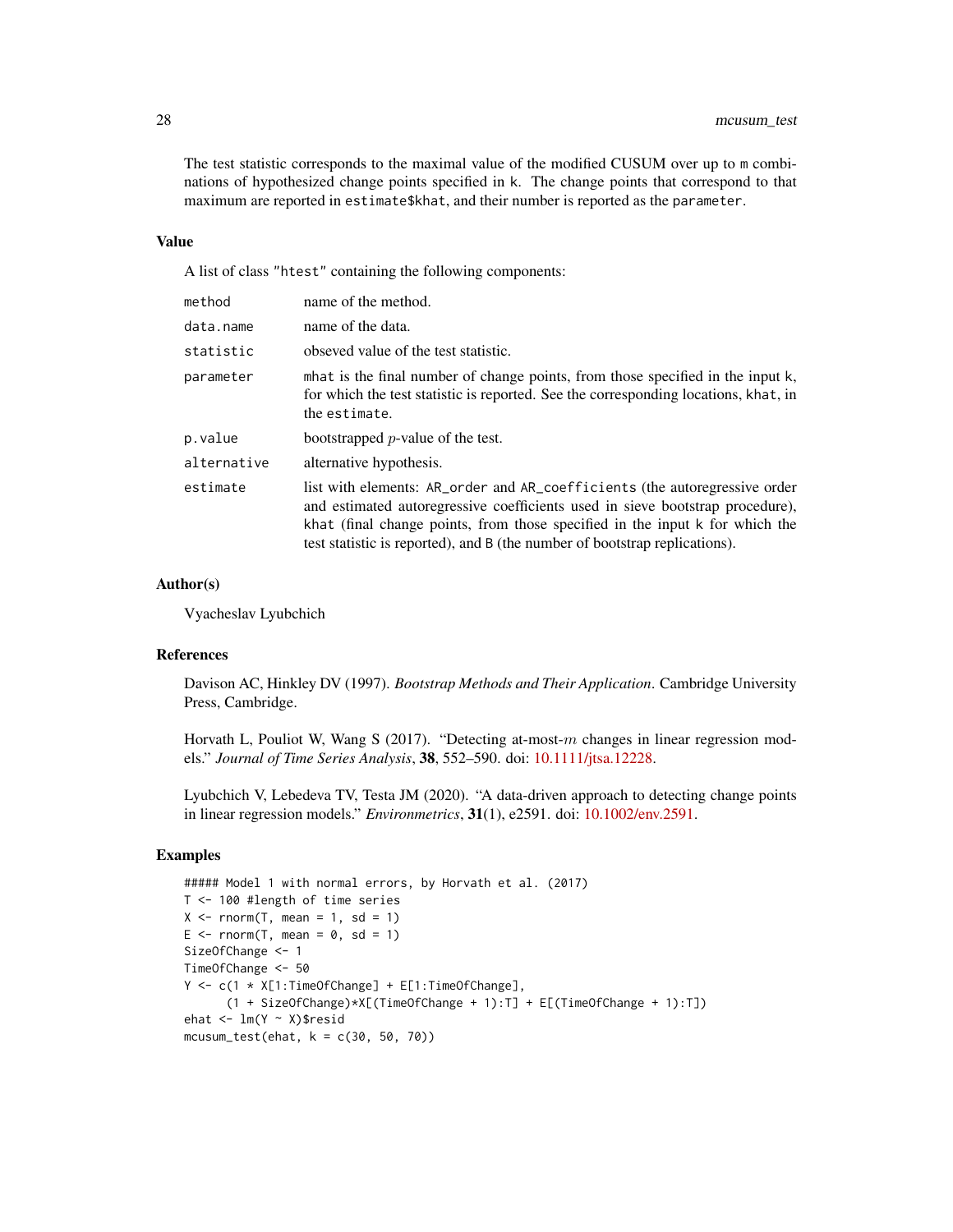## <span id="page-28-0"></span>notrend\_test 29

```
#Same, but with bootstrapped innovations obtained from a kernel smoothed distribution:
mcusum_test(ehat, k = c(30, 50, 70), ksm = TRUE)
```
notrend\_test *Sieve Bootstrap Based Test for the Null Hypothesis of no Trend*

## Description

A combination of time series trend tests for testing the null hypothesis of no trend, versus the alternative hypothesis of a linear trend (Student's t-test), or monotonic trend (Mann–Kendall test), or more general, possibly non-monotonic trend (WAVK test).

## Usage

```
notrend_test(
 x,
 B = 1000,test = c("t", "MK", "WAVK"),
 ar.method = "HVK",ar.order = NULL,
 BIC = TRUE,factor.length = c("user.defined", "adaptive.selection"),
 Window = NULL,q = 3/4,
  j = c(8:11))
```
## Arguments

| $\mathsf{x}$ | a vector containing a univariate time series. Missing values are not allowed.                                                                                                                                                                                                                                                         |
|--------------|---------------------------------------------------------------------------------------------------------------------------------------------------------------------------------------------------------------------------------------------------------------------------------------------------------------------------------------|
| B            | number of bootstrap simulations to obtain empirical critical values. Default is<br>1000.                                                                                                                                                                                                                                              |
| test         | trend test to implement: Student's t-test ("t", default), Mann–Kendall test ("MK"),<br>or WAVK test ("WAVK", see WAVK).                                                                                                                                                                                                               |
| ar.method    | method of estimating autoregression coefficients. Default "HVK" delivers robust<br>difference-based estimates by Hall and Van Keilegom (2003). Alternatively,<br>options of ar function can be used, such as "burg", "ols", "mle", and "yw".                                                                                          |
| ar.order     | order of autoregressive model when BIC = FALSE, or the maximal order for BIC-<br>based filtering. Default is round( $10 \times \log 10(\text{length}(x))$ ), where x is the time<br>series.                                                                                                                                           |
| <b>BIC</b>   | logical value indicates whether the order of autoregressive filter should be se-<br>lected by Bayesian information criterion (BIC). If TRUE (default), models of<br>orders $p = 0,1,,ar$ order or $p = 0,1,,round(10*log10(length(x)))$ are<br>considered, depending on whether ar order is defined or not (x is the time<br>series). |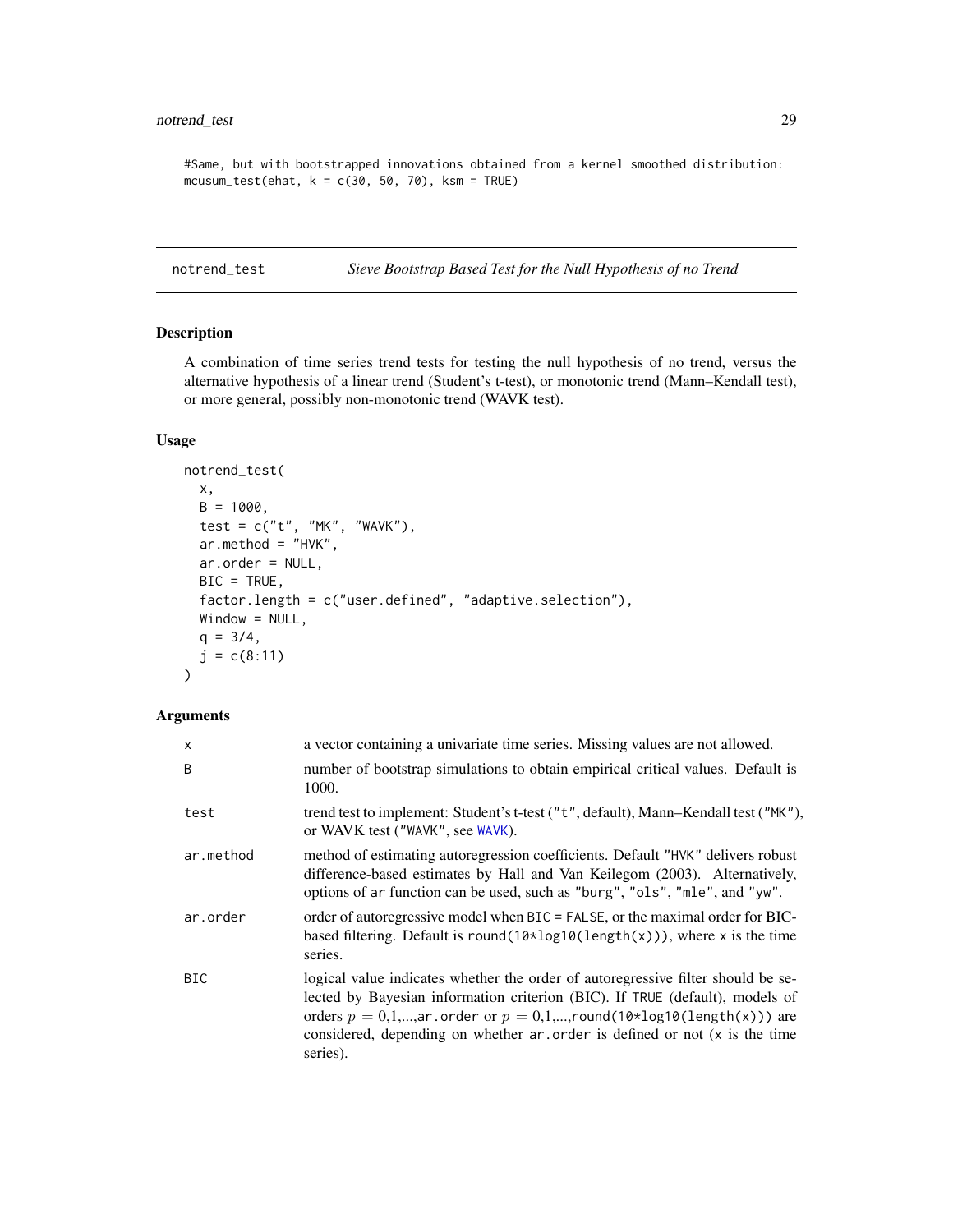<span id="page-29-0"></span>

| factor.length | method to define the length of local windows (factors). Used only if test =                                                                                                                                              |
|---------------|--------------------------------------------------------------------------------------------------------------------------------------------------------------------------------------------------------------------------|
|               | "WAVK". Default option "user.defined" allows to set only one value of the ar-                                                                                                                                            |
|               | gument Window. The option "adaptive. selection" sets method = "boot" and                                                                                                                                                 |
|               | employs heuristic $m$ -out-of-n subsampling algorithm (Bickel and Sakov 2008)                                                                                                                                            |
|               | to select an optimal window from the set of possible windows $length(x)*q^2 j$                                                                                                                                           |
|               | whose values are mapped to the largest previous integer and greater than 2. Vec-                                                                                                                                         |
|               | tor x is the time series tested.                                                                                                                                                                                         |
| Window        | length of the local window (factor), default is round( $\emptyset$ . 1*length(x)). Used<br>only if $test = "WAVK".$ This argument is ignored if                                                                          |
|               | $factor.length = "adaptive. selection".$                                                                                                                                                                                 |
| q             | scalar from 0 to 1 to define the set of possible windows when factor. Length<br>$=$ "adaptive selection". Used only if test $=$ "WAVK". Default is 3/4. This<br>argument is ignored if factor. length = "user. defined". |
| j             | numeric vector to define the set of possible windows when factor. length =<br>"adaptive.selection". Used only if test = "WAVK". Default is $c(8:11)$ .<br>This argument is ignored if factor. length = "user. defined".  |

## Details

This function tests the null hypothesis of no trend versus different alternatives. To set some other shape of trend as the null hypothesis, use [wavk\\_test](#page-42-1). Note that [wavk\\_test](#page-42-1) employs hybrid bootstrap, which is an alternative to the sieve bootstrap employed by the current function.

#### Value

A list with class "htest" containing the following components:

| method      | name of the method.                                                                     |
|-------------|-----------------------------------------------------------------------------------------|
| data.name   | name of the data.                                                                       |
| statistic   | value of the test statistic.                                                            |
| p.value     | <i>p</i> -value of the test.                                                            |
| alternative | alternative hypothesis.                                                                 |
| estimate    | list with the following elements: employed AR order and estimated AR coeffi-<br>cients. |
| parameter   | window that was used in WAVK test, included in the output only if test $=$<br>"WAVK".   |

#### Author(s)

Vyacheslav Lyubchich

## References

Bickel PJ, Sakov A (2008). "On the choice of m in the m out of n bootstrap and confidence bounds for extrema." *Statistica Sinica*, 18(3), 967–985.

Hall P, Van Keilegom I (2003). "Using difference-based methods for inference in nonparametric regression with time series errors." *Journal of the Royal Statistical Society, Series B (Statistical Methodology)*, 65(2), 443–456. doi: [10.1111/14679868.00395.](https://doi.org/10.1111/1467-9868.00395)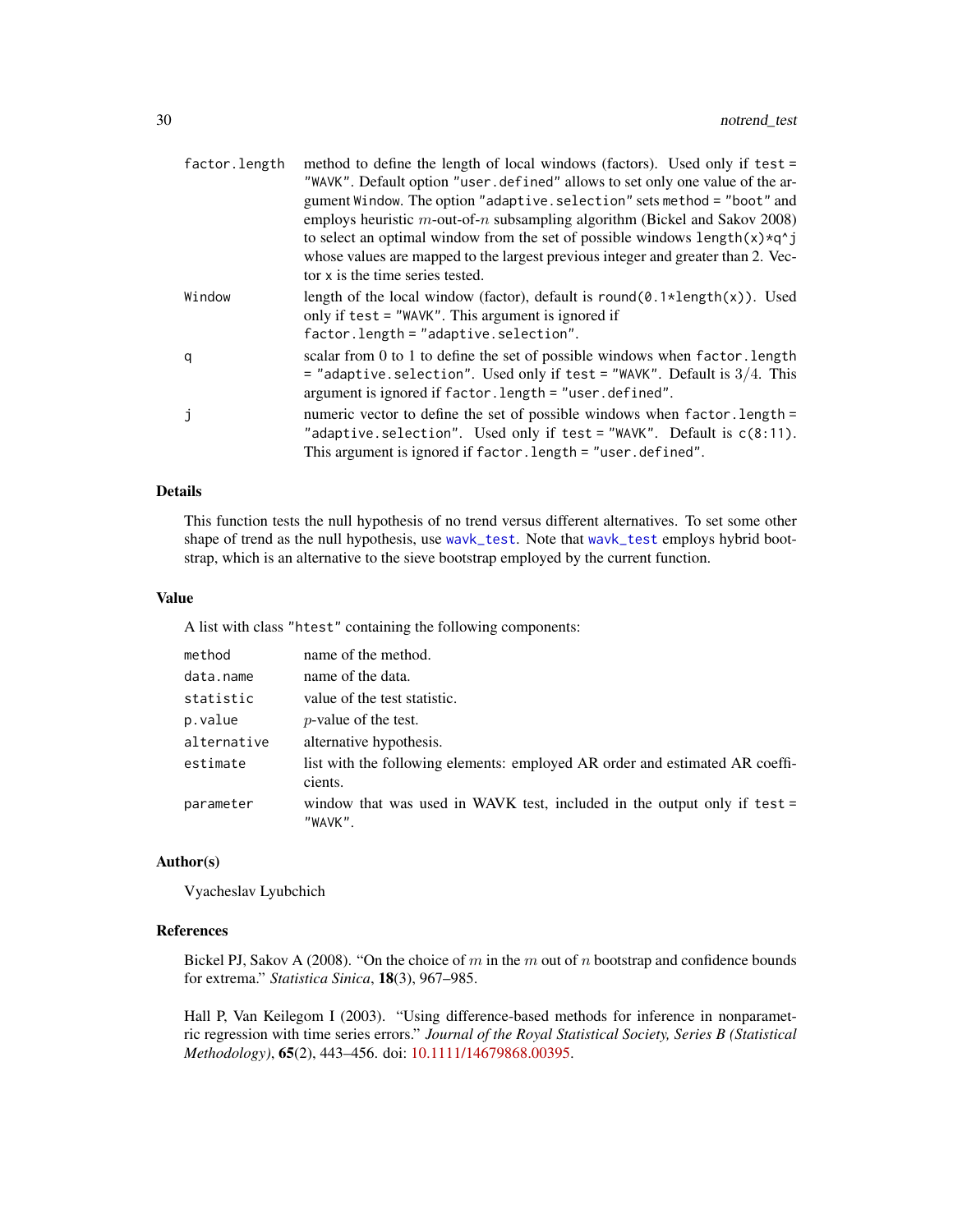#### <span id="page-30-0"></span>purity 31

## See Also

```
ar, HVK, WAVK, wavk_test, vignette("trendtests",package = "funtimes")
```
## Examples

```
## Not run:
# Fix seed for reproducible simulations:
set.seed(1)
#Simulate autoregressive time series of length n with smooth linear trend:
n <- 200
tsTrend <- 1 + 2*(1:n/n)tsNoise \leq arima.sim(n = n, list(order = c(2, 0, 0), ar = c(0.5, -0.1)))
U <- tsTrend + tsNoise
plot.ts(U)
#Use t-test
notrend_test(U)
#Use Mann--Kendall test and Yule-Walker estimates of the AR parameters
notrend_test(U, test = "MK", ar.method = "yw")#Use WAVK test for the H0 of no trend, with m-out-of-n selection of the local window:
notrend_test(U, test = "WAVK", factor.length = "adaptive.selection")
# Sample output:
## Sieve-bootstrap WAVK trend test
##
##data: U
##WAVK test statistic = 21.654, moving window = 15, p-value < 2.2e-16
##alternative hypothesis: (non-)monotonic trend.
##sample estimates:
##$AR_order
##[1] 1
##
##$AR_coefficients
## phi_1
##0.4041848
## End(Not run)
```
<span id="page-30-1"></span>purity *Clustering Purity*

#### Description

Calculate the purity of the clustering results. For example, see Schaeffer et al. (2016).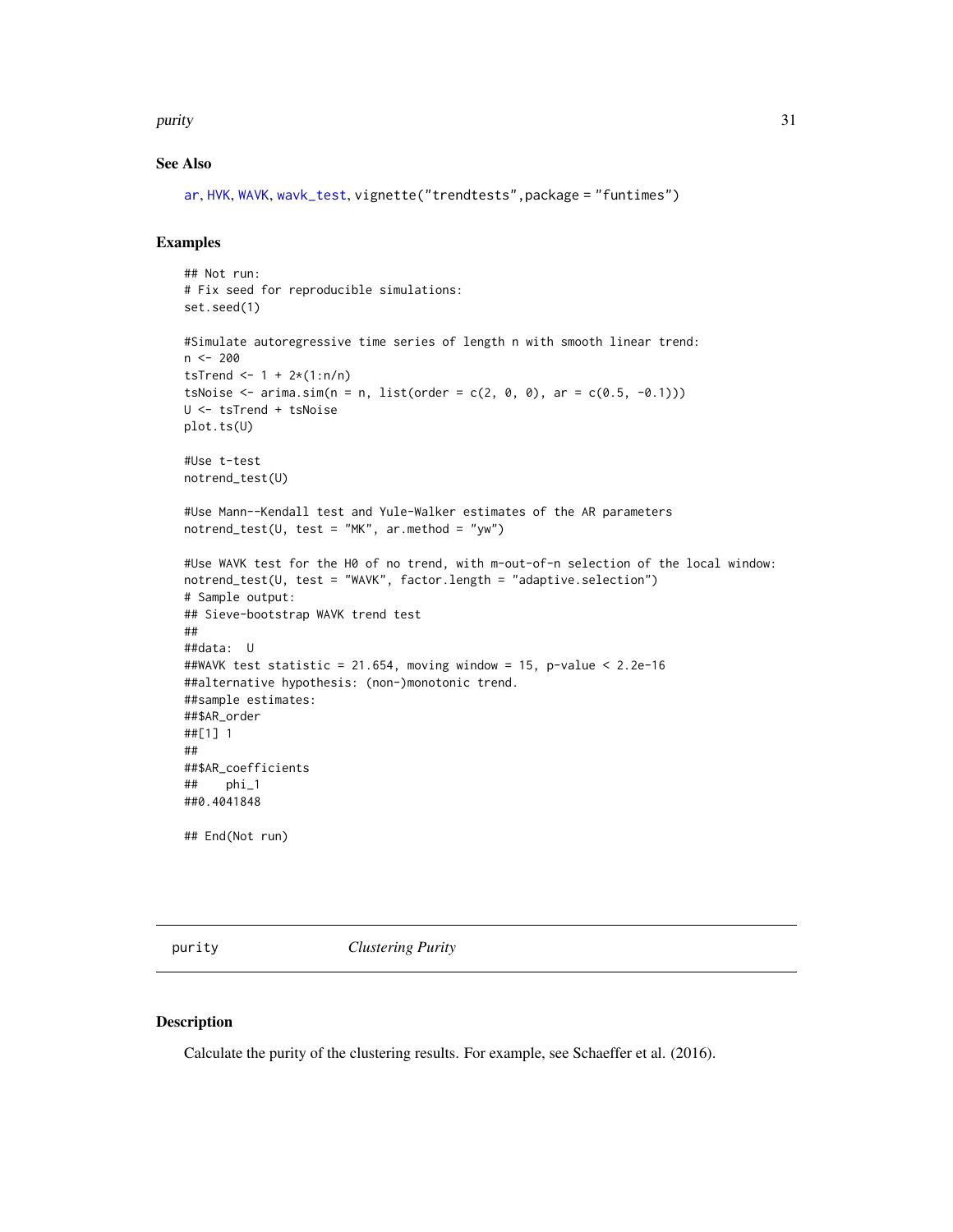#### Usage

purity(classes, clusters)

#### Arguments

| classes  | a vector with labels of true classes.                                              |
|----------|------------------------------------------------------------------------------------|
| clusters | a vector with labels of assigned clusters for which purity is to be tested. Should |
|          | be of the same length as classes.                                                  |

#### Details

Following Manning et al. (2008), each cluster is assigned to the class which is most frequent in the cluster, then

$$
Purity(\Omega, C) = \frac{1}{N} \sum_{k} \max_{j} |\omega_k \cap c_j|,
$$

where  $\Omega = {\omega_1, \dots, \omega_K}$  is the set of identified clusters and  $C = {c_1, \dots, c_J}$  is the set of classes. That is, within each class  $j = 1, \ldots, J$  find the size of the most populous cluster from the  $K - j$ unassigned clusters. Then, sum together the  $min(K, J)$  sizes found and divide by N, where  $N =$ length(classes) = length(clusters).

If  $\max_j |\omega_k \cap c_j|$  is not unique for some j, it is assigned to the class which the second maximum is the smallest, to maximize the  $Purity$  (see 'Examples').

The number of unique elements in classes and clusters may differ.

#### Value

A list with two elements:

| pur | purity value.                                                                                                                                                   |
|-----|-----------------------------------------------------------------------------------------------------------------------------------------------------------------|
| out | table with $min(K, J) = min(length(unique(classes)), length(unique(clusters)))$<br>rows and the following columns: ClassLabels, ClusterLabels, and ClusterSize. |

## Author(s)

Vyacheslav Lyubchich

#### References

Manning CD, Raghavan P, Schutze H (2008). *Introduction to Information Retrieval*. Cambridge University Press, New York.

Schaeffer ED, Testa JM, Gel YR, Lyubchich V (2016). "On information criteria for dynamic spatio-temporal clustering." In Banerjee A, Ding W, Dy JG, Lyubchich V, Rhines A (eds.), *The 6th International Workshop on Climate Informatics: CI2016*, 5–8. doi: [10.5065/D6K072N6.](https://doi.org/10.5065/D6K072N6)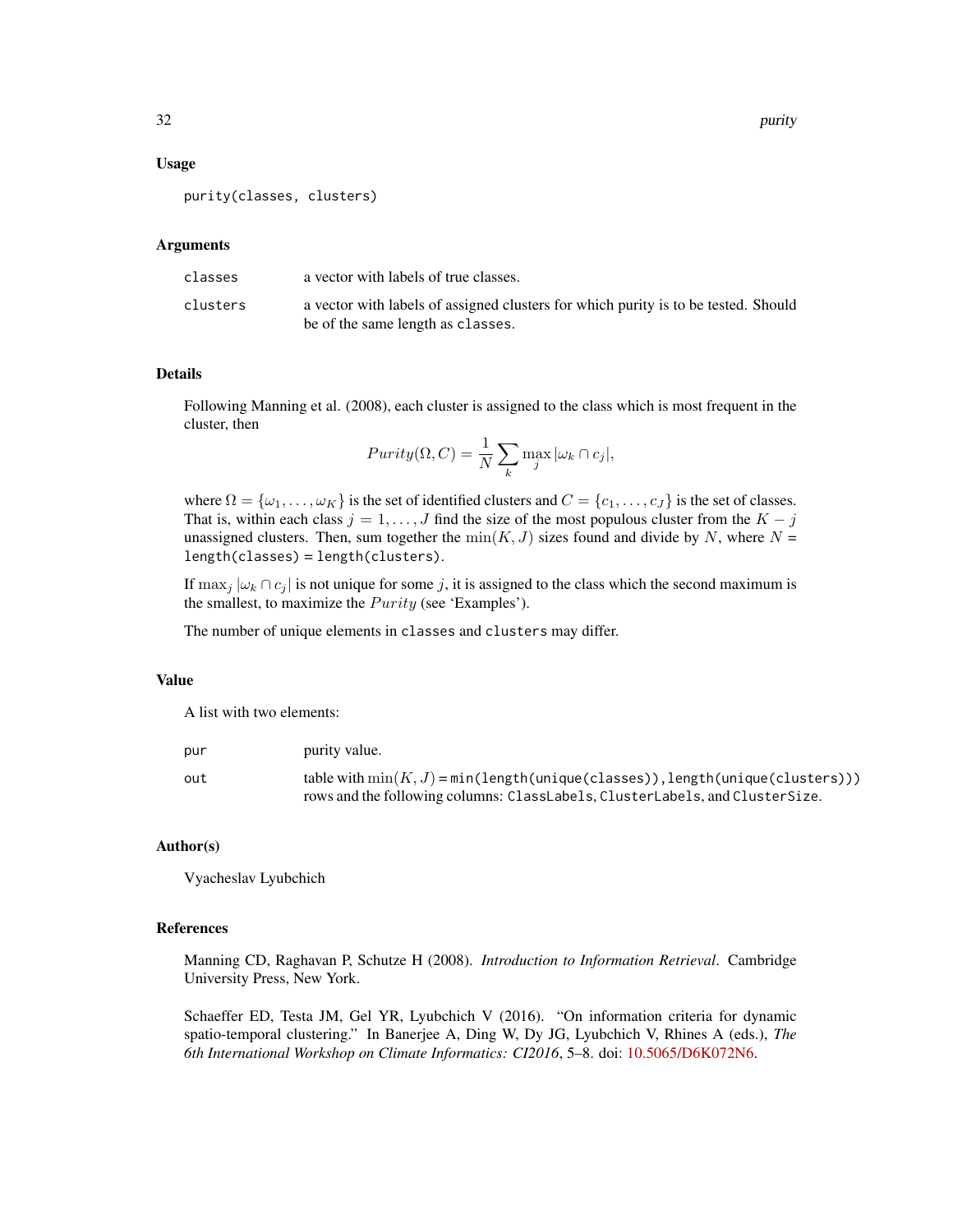#### <span id="page-32-0"></span> $q.$ tails  $\qquad \qquad$  33

#### Examples

```
# Fix seed for reproducible simulations:
# RNGkind(sample.kind = "Rounding") #run this line to have same seed across R versions > R 3.6.0
set.seed(1)
##### Example 1
#Create some classes and cluster labels:
classes \leq rep(LETTERS[1:3], each = 5)
clusters <- sample(letters[1:5], length(classes), replace = TRUE)
#From the table below:
# - cluster 'b' corresponds to class A;
# - either of the clusters 'd' and 'e' can correspond to class B,
# however, 'e' should be chosen, because cluster 'd' also highly
# intersects with Class C. Thus,
# - cluster 'd' corresponds to class C.
table(classes, clusters)
## clusters
##classes a b c d e
## A 0 3 1 0 1
## B 1 0 0 2 2
## C 1 2 0 2 0
#The function does this choice automatically:
purity(classes, clusters)
#Sample output:
##$pur
##[1] 0.4666667
##
##$out
## ClassLabels ClusterLabels ClusterSize
##1 A b 3
##2 B e 2
##3 C d 2
##### Example 2
#The labels can be also numeric:
classes \leq rep(1:5, each = 3)
clusters <- sample(1:3, length(classes), replace = TRUE)
purity(classes, clusters)
```
<span id="page-32-1"></span>q.tails *Quantile-Based Tails Comparison*

## Description

Compare right tails of two sample distributions using a quantile-based approach (QBA); see Soliman et al. (2014), Soliman et al. (2015), and Lyubchich and Gel (2017).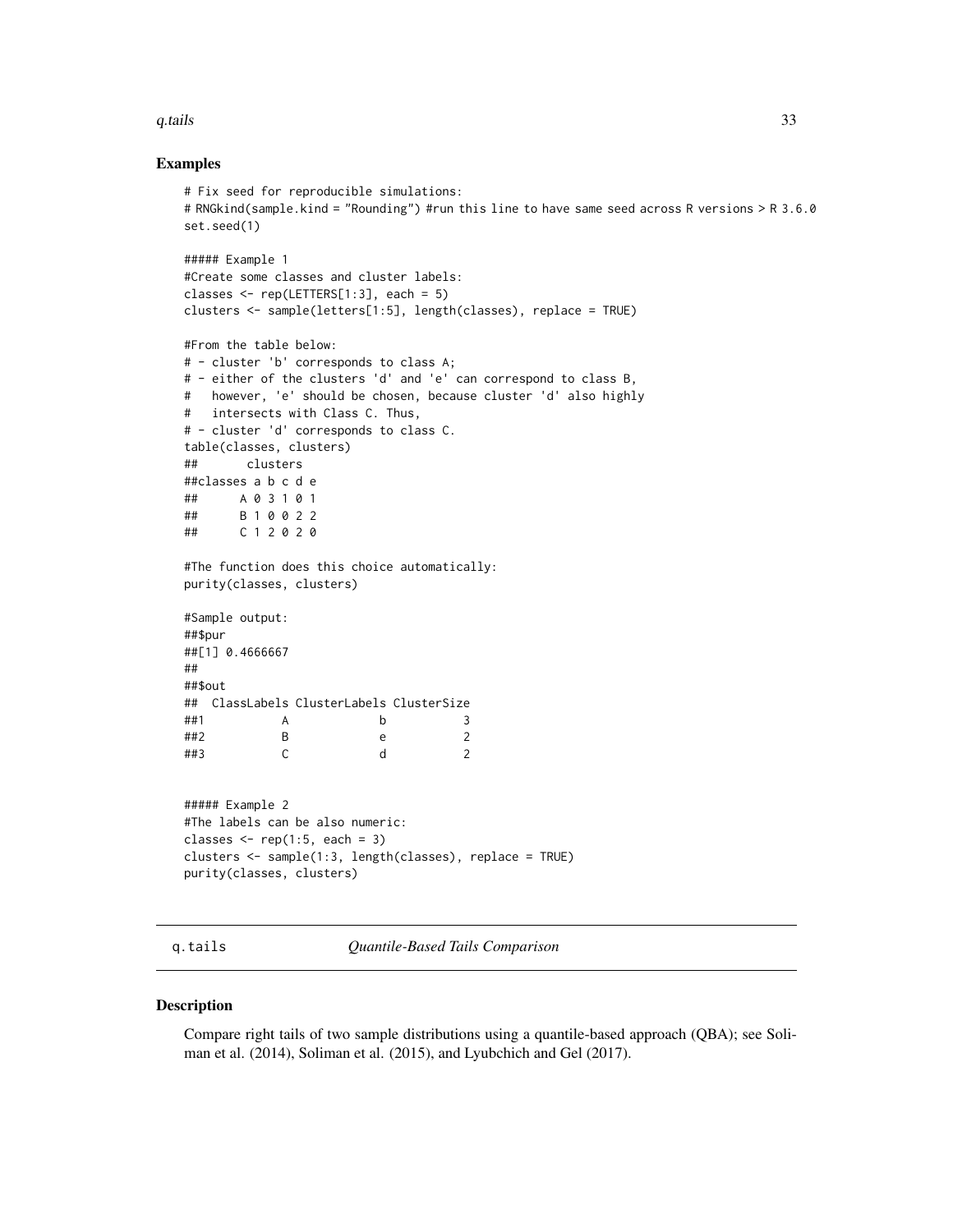#### <span id="page-33-0"></span>Usage

q.tails( $x0$ ,  $x1$ ,  $q = 0.99$ )

#### Arguments

| x0.x1 | vectors of the same length (preferably). Tail in x1 is compared against the tail<br>in $\times 0$ .                                                                                                                 |
|-------|---------------------------------------------------------------------------------------------------------------------------------------------------------------------------------------------------------------------|
|       | a quantile defining the right tail for both $\times 0$ and $\times 1$ . Values above the thresholds<br>quantile( $x0$ , probs = q) and quantile( $x1$ , probs = q) are considered as the<br>respective right tails. |

## Details

Sturges' formula is used to calculate the number of intervals (k) to split the upper  $100(1 - q)$ ) (the right tails). Then, each tail is divided into equally-filled intervals with a quantile step  $d = (1-q)/k$ . Pk reports the difference between corresponding intervals' centers obtained from  $x0$  and  $x1$ .

#### Value

A list with two elements:

| d  | the step in probabilities for defining the quantiles. |
|----|-------------------------------------------------------|
| Pk | vector of differences of the intervals' centers.      |

## Author(s)

Vyacheslav Lyubchich, Yulia R. Gel

## References

Lyubchich V, Gel YR (2017). "Can we weather proof our insurance?" *Environmetrics*, 28(2), e2433. doi: [10.1002/env.2433.](https://doi.org/10.1002/env.2433)

Soliman M, Lyubchich V, Gel YR, Naser D, Esterby S (2015). "Evaluating the impact of climate change on dynamics of house insurance claims." In Lakshmanan V, Gilleland E, McGovern A, Tingley M (eds.), *Machine Learning and Data Mining Approaches to Climate Science*, chapter 16, 175–183. Springer, Switzerland. doi: [10.1007/9783319172200\\_16.](https://doi.org/10.1007/978-3-319-17220-0_16)

Soliman M, Naser D, Lyubchich V, Gel YR, Esterby S (2014). "Evaluating the impact of climate change on dynamics of house insurance claims." In Ebert-Uphoff I (ed.), *The 4th International Workshop on Climate Informatics: CI2014*.

## See Also

[i.tails](#page-24-1)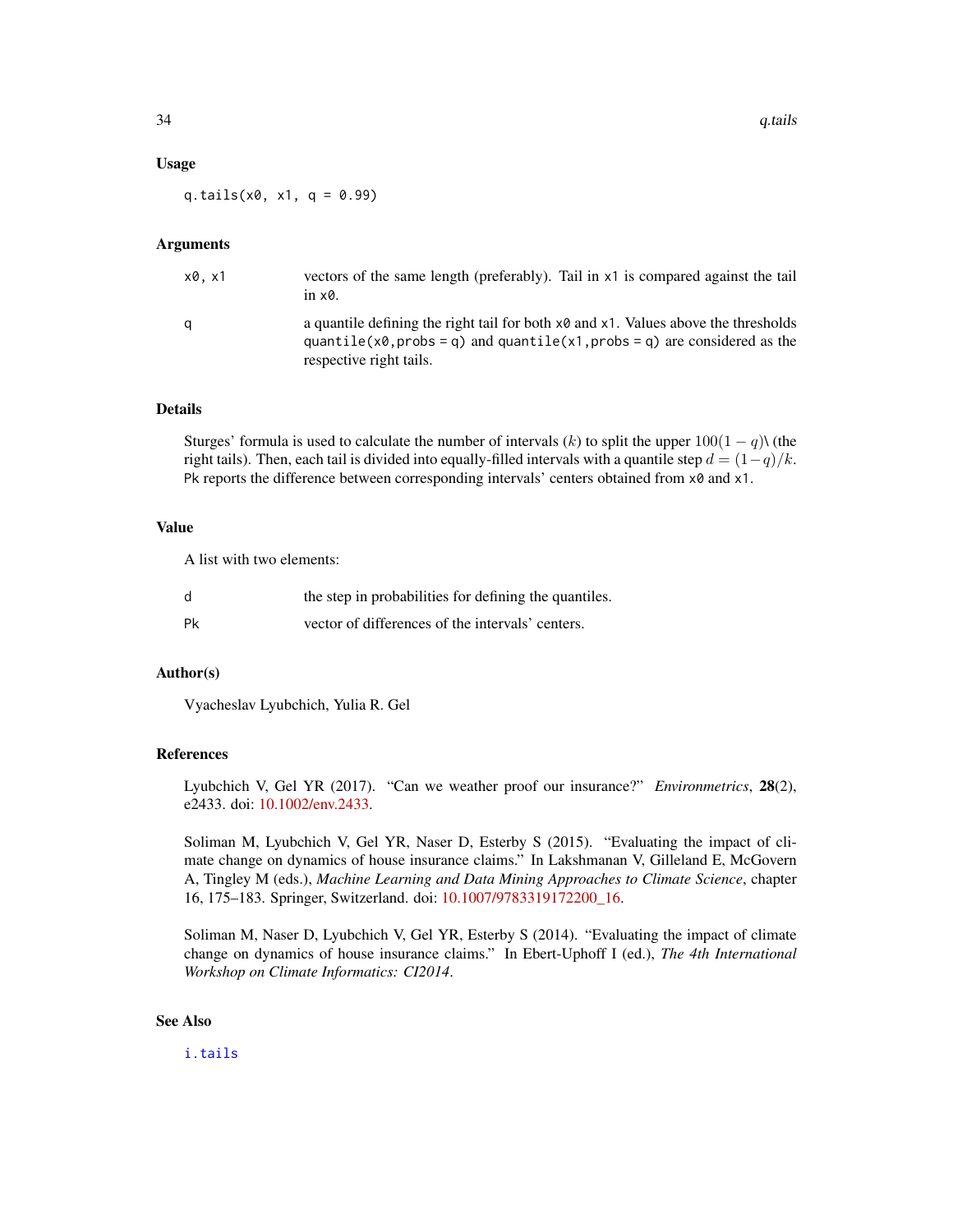## <span id="page-34-0"></span>sync\_cluster 35

#### Examples

```
x0 <- rnorm(1000)
x1 \leftarrow rt(1000, 5)q.tails(x0, x1)
```
sync\_cluster *Time Series Clustering based on Trend Synchronism*

## Description

Cluster time series with a common parametric trend using the [sync\\_test](#page-37-1) function (Lyubchich and Gel 2016; Ghahari et al. 2017).

#### Usage

sync\_cluster(formula, rate = 1, alpha =  $0.05, ...$ )

#### Arguments

| formula  | an object of class "formula", specifying the type of common trend for cluster-<br>ing the time series in a $T$ by $N$ matrix of time series (time series in columns)<br>which is passed to sync_test. Variable $t$ should be used to specify the form<br>of the trend, where $t$ is specified within the function automatically as a regular<br>sequence of length $T$ on the interval $(0,1]$ . See Examples. |
|----------|----------------------------------------------------------------------------------------------------------------------------------------------------------------------------------------------------------------------------------------------------------------------------------------------------------------------------------------------------------------------------------------------------------------|
| rate     | rate of removal of time series. Default is 1 (i.e., if the hypothesis of synchronism<br>is rejected one time series is removed at a time to re-test the remaining time<br>series). Integer values above 1 are treated as the number of time series to be<br>removed. Values from 0 to 1 are treated as a fraction of the time series to be<br>removed.                                                         |
| alpha    | significance level for testing the hypothesis of a common trend (using sync_test)<br>of the parametric form specified in the formula.                                                                                                                                                                                                                                                                          |
| $\ddots$ | arguments to be passed to sync_test, for example, number of bootstrap repli-<br>cations (B).                                                                                                                                                                                                                                                                                                                   |

#### Details

The sync\_cluster function recursively clusters time series having a pre-specified common parametric trend until there is no time series left. Starting with the given  $N$  time series, the [sync\\_test](#page-37-1) function is used to test for a common trend. If the null hypothesis of common trend is not rejected by [sync\\_test](#page-37-1), the time series are grouped (i.e., assigned to a cluster). Otherwise, the time series with the largest contribution to the test statistics are temporarily removed (the number of time series to remove depends on the rate of removal), and [sync\\_test](#page-37-1) is applied again. The contribution to the test statistic is assessed by the WAVK test statistic calculated for each time series.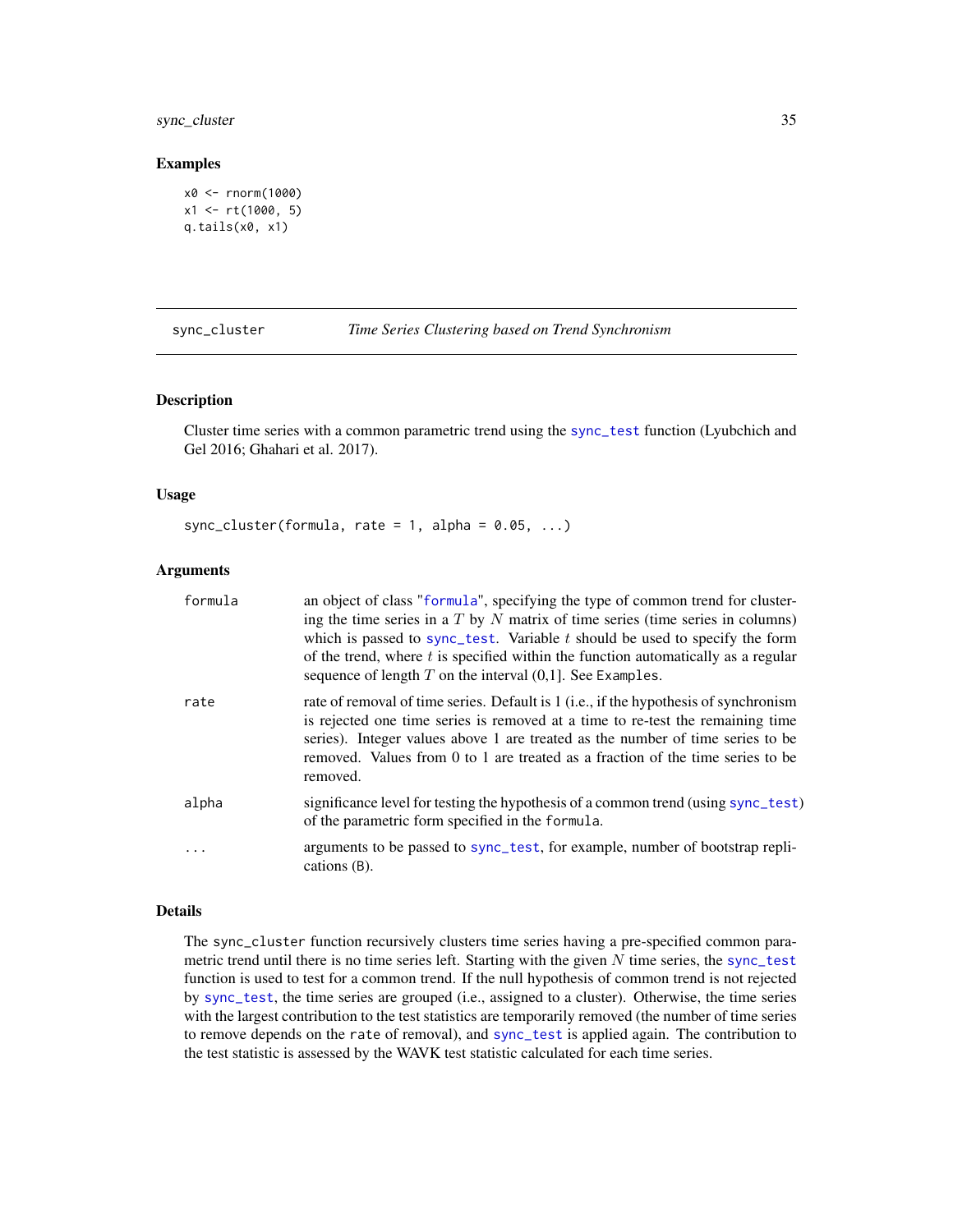## <span id="page-35-0"></span>Value

A list with the elements:

| cluster | an integer vector indicating the cluster to which each time series is allocated. A            |
|---------|-----------------------------------------------------------------------------------------------|
|         | label '0' is assigned to time series which do not have a common trend with other              |
|         | time series (that is, all time series labeled with '0' are separate one-element<br>clusters). |
|         |                                                                                               |

elements a list with names of the time series in each cluster.

The further elements combine results of [sync\\_test](#page-37-1) for each cluster with at least two elements (that is, single-element clusters labeled with '0' are excluded):

| estimate               | a list with common parametric trend estimates obtained by sync_test for each<br>cluster. The length of this list is max (cluster).                    |  |
|------------------------|-------------------------------------------------------------------------------------------------------------------------------------------------------|--|
| pval                   | a list of p-values of sync_test for each cluster. The length of this list is<br>max(cluster).                                                         |  |
| statistic              | a list with values of sync_test test statistic for each cluster. The length of this<br>list is max (cluster).                                         |  |
| ar_order               | a list of AR filter orders used in sync_test for each time series. The results are<br>grouped by cluster in the list of length max (cluster).         |  |
| window_used            | a list of local windows used in sync_test for each time series. The results are<br>grouped by cluster in the list of length max (cluster).            |  |
| all_considered_windows |                                                                                                                                                       |  |
|                        | a list of all windows considered in sync_test and corresponding test results,<br>for each cluster. The length of this list is max (cluster).          |  |
| WAVK_obs               | a list of WAVK test statistics obtained in sync_test for each time series. The<br>results are grouped by cluster in the list of length max (cluster). |  |

## Author(s)

Srishti Vishwakarma, Vyacheslav Lyubchich

## References

Ghahari A, Gel YR, Lyubchich V, Chun Y, Uribe D (2017). "On employing multi-resolution weather data in crop insurance." In *Proceedings of the SIAM International Conference on Data Mining (SDM17) Workshop on Mining Big Data in Climate and Environment (MBDCE 2017)*.

Lyubchich V, Gel YR (2016). "A local factor nonparametric test for trend synchronism in multiple time series." *Journal of Multivariate Analysis*, 150, 91–104. doi: [10.1016/j.jmva.2016.05.004.](https://doi.org/10.1016/j.jmva.2016.05.004)

## See Also

[BICC](#page-8-1), [DR](#page-18-1), [sync\\_test](#page-37-1)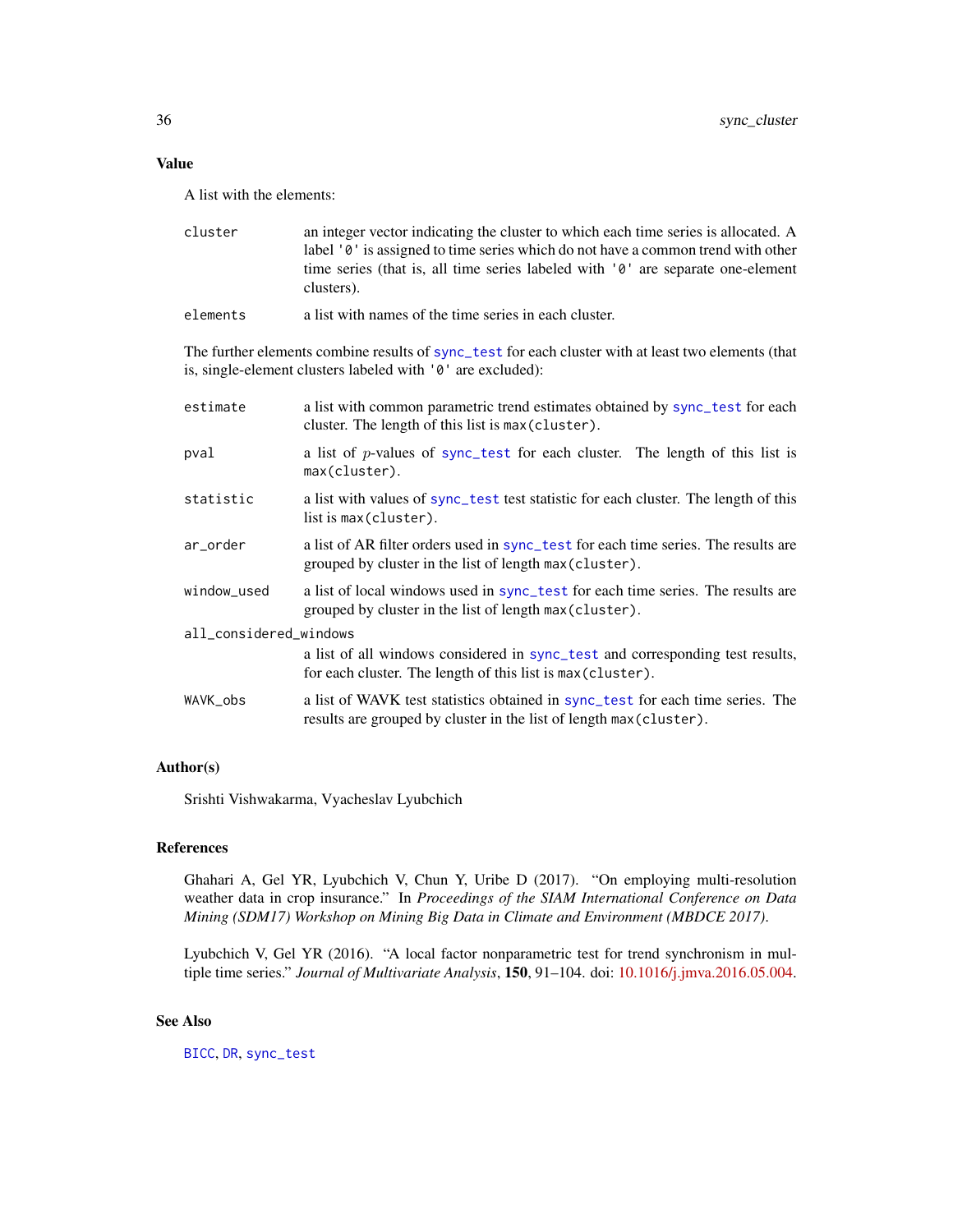## sync\_cluster 37

#### Examples

```
## Not run:
## Simulate 4 autoregressive time series,
## 3 having a linear trend and 1 without a trend:
set.seed(123)
T = 100 #length of time series
N = 4 #number of time series
X = sapply(1:N, function(x) arima.sim(n = T,
           list(order = c(1, 0, 0), ar = c(0.6))))X[,1] <- 5 * (1:T)/T + X[,1]plot.ts(X)
# Finding clusters with common linear trends:
LinTrend \leq sync_cluster(X \sim t)
## Sample Output:
##[1] "Cluster labels:"
##[1] 0 1 1 1
##[1] "Number of single-element clusters (labeled with '0'): 1"
## plotting the time series of the cluster obtained
for(i in 1:max(LinTrend$cluster)) {
    plot.ts(X[, LinTrend$cluster == i],
            main = paste("Cluster", i))
}
## Simulating 7 autoregressive time series,
## where first 4 time series have a linear trend added
set.seed(234)
T = 100 #length of time series
a \leq sapply(1:4, function(x) -10 + 0.1 * (1:T) +
            arima.sim(n = T, list(order = c(1, 0, 0), ar = c(0.6))))b \leq sapply(1:3, function(x) arima.sim(n = T,
            list(order = c(1, 0, 0), ar = c(0.6))))Y \leftarrow \text{cbind}(a, b)plot.ts(Y)
## Clustering based on linear trend with rate of removal = 2
# and confidence level for the synchronism test 90%
LinTrend7 <- sync_cluster(Y \sim t, rate = 2, alpha = 0.1, B = 99)
## Sample output:
##[1] "Cluster labels:"
##[1] 1 1 1 0 2 0 2
##[1] "Number of single-element clusters (labeled with '0'): 2"
## End(Not run)
```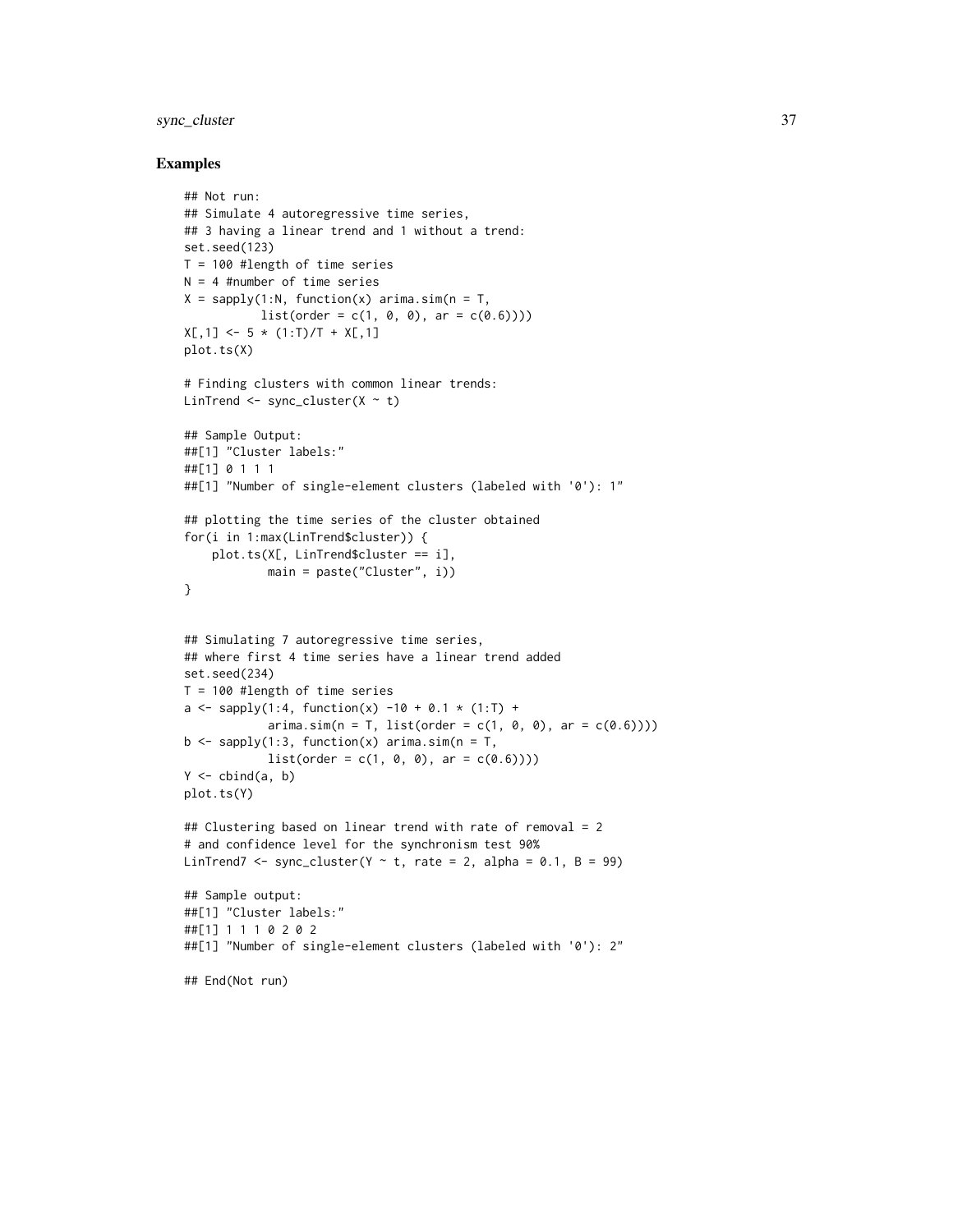<span id="page-37-1"></span><span id="page-37-0"></span>

## Description

Nonparametric test for synchronicity of parametric trends in multiple time series (Lyubchich and Gel 2016). The method tests whether  $N$  observed time series exhibit the same trend of some prespecified smooth parametric form.

## Usage

```
sync_test(
  formula,
 B = 1000,Window = NULL,
 q = NULL,j = NULL,ar.order = NULL,
 ar.method = "HVK",BIC = TRUE
)
```
## Arguments

| formula  | an object of class "formula", specifying the form of the common parametric<br>time trend to be tested in a $T$ by $N$ matrix of time series (time series in columns).<br>Variable $t$ should be used to specify the form of the trend, where $t$ is specified<br>within the function as a regular sequence on the interval $(0,1]$ . See 'Examples'.    |
|----------|---------------------------------------------------------------------------------------------------------------------------------------------------------------------------------------------------------------------------------------------------------------------------------------------------------------------------------------------------------|
| B        | number of bootstrap simulations to obtain empirical critical values. Default is<br>1000.                                                                                                                                                                                                                                                                |
| Window   | scalar or $N$ -vector with lengths of the local windows (factors). If only one value<br>is set, the same Window is applied to each time series. An $N$ -vector gives a<br>specific window for each time series. If Window is not specified, an automatic<br>algorithm for optimal window selection is applied as a default option (see 'De-<br>tails'). |
| q        | scalar from 0 to 1 to define the set of possible windows $T \star q^T j$ and to auto-<br>matically select an optimal window for each time series. Default is $3/4$ . This<br>argument is ignored if the Window is set by the user.                                                                                                                      |
| j        | numeric vector to define the set of possible windows $T \star q^2$ and to automati-<br>cally select an optimal window for each time series. Default is $c(8:11)$ . This<br>argument is ignored if the Window is set by the user.                                                                                                                        |
| ar.order | order of the autoregressive filter when BIC = FALSE, or the maximal order for<br>BIC-based filtering. Default is round( $10*log10(T)$ ). The ar order can be a<br>scalar or $N$ -vector. If scalar, the same $ar \cdot$ order is applied to each time series.<br>An $N$ -vector specifies a separate $ar$ . order for each time series.                 |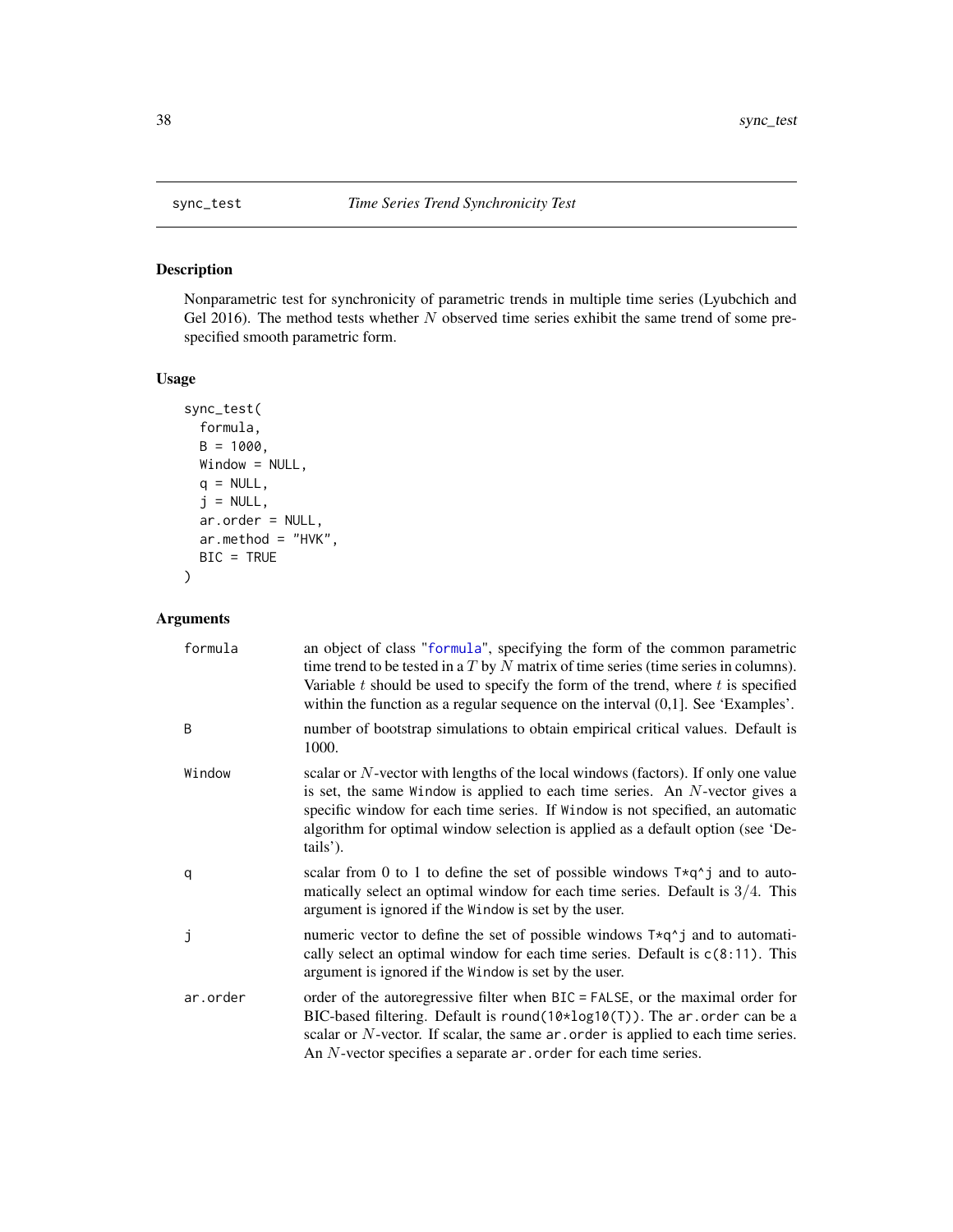| ar.method | method of estimating autoregression coefficients. Default "HVK" delivers robust<br>difference-based estimates by Hall and Van Keilegom (2003). Alternatively,<br>options of ar function can be used, such as "burg", "ols", "mle", and "yw".                                                                                            |
|-----------|-----------------------------------------------------------------------------------------------------------------------------------------------------------------------------------------------------------------------------------------------------------------------------------------------------------------------------------------|
| BIC.      | logical value indicates whether the order of autoregressive filter should be se-<br>lected by Bayesian information criterion (BIC). If TRUE (default), models of<br>orders $p = 0,1,,ar$ order or $p = 0,1,,round(10 * log10(length(x)))$ are<br>considered, depending on whether ar order is defined or not (x is the time<br>series). |

#### Details

Arguments Window, j, and q are used to set windows for the local regression. Current version of the function assumes two options: (1) user specifies one fixed window for each time series using the argument Window (if Window is set, j and q are ignored), and (2) user specifies a set of windows by j and q to apply this set to each time series and to select an optimal window using a heuristic  $m$ -out-of- $n$  subsampling algorithm (Bickel and Sakov 2008). The option of selecting windows automatically for some of the time series, while for other time series the window is fixed, is not available yet. If none of these three arguments is set, default j and q are used. Values  $T \star q \uparrow j$  are mapped to the largest previous integer, then only those greater than 2 are used.

See more details in Lyubchich and Gel (2016) and Lyubchich (2016).

## Value

A list of class "htest" containing the following components:

| method      | name of the method.                                                                                                                                                                                                                                                         |
|-------------|-----------------------------------------------------------------------------------------------------------------------------------------------------------------------------------------------------------------------------------------------------------------------------|
| data.name   | name of the data.                                                                                                                                                                                                                                                           |
| statistic   | value of the test statistic.                                                                                                                                                                                                                                                |
| p.value     | <i>p</i> -value of the test.                                                                                                                                                                                                                                                |
| alternative | alternative hypothesis.                                                                                                                                                                                                                                                     |
| estimate    | list with elements common_trend_estimates, ar_order_used, Window_used,<br>wavk_obs, and all_considered_windows. The latter is a table with bootstrap<br>and asymptotic test results for all considered windows, that is, without adaptive<br>selection of the local window. |

### Author(s)

Yulia R. Gel, Vyacheslav Lyubchich, Ethan Schaeffer, Xingyu Wang

#### References

Bickel PJ, Sakov A (2008). "On the choice of m in the m out of n bootstrap and confidence bounds for extrema." *Statistica Sinica*, 18(3), 967–985.

Hall P, Van Keilegom I (2003). "Using difference-based methods for inference in nonparametric regression with time series errors." *Journal of the Royal Statistical Society, Series B (Statistical Methodology)*, 65(2), 443–456. doi: [10.1111/14679868.00395.](https://doi.org/10.1111/1467-9868.00395)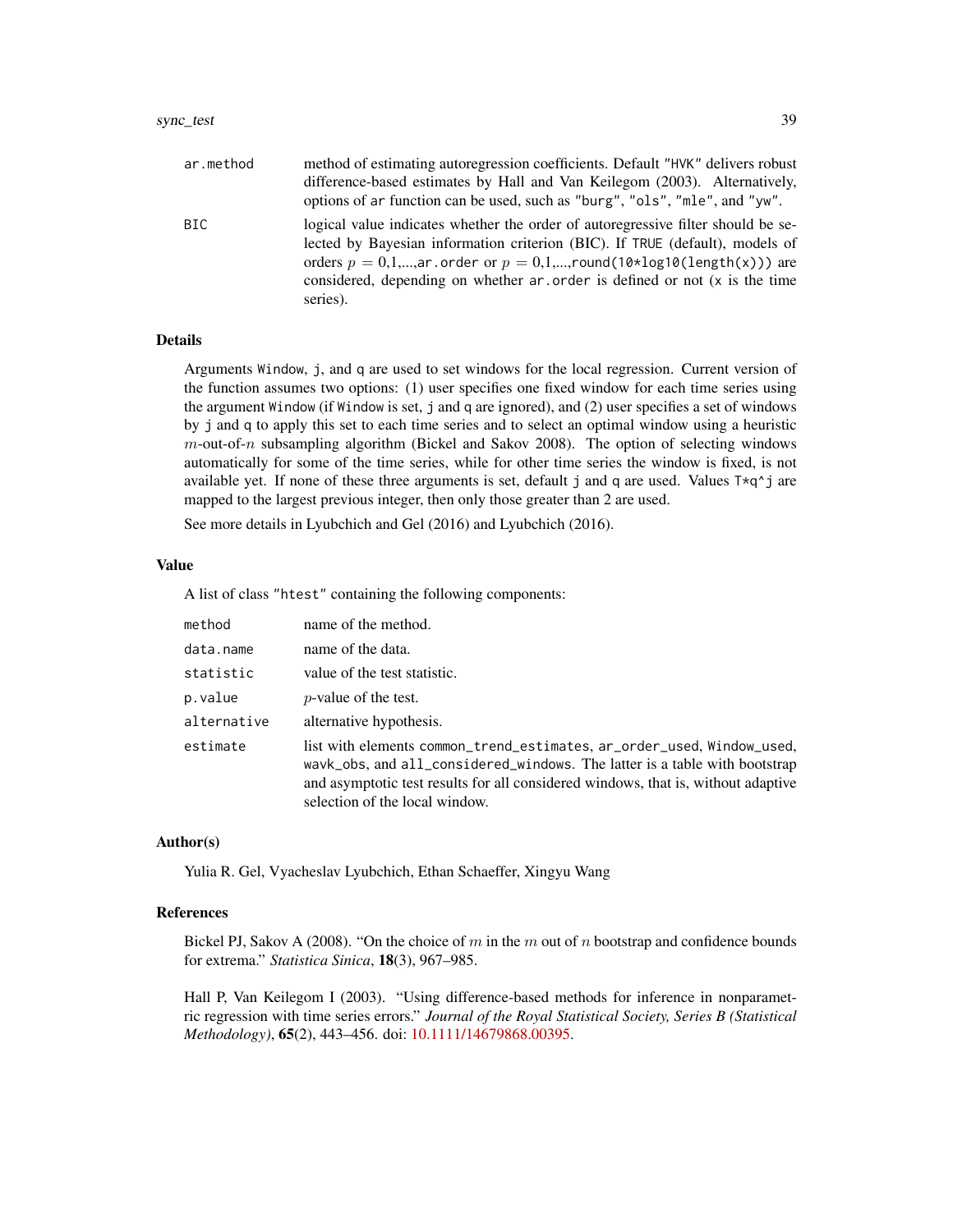<span id="page-39-0"></span>Lyubchich V (2016). "Detecting time series trends and their synchronization in climate data." *Intelligence. Innovations. Investments*, 12, 132–137.

Lyubchich V, Gel YR (2016). "A local factor nonparametric test for trend synchronism in multiple time series." *Journal of Multivariate Analysis*, 150, 91–104. doi: [10.1016/j.jmva.2016.05.004.](https://doi.org/10.1016/j.jmva.2016.05.004)

#### See Also

[ar](#page-0-0), [HVK](#page-23-1), [WAVK](#page-41-1), [wavk\\_test](#page-42-1)

## Examples

```
#Fix seed for reproducible simulations:
set.seed(1)
# Simulate two autoregressive time series of length n without trend
#(i.e., with zero or constant trend)
# and arrange the series into a matrix:
n < -200y1 \le -\arima.sim(n = n, list(order = c(1, 0, 0), ar = c(0.6)))y2 \le -\arima.sim(n = n, list(order = c(1, 0, 0), ar = c(-0.2)))Y \leftarrow \text{cbind}(y1, y2)plot.ts(Y)
#Test H0 of a common linear trend:
## Not run:
   sync_test(Y \sim t, B = 500)
## End(Not run)
# Sample output:
## Nonparametric test for synchronism of parametric trends
##
##data: Y
##Test statistic = -0.0028999, p-value = 0.7
##alternative hypothesis: common trend is not of the form Y \sim t.
##sample estimates:
##$common_trend_estimates
## Estimate Std. Error t value Pr(>|t|)
##(Intercept) -0.02472566 0.1014069 -0.2438261 0.8076179
##t 0.04920529 0.1749859 0.2811958 0.7788539
##
##$ar.order_used
## y1 y2
##ar.order 1 1
##
##$Window_used
## y1 y2
##Window 15 8
##
##$all_considered_windows
## Window Statistic p-value Asympt. p-value
```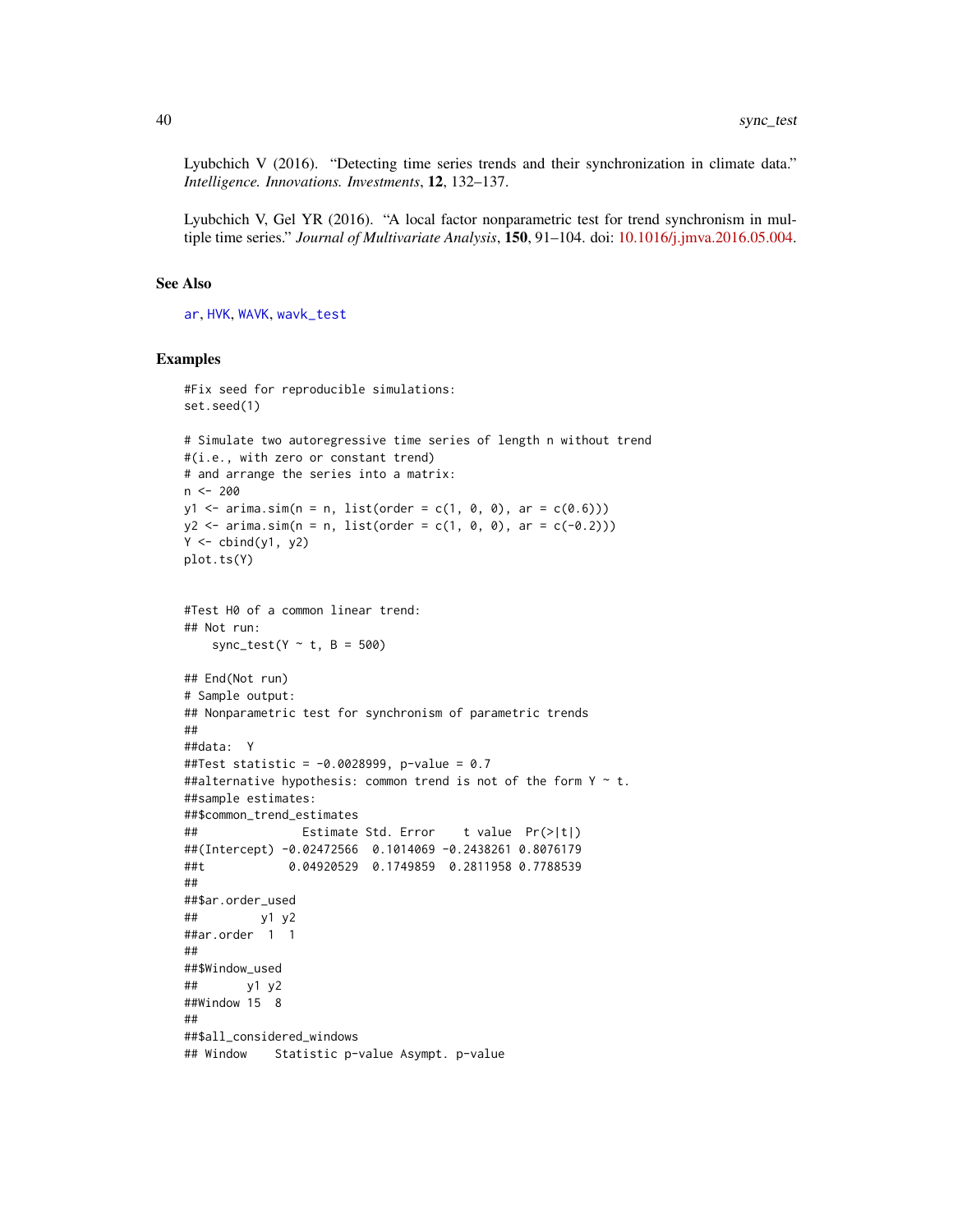```
## 8 -0.000384583 0.728 0.9967082
## 11 -0.024994408 0.860 0.7886005
## 15 -0.047030164 0.976 0.6138976
## 20 -0.015078579 0.668 0.8714980
##
##$wavk_obs
##[1] 0.05827148 -0.06117136
# Add a time series y3 with a different linear trend and re-apply the test:
y3 \le -1 + 3 \times ((1:n)/n) + \text{arima.sim}(n = n, \text{ list}(\text{order} = c(1, 0, 0), \text{ ar} = c(-0.2)))Y2 \leftarrow \text{cbind}(Y, y3)plot.ts(Y2)
## Not run:
   sync_test(Y2 ~\sim t, B = 500)
## End(Not run)
# Sample output:
## Nonparametric test for synchronism of parametric trends
##
##data: Y2
##Test statistic = 0.48579, p-value < 2.2e-16
##alternative hypothesis: common trend is not of the form Y2 \sim t.
##sample estimates:
##$common_trend_estimates
## Estimate Std. Error t value Pr(>|t|)
##(Intercept) -0.3632963 0.07932649 -4.57976 8.219360e-06
##t 0.7229777 0.13688429 5.28167 3.356552e-07
##
##$ar.order_used
## Y.y1 Y.y2 y3
##ar.order 1 1 0
##
##$Window_used
## Y.y1 Y.y2 y3
##Window 8 11 8
##
##$all_considered_windows
## Window Statistic p-value Asympt. p-value
## 8 0.4930069 0 1.207378e-05
## 11 0.5637067 0 5.620248e-07
## 15 0.6369703 0 1.566057e-08
## 20 0.7431621 0 4.201484e-11
##
##$wavk_obs
##[1] 0.08941797 -0.07985614 0.34672734
#Other hypothesized trend forms can be specified, for example:
## Not run:
   sync_test(Y \sim 1) #constant trend
   sync_test(Y ~ poly(t, 2)) #quadratic trend
   sync_test(Y \sim poly(t, 3)) #cubic trend
```
## End(Not run)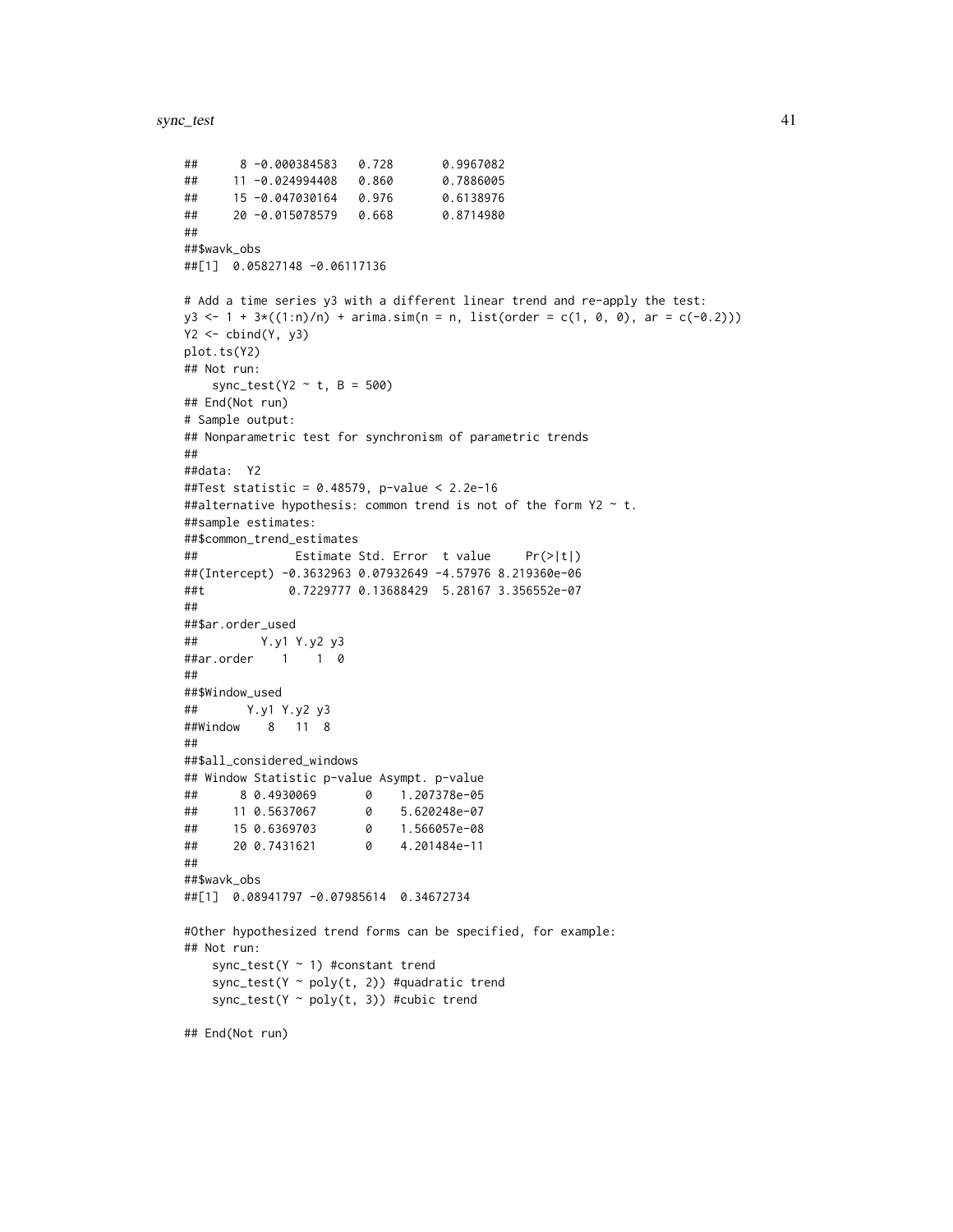#### <span id="page-41-1"></span><span id="page-41-0"></span>Description

Statistic for testing the parametric form of a regression function, suggested by Wang et al. (2008).

#### Usage

 $WAVK(z, kn = NULL)$ 

## Arguments

z filtered univariate time series (see formula (2.1) by Wang and Van Keilegom 2007):

$$
Z_i = \left(Y_{i+p} - \sum_{j=1}^p \hat{\phi}_{j,n} Y_{i+p-j}\right) - \left(f(\hat{\theta}, t_{i+p}) - \sum_{j=1}^p \hat{\phi}_{j,n} f(\hat{\theta}, t_{i+p-j})\right),
$$

where  $Y_i$  is observed time series of length n,  $\hat{\theta}$  is an estimator of hypothesized parametric trend  $f(\theta, t)$ , and  $\hat{\phi}_p = (\hat{\phi}_{1,n}, \dots, \hat{\phi}_{p,n})'$  are estimated coefficients of an autoregressive filter of order  $p$ . Missing values are not allowed.

kn length of the local window.

#### Value

A list with following components:

Tn test statistic based on artificial ANOVA and defined by Wang and Van Keilegom (2007) as a difference of mean square for treatments (MST) and mean square for errors (MSE):

$$
T_n = MST - MSE = \frac{k_n}{n-1} \sum_{t=1}^{T} \left( \overline{V}_{t} - \overline{V}_{t} \right)^2 - \frac{1}{n(k_n-1)} \sum_{t=1}^{n} \sum_{j=1}^{k_n} \left( V_{tj} - \overline{V}_{t} \right)^2,
$$

where  $\{V_{t1}, \ldots, V_{tk_n}\} = \{Z_j : j \in W_t\}$ ,  $W_t$  is a local window,  $\overline{V}_t$  and  $\overline{V}_t$  are the mean of the tth group and the grand mean, respectively.

\n
$$
500 \, \text{J}
$$
 standardized version of  $7n$  according to Theorem 3.1 by Wang and Van Keile-gom (2007):\n

$$
T_{ns} = \left(\frac{n}{k_n}\right)^{\frac{1}{2}} T_n \bigg/ \left(\frac{4}{3}\right)^{\frac{1}{2}} \sigma^2,
$$

where *n* is the length and  $\sigma^2$  is the variance of the time series. Robust differencebased Rice's estimator (Rice 1984) is used to estimate  $\sigma^2$ .

p. value p-value for Tns based on its asymptotic  $N(0, 1)$  distribution.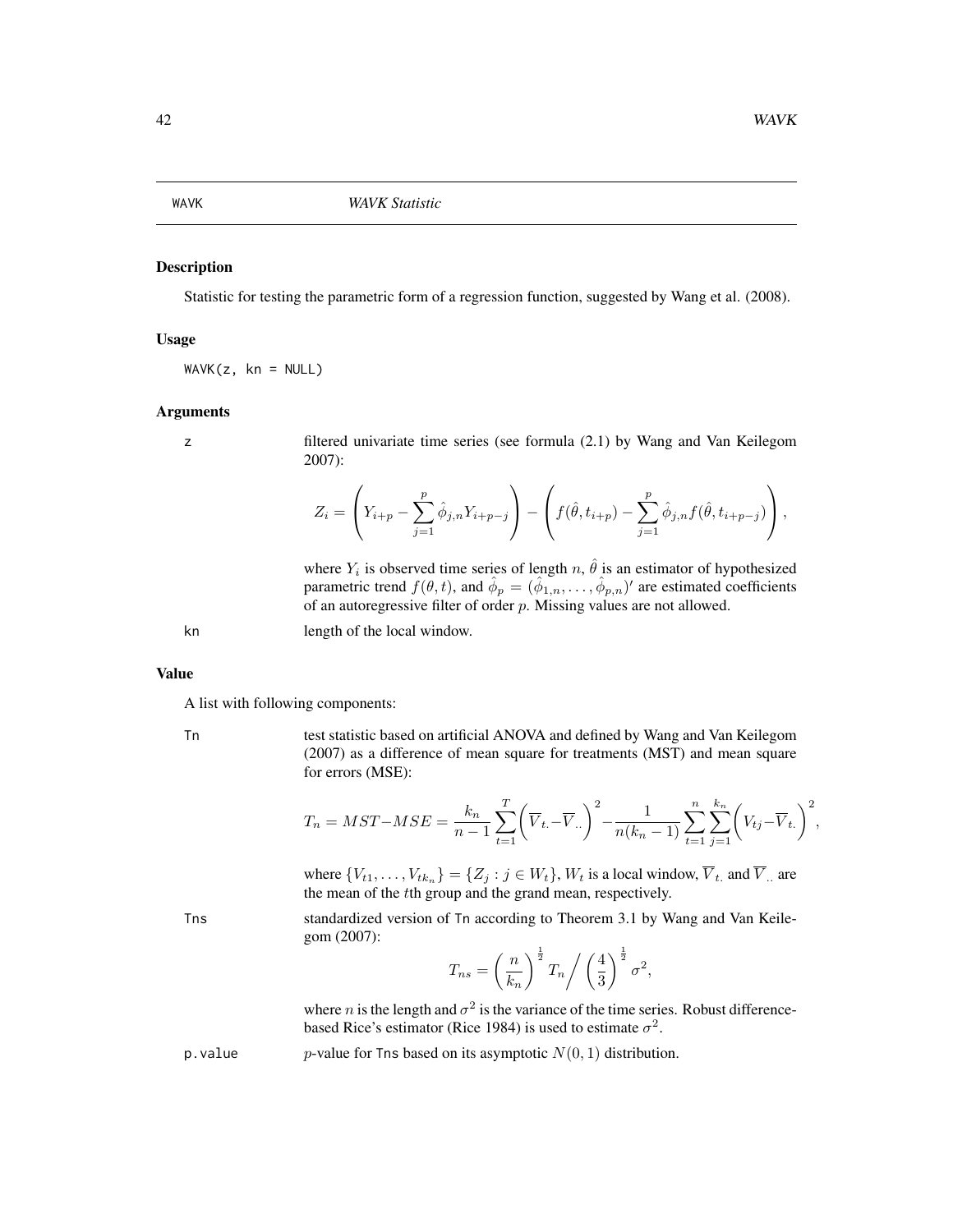#### <span id="page-42-0"></span>Author(s)

Yulia R. Gel, Vyacheslav Lyubchich

#### References

Rice J (1984). "Bandwidth choice for nonparametric regression." *The Annals of Statistics*, 12(4), 1215–1230. doi: [10.1214/aos/1176346788.](https://doi.org/10.1214/aos/1176346788)

Wang L, Akritas MG, Van Keilegom I (2008). "An ANOVA-type nonparametric diagnostic test for heteroscedastic regression models." *Journal of Nonparametric Statistics*, 20(5), 365–382.

Wang L, Van Keilegom I (2007). "Nonparametric test for the form of parametric regression with time series errors." *Statistica Sinica*, 17, 369–386.

## See Also

[wavk\\_test](#page-42-1)

#### Examples

 $z < -$  rnorm(300)  $WAVK(z, kn = 7)$ 

<span id="page-42-1"></span>

wavk\_test *WAVK Trend Test*

#### Description

Nonparametric test to detect (non-)monotonic parametric trends in time series (based on Lyubchich et al. 2013).

#### Usage

```
wavk_test(
  formula,
  factor.length = c("user.defined", "adaptive.selection"),
 Window = NULL,q = 3/4,
  j = c(8:11),
 B = 1000,method = c("boot", "asympt"),
 ar.order = NULL,
 ar.method = "HVK",
 BIC = TRUE,out = FALSE)
```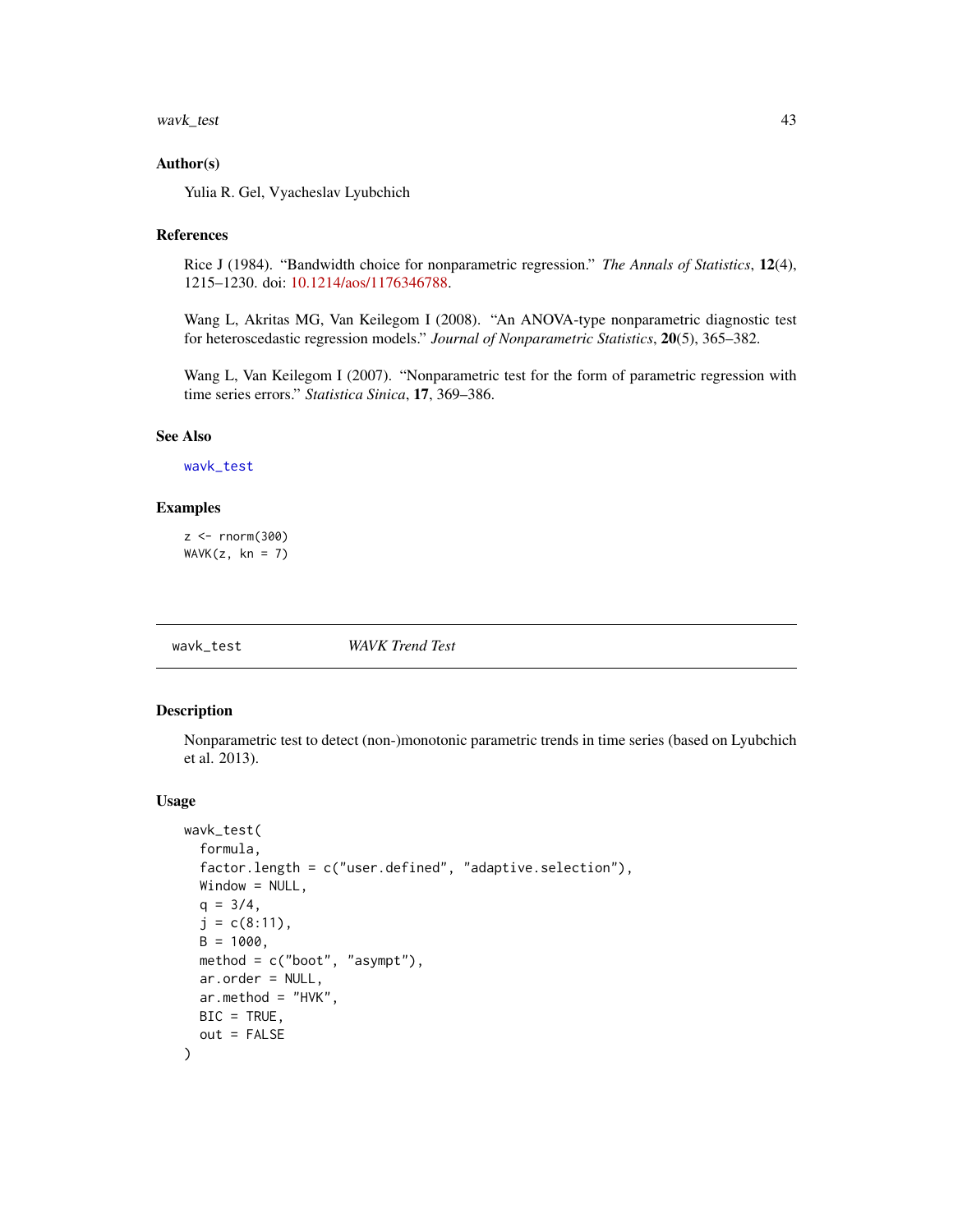## <span id="page-43-0"></span>Arguments

| formula       | an object of class "formula", specifying the form of the parametric time trend<br>to be tested. Variable $t$ should be used to specify the form, where $t$ is specified<br>within the function as a regular sequence on the interval $(0,1]$ . See Examples.                                                                                                                                                                                                                                             |
|---------------|----------------------------------------------------------------------------------------------------------------------------------------------------------------------------------------------------------------------------------------------------------------------------------------------------------------------------------------------------------------------------------------------------------------------------------------------------------------------------------------------------------|
| factor.length | method to define the length of local windows (factors). Default option<br>"user.defined" allows setting only one value of the argument Window. The<br>option "adaptive.selection" sets method = "boot" and employs heuristic<br>$m$ -out-of-n subsampling algorithm (Bickel and Sakov 2008) to select an op-<br>timal window from the set of possible windows $length(x)*q^i$ whose values<br>are mapped to the largest previous integer and greater than $2$ . Vector $x$ is the<br>time series tested. |
| Window        | length of the local window (factor), default is round( $0.1*length(x)$ ), where<br>x is the time series tested. This argument is ignored if<br>factor.length = "adaptive.selection".                                                                                                                                                                                                                                                                                                                     |
| q             | scalar from 0 to 1 to define the set of possible windows when $factor.length =$<br>"adaptive. selection". Default is $3/4$ . This argument is ignored if<br>factor.length = "user.defined".                                                                                                                                                                                                                                                                                                              |
| j             | numeric vector to define the set of possible windows when factor. length =<br>"adaptive. selection". Default is $c(8:11)$ . This argument is ignored if<br>factor.length = "user.defined".                                                                                                                                                                                                                                                                                                               |
| B             | number of bootstrap simulations to obtain empirical critical values. Default is<br>1000.                                                                                                                                                                                                                                                                                                                                                                                                                 |
| method        | method of obtaining critical values: from asymptotical ("asympt") or bootstrap<br>("boot") distribution. If factor.length = "adaptive.selection" the option<br>"boot" is used.                                                                                                                                                                                                                                                                                                                           |
| ar.order      | order of autoregressive model when BIC = FALSE, or the maximal order for BIC-<br>based filtering. Default is round( $10 \times \log 10(\text{length}(x))$ ), where x is the time<br>series.                                                                                                                                                                                                                                                                                                              |
| ar.method     | method of estimating autoregression coefficients. Default "HVK" delivers robust<br>difference-based estimates by Hall and Van Keilegom (2003). Alternatively,<br>options of ar function can be used, such as "burg", "ols", "mle", and "yw".                                                                                                                                                                                                                                                             |
| <b>BIC</b>    | logical value indicates whether the order of autoregressive filter should be se-<br>lected by Bayesian information criterion (BIC). If TRUE (default), models of<br>orders $p = 0,1,,ar$ order or $p = 0,1,,round(10*log10(length(x)))$ are<br>considered, depending on whether ar order is defined or not (x is the time<br>series).                                                                                                                                                                    |
| out           | logical value indicates whether the full output should be shown. Default is<br>FALSE.                                                                                                                                                                                                                                                                                                                                                                                                                    |

## Details

See more details in Lyubchich and Gel (2016) and Lyubchich (2016).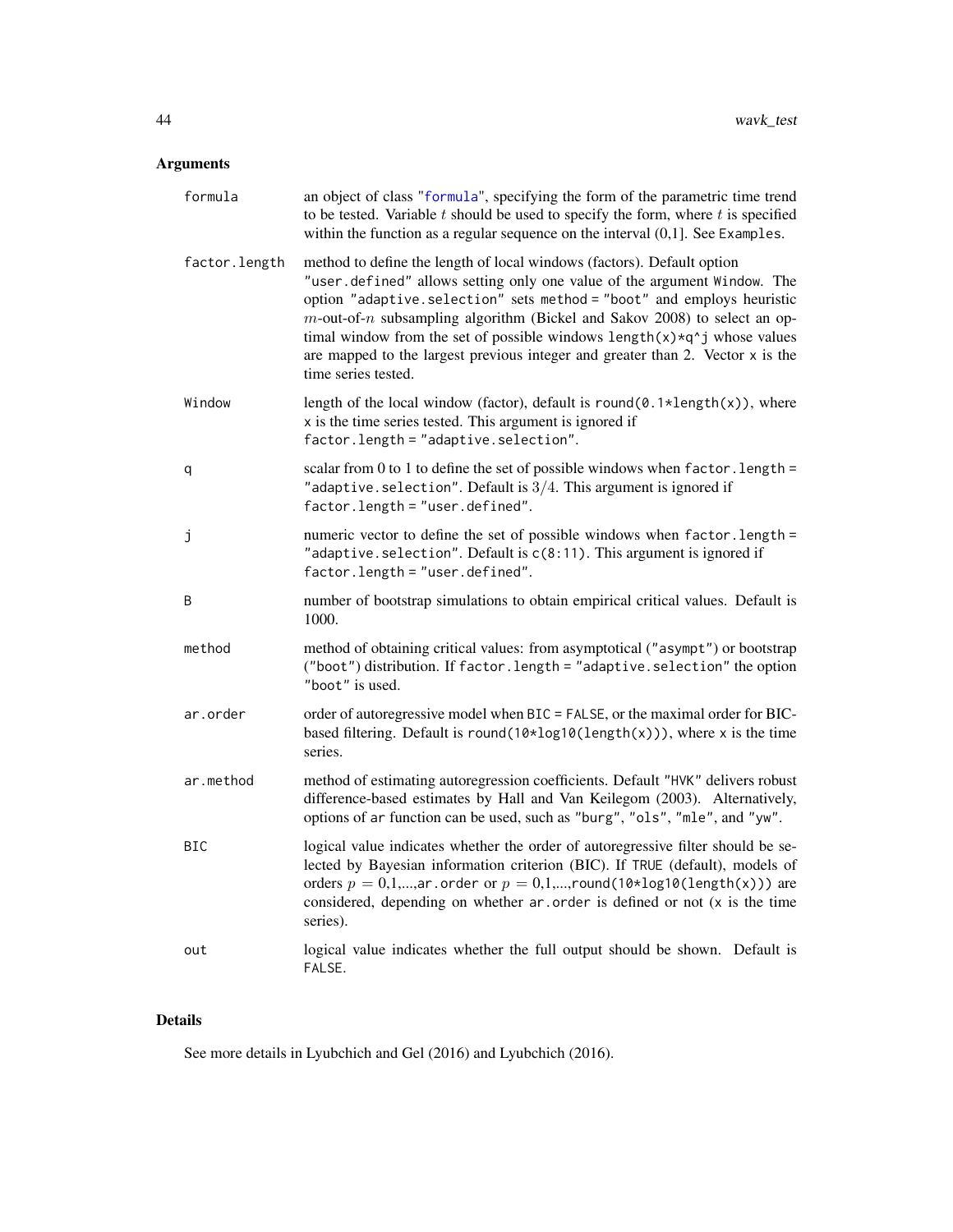## <span id="page-44-0"></span>Value

A list with class "htest" containing the following components:

| method      | name of the method.                                                                                                                                                                                                             |
|-------------|---------------------------------------------------------------------------------------------------------------------------------------------------------------------------------------------------------------------------------|
| data.name   | name of the data.                                                                                                                                                                                                               |
| statistic   | value of the test statistic.                                                                                                                                                                                                    |
| p.value     | <i>p</i> -value of the test.                                                                                                                                                                                                    |
| alternative | alternative hypothesis.                                                                                                                                                                                                         |
| parameter   | window that was used.                                                                                                                                                                                                           |
| estimate    | list with the following elements: estimated trend coefficients; user-defined or<br>BIC-selected AR order; estimated AR coefficients; and, if factor. length =<br>"adaptive.selection", test results for all considered windows. |

#### Author(s)

Yulia R. Gel, Vyacheslav Lyubchich, Ethan Schaeffer

#### References

Bickel PJ, Sakov A (2008). "On the choice of m in the m out of n bootstrap and confidence bounds for extrema." *Statistica Sinica*, 18(3), 967–985.

Hall P, Van Keilegom I (2003). "Using difference-based methods for inference in nonparametric regression with time series errors." *Journal of the Royal Statistical Society, Series B (Statistical Methodology)*, 65(2), 443–456. doi: [10.1111/14679868.00395.](https://doi.org/10.1111/1467-9868.00395)

Lyubchich V (2016). "Detecting time series trends and their synchronization in climate data." *Intelligence. Innovations. Investments*, 12, 132–137.

Lyubchich V, Gel YR (2016). "A local factor nonparametric test for trend synchronism in multiple time series." *Journal of Multivariate Analysis*, 150, 91–104. doi: [10.1016/j.jmva.2016.05.004.](https://doi.org/10.1016/j.jmva.2016.05.004)

Lyubchich V, Gel YR, El-Shaarawi A (2013). "On detecting non-monotonic trends in environmental time series: a fusion of local regression and bootstrap." *Environmetrics*, 24(4), 209–226. doi: [10.1002/env.2212.](https://doi.org/10.1002/env.2212)

#### See Also

[ar](#page-0-0), [HVK](#page-23-1), [WAVK](#page-41-1), [sync\\_test](#page-37-1), vignette("trendtests",package = "funtimes")

#### Examples

```
# Fix seed for reproducible simulations:
set.seed(1)
#Simulate autoregressive time series of length n with smooth quadratic trend:
n < -100tsTrend <- 1 + 2*(1:n/n) + 4*(1:n/n)^2
```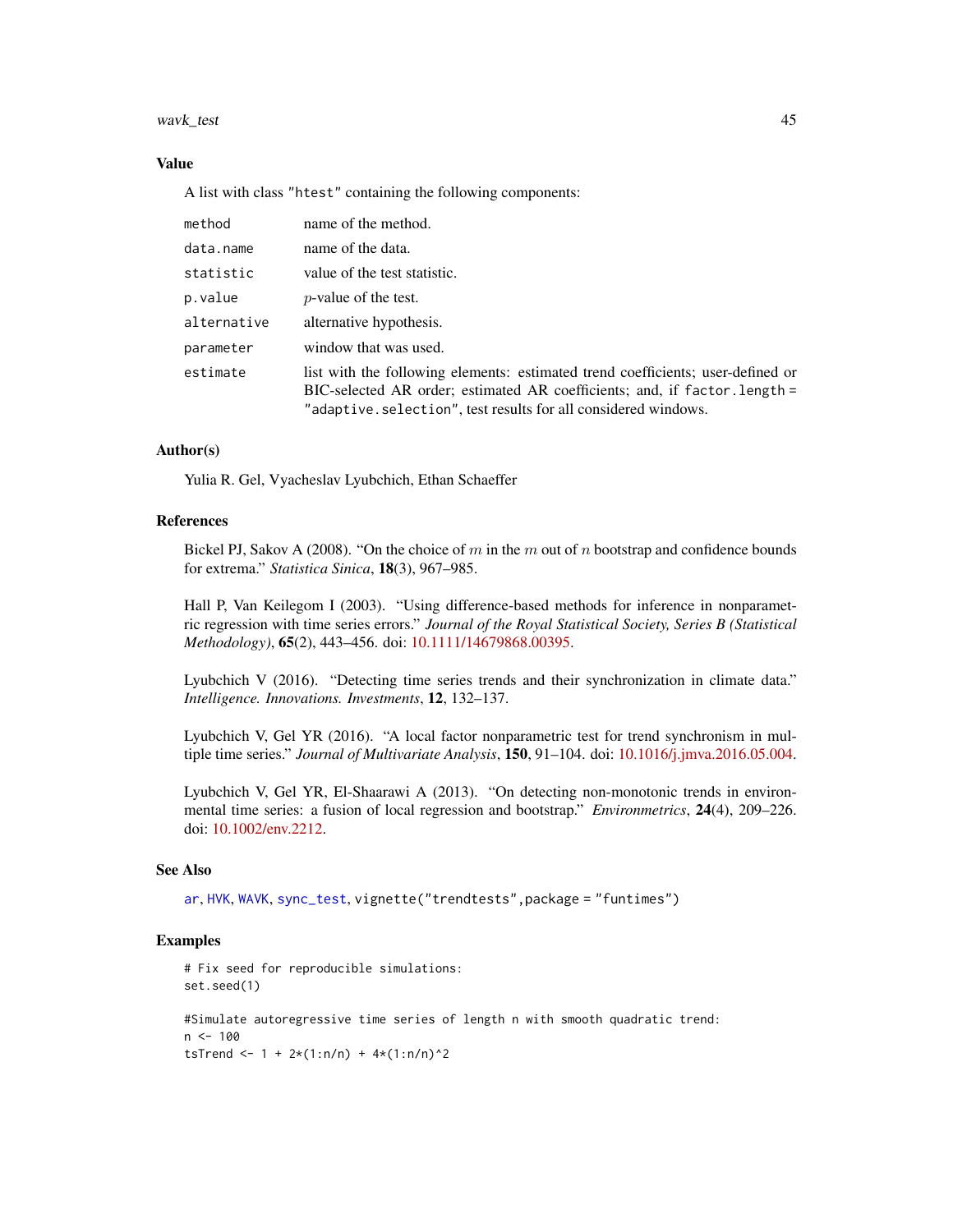```
tsNoise \leq arima.sim(n = n, list(order = c(2, 0, 0), ar = c(-0.7, -0.1)))
U <- tsTrend + tsNoise
plot.ts(U)
#Test H0 of a linear trend, with m-out-of-n selection of the local window:
## Not run:
   wavk_test(U \sim t, factor.length = "adaptive.selection")
## End(Not run)
# Sample output:
## Trend test by Wang, Akritas, and Van Keilegom (bootstrap p-values)
##
##data: U
##WAVK test statistic = 5.3964, adaptively selected window = 4, p-value < 2.2e-16
##alternative hypothesis: trend is not of the form U \sim t.
#Test H0 of a quadratic trend, with m-out-of-n selection of the local window
#and output of all results:
## Not run:
   wavk_test(U \sim poly(t, 2), factor.length = "adaptive.selection", out = TRUE)
## End(Not run)
# Sample output:
## Trend test by Wang, Akritas, and Van Keilegom (bootstrap p-values)
##
##data: U
##WAVK test statistic = 0.40083, adaptively selected window = 4, p-value = 0.576
##alternative hypothesis: trend is not of the form U \sim poly(t, 2).
##sample estimates:
##$trend_coefficients
##(Intercept) poly(t, 2)1 poly(t, 2)2
## 3.408530 17.681422 2.597213
##
##$AR_order
##[1] 1
##
##$AR_coefficients
## phi_1
##[1] -0.7406163
##
##$all_considered_windows
## Window WAVK-statistic p-value
## 4 0.40083181 0.576
## 5 0.06098625 0.760
## 7 -0.57115451 0.738
## 10 -1.02982929 0.360
# Test H0 of no trend (constant trend) using asymptotic distribution of statistic.
wavk_test(U \sim 1, method = "asympt")
# Sample output:
## Trend test by Wang, Akritas, and Van Keilegom (asymptotic p-values)
##
##data: U
##WAVK test statistic = 25.999, user-defined window = 10, p-value < 2.2e-16
##alternative hypothesis: trend is not of the form U \sim 1.
```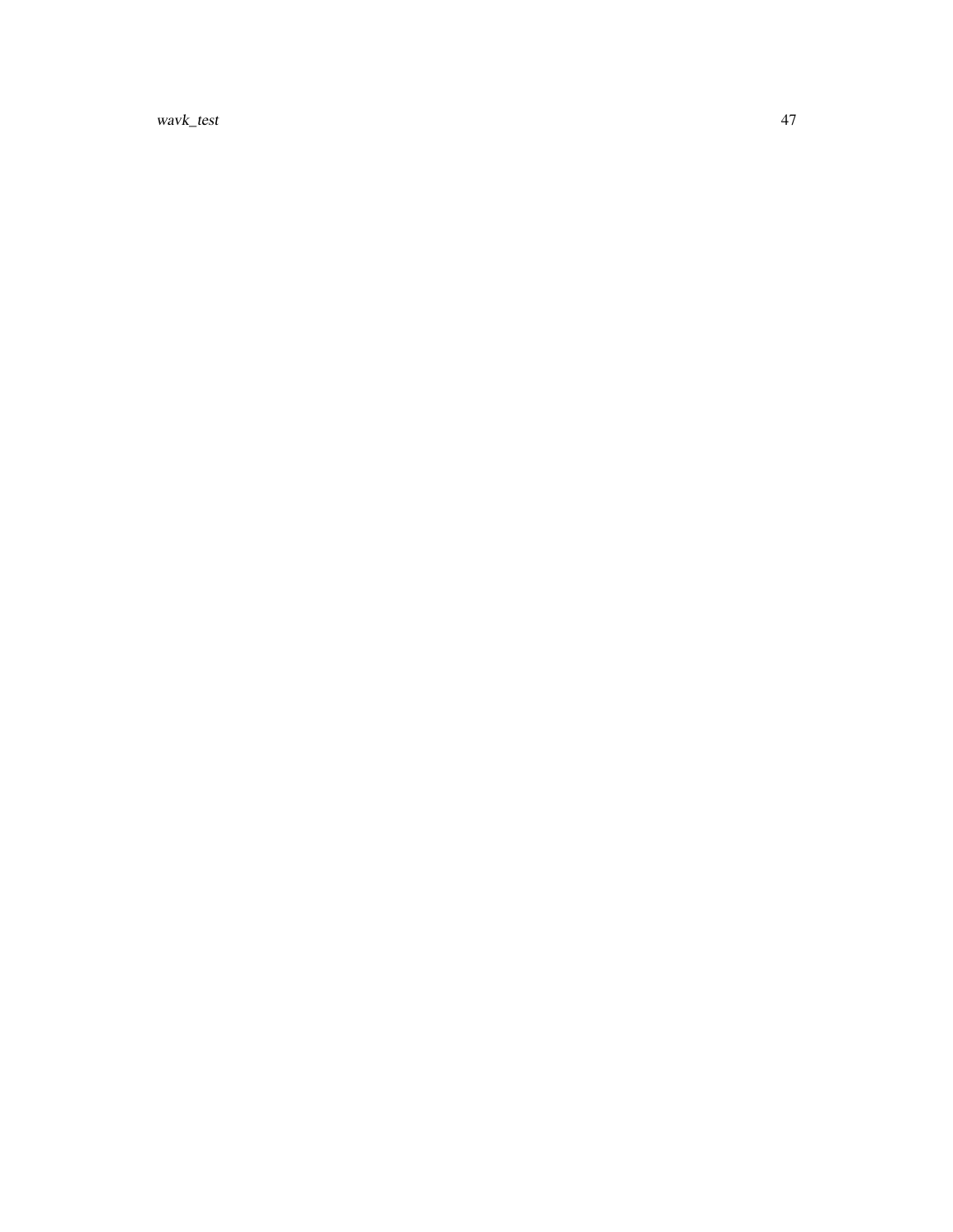# <span id="page-47-0"></span>Index

∗ changepoint AuePolyReg\_test, [6](#page-5-0) cumsumCPA\_test , [15](#page-14-0) GombayCPA\_test , [22](#page-21-0) mcusum\_test, [26](#page-25-0) ∗ cluster BICC , [9](#page-8-0) CSlideCluster , [14](#page-13-0) CWindowCluster , [17](#page-16-0) purity , [31](#page-30-0) sync\_cluster, [35](#page-34-0) ∗ htest mcusum\_test, [26](#page-25-0) notrend\_test , [29](#page-28-0) sync\_test , [38](#page-37-0) wavk\_test , [43](#page-42-0) ∗ power beales, <mark>[8](#page-7-0)</mark> ∗ sample beales, <mark>[8](#page-7-0)</mark> ∗ synchrony sync\_cluster, [35](#page-34-0) sync\_test , [38](#page-37-0) ∗ trend BICC , [9](#page-8-0) CSlideCluster , [14](#page-13-0) CWindowCluster , [17](#page-16-0) DR , [19](#page-18-0) notrend\_test , [29](#page-28-0) sync\_cluster, [35](#page-34-0) sync\_test , [38](#page-37-0) WAVK , [42](#page-41-0) wavk\_test , [43](#page-42-0) ∗ ts ARest , [4](#page-3-0) AuePolyReg\_test, [6](#page-5-0) beales, <mark>[8](#page-7-0)</mark> BICC , [9](#page-8-0) ccf\_boot , [12](#page-11-0)

CSlideCluster , [14](#page-13-0) cumsumCPA\_test , [15](#page-14-0) CWindowCluster , [17](#page-16-0) DR , [19](#page-18-0) GombayCPA\_test , [22](#page-21-0) HVK , [24](#page-23-0) i.tails, [25](#page-24-0) mcusum\_test, [26](#page-25-0) notrend\_test , [29](#page-28-0) q.tails, [33](#page-32-0) sync\_test , [38](#page-37-0) WAVK , [42](#page-41-0) wavk\_test , [43](#page-42-0) ar , *[5](#page-4-0)* , *[13](#page-12-0)* , *[25](#page-24-0)* , *[31](#page-30-0)* , *[40](#page-39-0)* , *[45](#page-44-0)* ARest , [4](#page-3-0) , *[12](#page-11-0) , [13](#page-12-0)* , *[25](#page-24-0)* , *[27](#page-26-0)* AuePolyReg\_test, [6](#page-5-0) beales, <mark>[8](#page-7-0)</mark> BICC , [9](#page-8-0) , *[15](#page-14-0)* , *[18](#page-17-0)* , *[20](#page-19-0)* , *[36](#page-35-0)* ccf , *[12](#page-11-0) , [13](#page-12-0)* ccf\_boot , [12](#page-11-0) CSlideCluster , *[10](#page-9-0) , [11](#page-10-0)* , [14](#page-13-0) , *[15](#page-14-0)* , *[17,](#page-16-0) [18](#page-17-0)* cumsumCPA\_test , [15](#page-14-0) CWindowCluster , *[10](#page-9-0) , [11](#page-10-0)* , *[15](#page-14-0)* , [17](#page-16-0) , *[18](#page-17-0)* dbscan , *[20](#page-19-0)* density , *[27](#page-26-0)* DR , [19](#page-18-0) , *[36](#page-35-0)* formula , *[35](#page-34-0)* , *[38](#page-37-0)* , *[44](#page-43-0)* funtimes *(*funtimes-package *)* , [2](#page-1-0) funtimes-package , [2](#page-1-0) GombayCPA\_test , [22](#page-21-0) HVK , *[5](#page-4-0)* , *[13](#page-12-0)* , [24](#page-23-0) , *[31](#page-30-0)* , *[40](#page-39-0)* , *[45](#page-44-0)* i.tails , [25](#page-24-0) , *[34](#page-33-0)* mcusum.test , *[7](#page-6-0)* , *[16](#page-15-0)* , *[23](#page-22-0)*